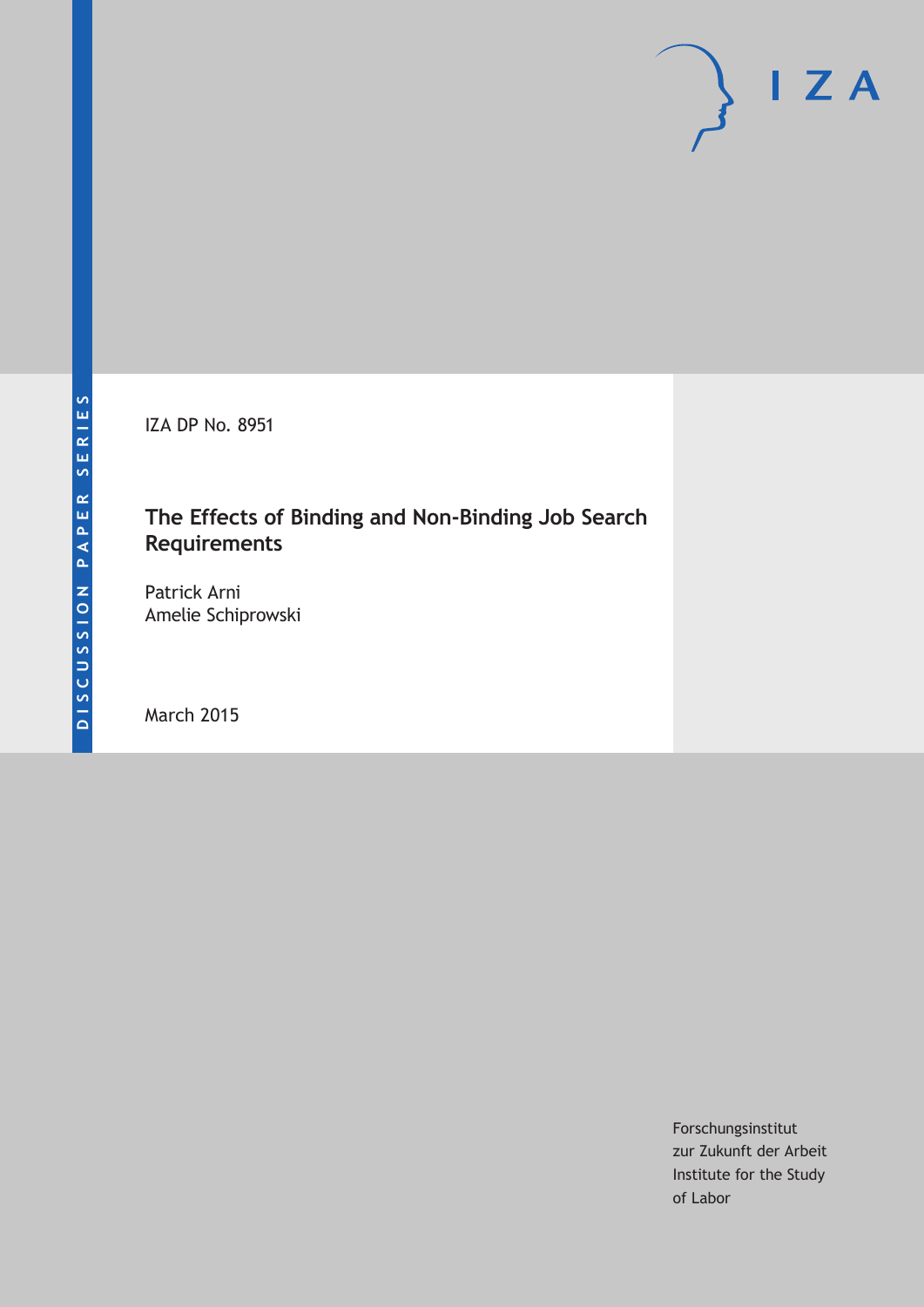# **The Effects of Binding and Non-Binding Job Search Requirements**

## **Patrick Arni**

*IZA, University of Lausanne (DEEP) and Aarhus University (CAFE)*

## **Amelie Schiprowski**

*IZA, DIW Berlin and University of Potsdam*

Discussion Paper No. 8951 March 2015

IZA

P.O. Box 7240 53072 Bonn Germany

Phone: +49-228-3894-0 Fax: +49-228-3894-180 E-mail: iza@iza.org

Any opinions expressed here are those of the author(s) and not those of IZA. Research published in this series may include views on policy, but the institute itself takes no institutional policy positions. The IZA research network is committed to the IZA Guiding Principles of Research Integrity.

<span id="page-1-0"></span>The Institute for the Study of Labor (IZA) in Bonn is a local and virtual international research center and a place of communication between science, politics and business. IZA is an independent nonprofit organization supported by Deutsche Post Foundation. The center is associated with the University of Bonn and offers a stimulating research environment through its international network, workshops and conferences, data service, project support, research visits and doctoral program. IZA engages in (i) original and internationally competitive research in all fields of labor economics, (ii) development of policy concepts, and (iii) dissemination of research results and concepts to the interested public.

IZA Discussion Papers often represent preliminary work and are circulated to encourage discussion. Citation of such a paper should account for its provisional character. A revised version may be available directly from the author.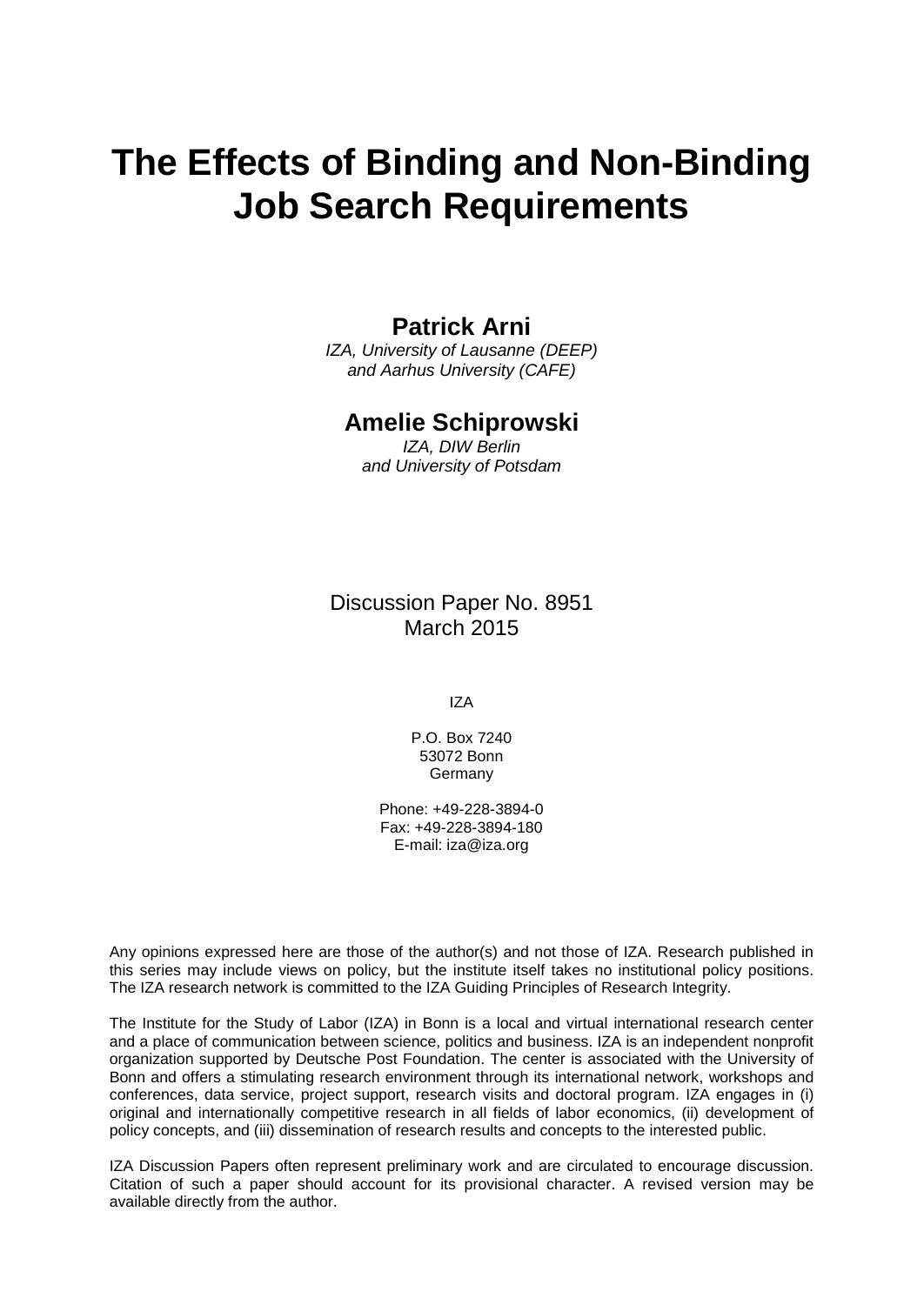IZA Discussion Paper No. 8951 March 2015

## **ABSTRACT**

## **The Effects of Binding and Non-Binding Job Search Requirements[\\*](#page-1-0)**

Job search requirements constrain the effort choice of unemployment insurance recipients by enforcing a minimum number of monthly applications. This paper is the first to assess how individual search effort, job finding and job stability react to this constraint. Standard job search theory predicts that requirements affect each job seeker relative to her unconstrained effort choice. Therefore, the behavioral treatment intensity of interest is the *incremental effort necessary to comply with the requirement*. Using novel Swiss register data, we measure this intensity as the difference between the individual requirement threshold and the search effort provided just before requirement imposition. Our econometric approach exploits that – conditional on a broad set of choice fixed effects – the match between the job seeker's unconstrained effort choice and the caseworker's requirement setting behavior is arbitrary. Therefore, it provides exogenous variation in the treatment assignment. We find that binding search requirements that exceed the job seeker's unconstrained effort choice, increase job finding in a substantial way. These effects are highly heterogeneous with respect to the job seeker's characteristics. They come at the cost of increased non-compliance and sanction imposition rates. Moreover, binding requirements have striking negative effects on job stability. Finally, we find that non-binding requirements can also affect search outcomes. This suggests that requirements can operate as signals, thereby generating behavioral effects that are not predicted by standard job search theory.

JEL Classification: J64, J65

Keywords: job search behavior, unemployment insurance, incentive effects

Corresponding author:

Amelie Schiprowski IZA P.O. Box 7240 53072 Bonn Germany E-mail: [schiprowski@iza.org](mailto:schiprowski@iza.org)

We thank John Abowd, Marco Caliendo, David Card, Stefano DellaVigna, Luke Haywood, Hilary Hoynes, Rafael Lalive, Xingfei Liu, Sebastian Siegloch, Till von Wachter, Conny Wunsch as well as seminar participants at IFAU Uppsala, SFI Copenhagen, Aarhus University, VATT Helsinki, ifo Dresden, IZA Bonn, University of Potsdam, DIW Berlin, the Brucchi Lucchino Workshop 2014 Naples, the University of Warwick Phd conference 2015, the RES Annual Meeting 2015 and the SOLE/EALE World Conference 2015 for helpful comments and suggestions. We are very grateful to the Swiss State Secretariat of Economic Affairs (SECO) for its helpful and generous support, in particular Jonathan Gast for the data and information provision. We also thank BECO and Remo Frei for their support in the realization of a caseworker survey in the canton of Bern. Amelie Schiprowski acknowledges financial support of the German Academic Foundation.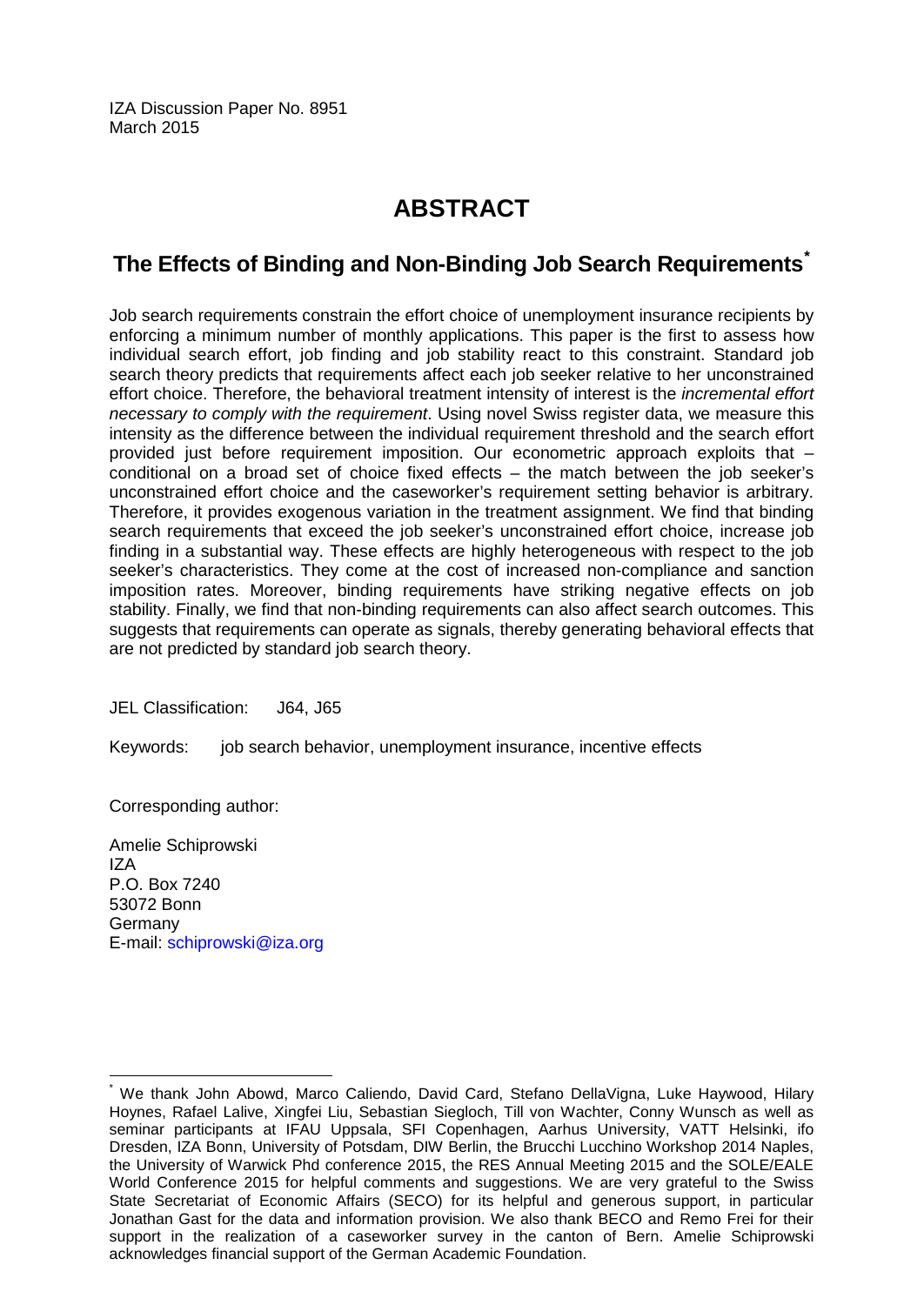### 1 Introduction

Although the enforcement of minimum search effort has become a core element of modern unemployment insurance (UI), little is known about its effects on search behavior and outcomes: how do individuals change their effort choice when it is constrained by a job search requirement? Do constraints on search effort reduce intrinsic effort? Can required effort changes translate into increased job finding and does this compromise job stability? Systematic evidence on these questions is broadly missing, as the job seeker's constrained and unconstrained effort choices are unobserved in standard data sources. This paper addresses this gap by presenting detailed empirical results from novel, individual-level register data that report effort choices.

Job search requirements – the setting of a minimum number of applications to be submitted per time span – have become a widely used instrument among OECD countries (Venn 2012). In recent years, their strength has risen among both U.S. states and European countries. Requirements condition benefit receipt on sufficient search effort from the beginning of the spell onwards, while leaving the overall level of insurance unaffected. This feature distinguishes requirement policies from general benefit cuts, as they provide an instrument for more targeted effort enforcement. [1](#page--1-0) The job seeker's compliance with the requirement is monitored by the Public Employment Service (PES) and enforced by a credible sanction threat: if the number of applications submitted is lower than the required number, job seekers face a high risk of seeing their benefits temporarily cut.

The enforcement of requirements is usually motivated by the assertion that generous UI benefits can lead to the under-provision of search effort. This phenomenon is discussed in a broad strand of empirical literature on the impacts of benefit generosity in UI schemes. The evidence suggests that high benefit payments and a long benefit duration reduce the unemployment exit rate (e.g. Meyer 1990, Katz and Meyer 1990, Hunt 1995, Card and Levine 2000, Chetty 2008, Lalive 2008, Schmieder et al. 2012, Caliendo et al. 2013). However, direct empirical evidence on how individual effort choices contribute to these aggregate effects is absent, as standard UI registers do not provide data on effort provision. Novel Swiss register data allow us to measure both the requirement constraint and a proxy for unconstrained effort at the beginning of each individual unemployment spell. We define the difference between these two variables as the treatment intensity of interest and propose a method to evaluate its effects. We can thereby establish a direct link between a required change in search effort and the job seeker's outcomes. While this link is confirmed by standard job search theory, it has to our knowledge not yet been tested empirically. A few contributions investigate how the introduction or strengthening of a job search monitoring regime

<sup>&</sup>lt;sup>1</sup>In the theoretical literature on optimal UI, Pavoni and Violante (2007) show that using job search monitoring as an additional instrument can be welfare improving, as compared to a situation where changes in benefit levels is the only means to affect effort provision.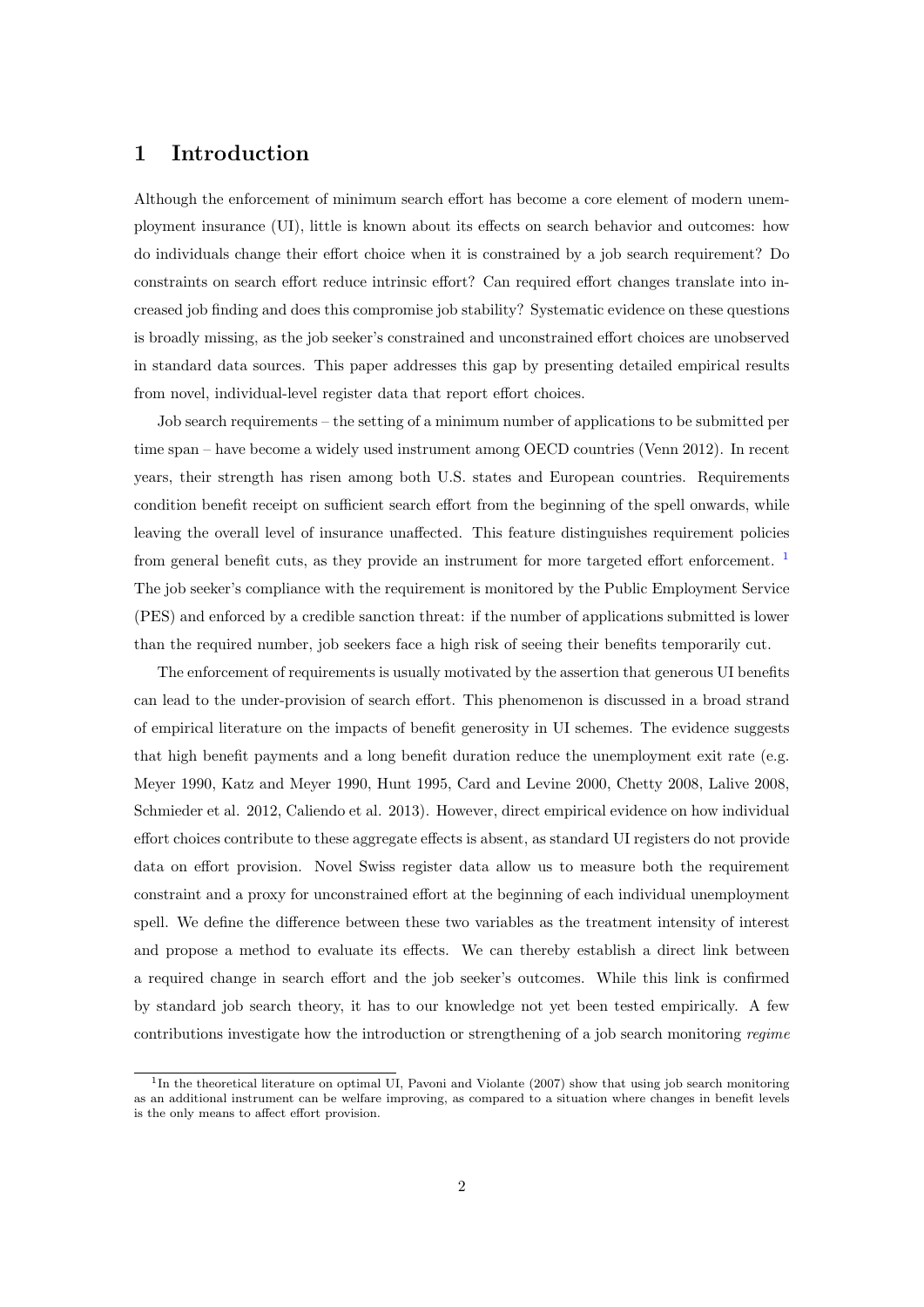changes job finding rates and job quality (Van den Berg and Van der Klaauw 2006, McVicar 2008, Petrongolo 2008, Manning 2009, Hullegie and Van Ours 2014). These studies can however not separately identify the effect of required effort changes, as search monitoring regimes include a whole "package" of treatments, including requirements, the knowledge of being monitored and the incidence of benefit sanctions. Another set of studies exploits variation resulting from field experiments run in different U.S. states (Johnson and Klepinger 1994, Meyer 1995, Klepinger et al. 2002, Ashenfelter et al. 2005). While some of these studies allow separately identifying the effect of changes in the requirement strength and the enforcement mechanisms, they are unable to study required effort changes at the individual level.

Our empirical analysis focuses on the individual effort constraint and assesses whether it induces reactions that are in line with standard search theory. A small and growing literature on behavioral labor economics identifies departures from standard rational theories and proposes al-ternative behavioral explanations for common labor topics.<sup>[2](#page--1-0)</sup> In the context of job search, this literature suggests that the job seeker's effort decision does not entirely follow the rule of rational behavior, as it may be influenced by hyperbolic discounting (DellaVigna and Paserman 2005), biased beliefs (Spinnewijn 2013; Falk et al. 2006) and reference-dependent preferences (Della Vigna et al. 2014). We contribute to this literature by analyzing how the individual behaves when confronted with a requirement constraint that differs from her preferred effort choice.

As a starting point, we derive predictions from a basic job search model with enforced requirements, as introduced in Abbring et al.  $(2005)$  on the grounds of Mortensen  $(1987).$ <sup>[3](#page--1-0)</sup> A key feature of search requirements is that they affect job seekers relative to their unconstrained effort choices: a requirement is binding when it exceeds the effort that the job seeker would provide in its absence; it is non-binding otherwise. Binding requirements are predicted to increase search effort, but the possibility of non-compliance makes this effect non-linear: the job seeker's cost of compliance increases with the difference between her unconstrained effort and the requirement. Consequently, non-compliance rates and the incidence of benefit sanctions are expected to rise, since taking the risk of benefit cuts becomes marginally more attractive. As binding requirements increase search effort and reduce the reservation wages of both compliant and non-compliant individuals, they are expected to increase job finding and reduce job quality. By contrast, non-binding requirements do in the model not affect the job seeker's behavior and outcomes.

We bring these predictions to a reduced-form framework and define the treatment intensity of interest as the distance from the individual's requirement threshold to her unconstrained effort level at the beginning of the spell. We thus model the degree to which the requirement is binding or

<sup>2</sup>Examples include work on pay equity (Kahnemann et al. 1986; Card et al. 2012) or reference-dependent labor supply (Fehr and Goette 2007).

<sup>3</sup>A similar version is introduced in Lalive et al. (2005).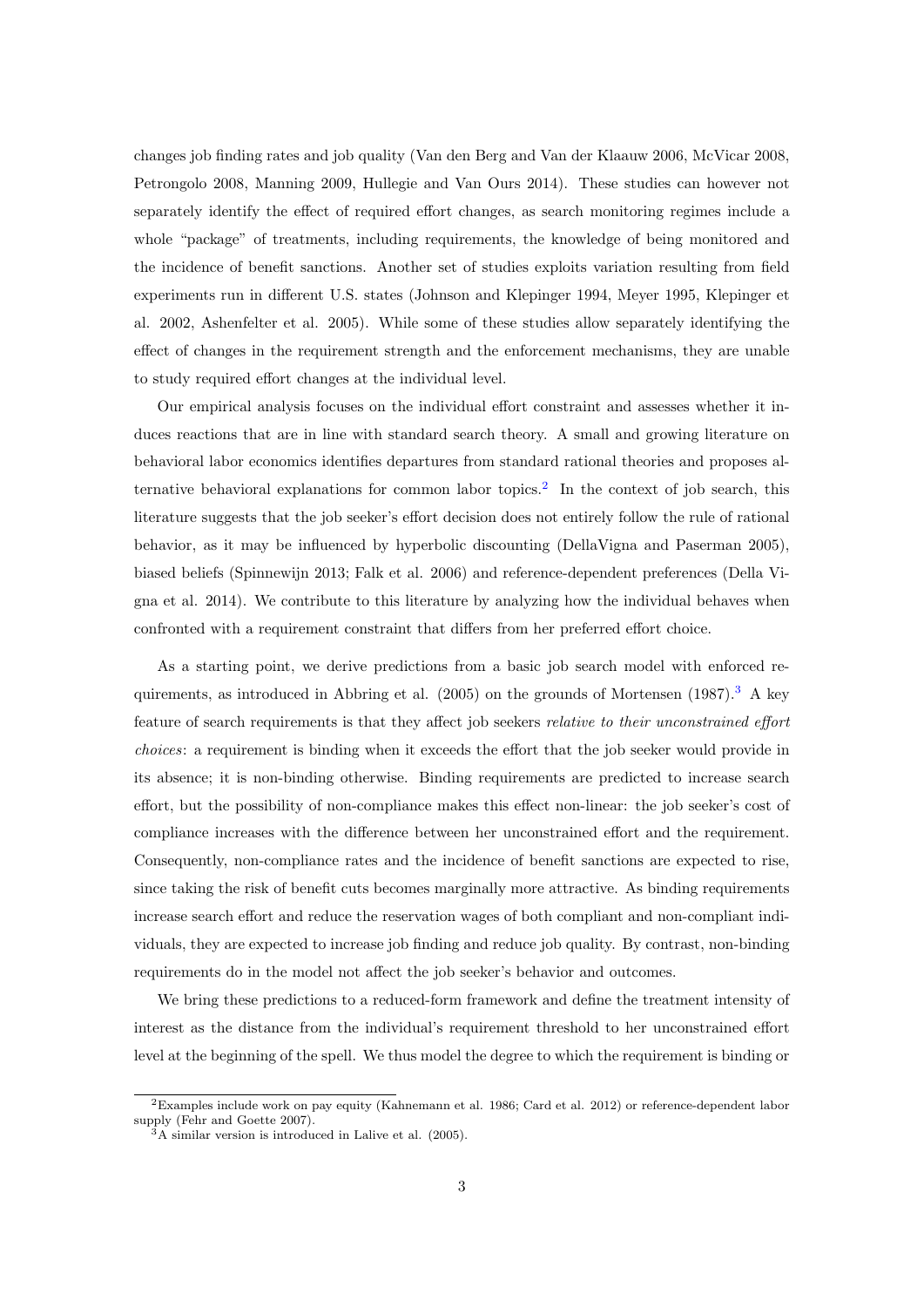non-binding to the individual effort choice, at a stage of the unemployment spell at which benefit exhaustion is not yet relevant for the job seeker's behavior. Our database reports individual-level requirement thresholds as well as provided search effort measured as the number of monthly job applications. We start our empirical analysis by showing that the effort level provided by the job seeker before she learned about her individual requirement reveals substantial information on her cost of effort. We argue that this level can therefore be used as a proxy for the job seeker's unconstrained search effort.

We then proceed to identifying the causal effect of the individual treatment intensity on the job seeker's compliance behavior, job finding and job stability. For identification we exploit that there is randomness in the match between the job seeker's effort choice and the caseworker's requirement setting behavior, which generates exogenous variation in the individual treatment intensity. To isolate this randomness, we apply several sets of fixed effects that control for the endogenous components in the job seeker's and the caseworker's behavior: first, we control for the job seeker's unconstrained effort level constant, which takes into account the individual search productivity or motivation. Second, we address that requirement thresholds are allocated on a non-random basis by caseworkers at their first meeting with the job seeker. Our key argument is here that selection occurs with respect to the level of the requirement, not with respect to its difference to the pre-requirement effort choice. Holding this level constant therefore amounts to excluding the caseworker's assessment of a job seeker's characteristics from the variation in the treatment intensity. To this purpose, we introduce controls for the level of the requirement assigned to the individual, as deviations from the caseworker's median requirement choice. Third, we add caseworker effects, which control for other potentially correlated policy choices and local labor market conditions. We provide evidence on the quasi-randomness of the assignment process conditional on these fixed effects.

Our analysis results in the following main findings: we first confirm the theoretical predictions that the elasticity of search effort with respect to binding requirements is strong but imperfect, as compliance becomes costly when the requirement increases. Our results show that the probability of non-compliance rises substantially in response to a required increase in effort. When the required increase in search effort relative to the unconstrained choice is high, job seekers find it more attractive to incur the risk of a benefit sanction. This translates into increased sanction imposition rates. Policy makers should keep these non-compliance effects in mind when designing requirement thresholds.

We then identify a substantial positive effect of binding search requirements on job finding, in particular at early stages of the unemployment spell. If a job seeker has to increase her search effort due to the requirement by one application, her probability of finding a job within six months will increase on average by about .5 percentage points. This effect is non-linear (concave), which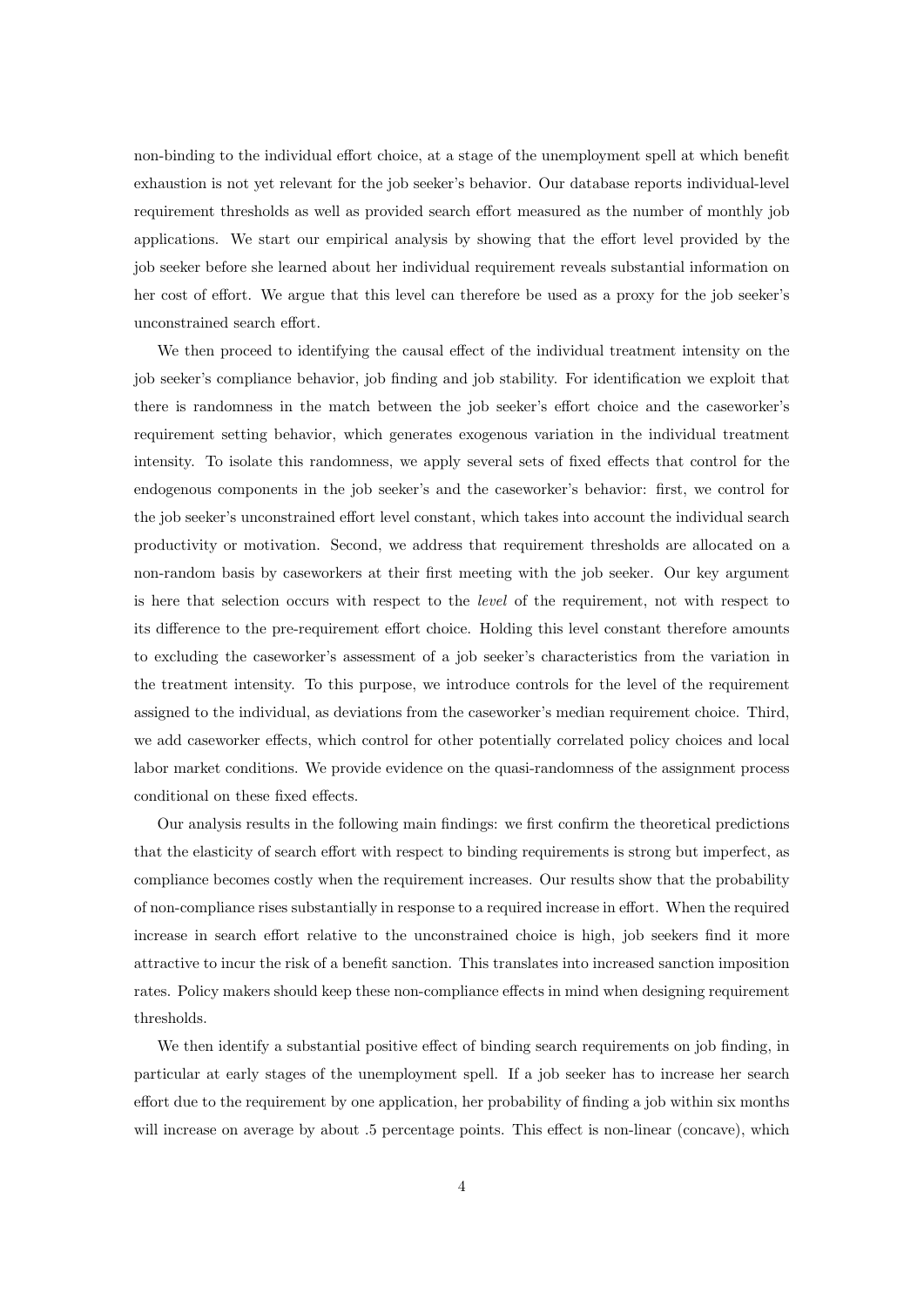suggests that policy makers cannot maximize job finding rates simply by maximizing requirement levels. Further, these effects differ with respect to the labor demand situation: they are strongest in local labor markets in which vacancy rates are high. It is also striking that job finding rates of low service occupations and low education groups react most. It appears that job finding in these groups is most responsive to the quantity of job applications.

The requirement-driven increase in job finding goes along with larger job instability. Estimates of the unemployment recurrence rate – i.e. the risk of returning to unemployment within  $6$  months after job finding – show remarkable effects: the risk that individuals take up temporary or instable jobs that end up in a new unemployment spell proves substantially higher when individuals face strongly binding requirements. We even find that the positive effect of binding requirements on early job finding is driven entirely by exits to unstable jobs.

Finally, our results reveal interesting insights into the role of non-binding requirements: these also affect job search outcomes, which is not in line with the predictions of standard job search theory. After receiving a search requirement, job seekers move their realized search effort towards the requirement threshold, also when their unconstrained search level was significantly higher. This reduction in search effort negatively affects the probability of job finding during the first three months of unemployment. At the same time, non-binding requirements positively affect job stability. This finding suggests that the search requirement operates not only when it represents a binding constraint to the individual that is enforced by a benefit sanction. It also works by signaling a reference point on the optimal search quantity and can, through this channel, move the effort of all job seekers towards the requirement threshold. The importance of reference points in job search has already been highlighted by DellaVigna et al. (2014), who suggest that search intensity increases when individuals experience income losses compared to their situation in the previous period. In our analysis, the job seeker's reference point is not his individual past situation, but the signal given by the search requirement. It appears that job seekers are very reactive to interventions that signal the "optimal" search quantity as defined by the policy maker.

Our paper is structured as follows: we begin by discussing the theoretical prediction on the intensive margin effects of requirements on job search behavior and job finding (section 2). Section 3 presents the institutional background and the structure of our data sources. In section 4, we provide descriptive evidence on the behavior of constrained and unconstrained search effort. Section 5 discusses our econometric model and section 6 presents our results. Section 7 concludes.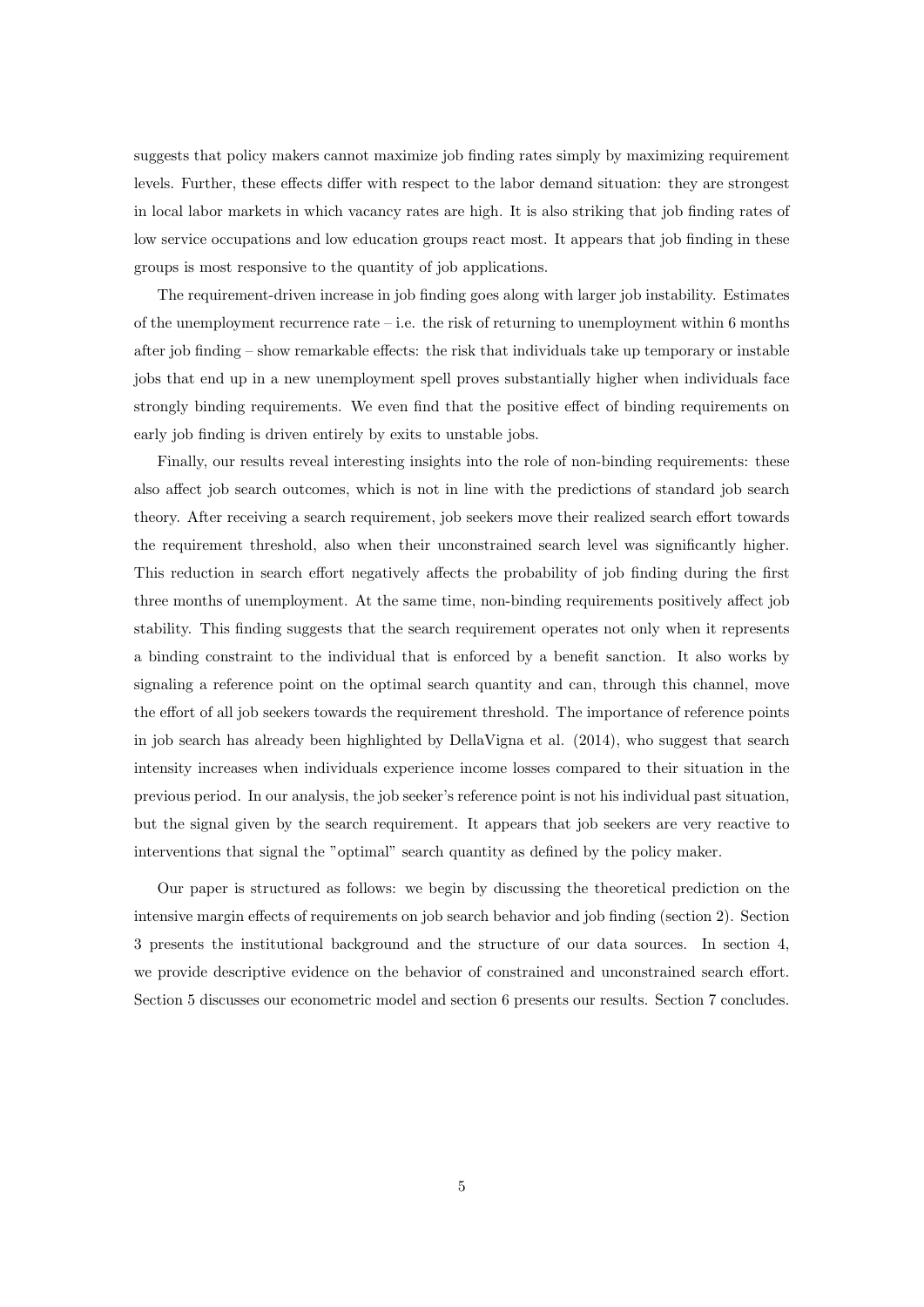### 2 Theoretical Discussion

The Model We desicuss theoretical predctions on the effects of search requirements on individual behavior based on a framework developed by Abbring, van den Berg and van Ours (2005).[4](#page--1-0) The authors introduce requirements and benefit sanctions in a job search model as proposed by Mortensen (1987). It is important to note that the used definition of search effort is limited to its quantitative dimension. This is mainly due to the design of search requirements in OECD coun-tries, which target the number of applications to be submitted.<sup>[5](#page--1-0)</sup> Also note that our discussion refers to a situation in which the job seeker's benefit exhaustion is not yet relevant. Our entire analysis will focus on required effort changes at early stages of the unemployment spell.

The search requirement  $s_r$  and its enforcement, i.e. the probability  $p_0$  of being sanctioned in case of non-compliance, affect the job seeker's behavior before the possible occurrence of a sanction. According to a slightly adopted version of Abbring, van den Berg and van Ours  $(2005)$ , [6](#page--1-0) the job seeker's value function before any enforcement writes:

$$
\rho R = \max_{s} \left[ b - c(s) + \lambda(s) \int_{\phi}^{\infty} (\frac{w}{\rho} - R) dF(w) + I(s < s_r)(1 - \frac{s}{s_r}) p_0(R_{sanc} - R) \right]
$$

where  $R_{sanc}$  < R is the expected value of unemployment after benefits have been cut by the sanction amount.<sup>[7](#page--1-0)</sup> b is the unemployment benefit, s the search effort measured as the realized number of applications and w the wage of the final job match.  $\phi$  denotes the reservation wage, which equals  $\rho R$  after optimization. When no requirement policy is in place, the job seeker chooses the optimal effort level  $s^*$ .  $s^*$  results from a trade-off between the marginal cost of effort  $c'(s)$  and its marginal benefit, which involves an increase in the job arrival rate  $\lambda'(s)$  and the associated differential in value between employment and unemployment  $\int_{\phi}^{\infty} (\frac{w}{\rho} - R) dF(w)$ .

Given  $s^*$ , the job seeker chooses her provided level of effort  $s$  in a system with requirements. The requirement threshold enters through the term  $I(s < s_r)(1 - \frac{s}{s}$  $\frac{S}{s_r}$ ) $p_0(R_{sanc} - R)$ : in case the job seeker provides a search effort that is lower than the requirement  $(I(s < s_r) = 1)$ , there is an exogenous probability  $p_0$  that the job seeker moves to the sanctioned state. This probability becomes more salient when the distance from the provided to the required effort increases  $(1 - \frac{s}{\epsilon})$  $\frac{S}{s_r}$ ).

It depends on the difference between the requirement and the job seeker's unconstrained effort,

<sup>4</sup>Lalive et al. (2005) present a very similar framework in their analysis of UI benefit sanctions.

<sup>5</sup>Note that in most countries, monitoring of compliance with the requirement also includes guaranteeing some minimum quality standard, as caseworkers can e.g. ask for the application letters sent out. This is also the case in Switzerland (c.f. section 3).

<sup>&</sup>lt;sup>6</sup>We introduce the term  $1 - \frac{s}{s}$  to account for the empirical fact that the probability of sanction becomes more  $s_r$  is accepted to required effort becomes high.

 $^{7}$ Abbring et al. (2005) assume for simplicity that a sanction reduces the present value of unemployment for the remaining unemployment spell. We follow this assumption.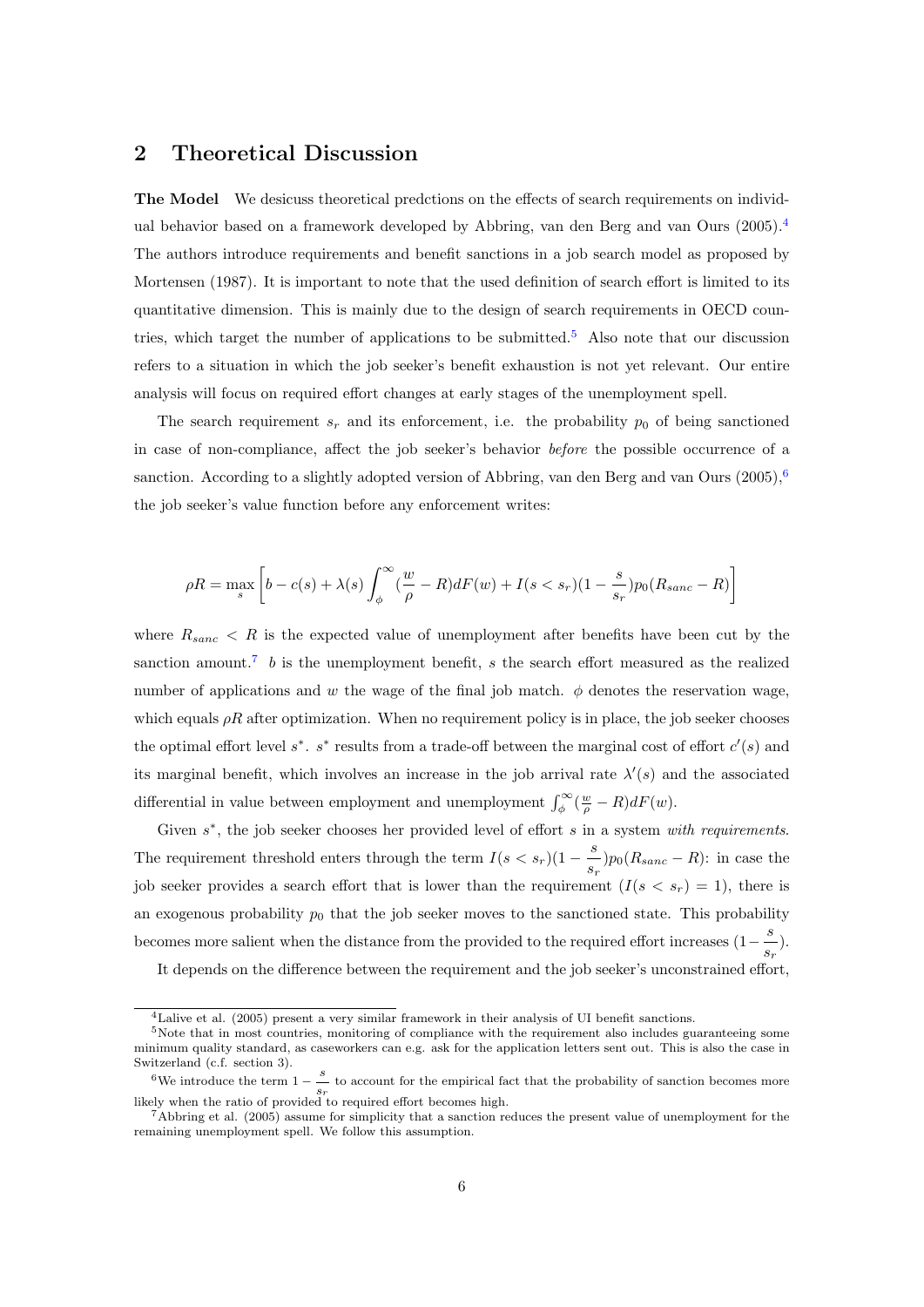$\Delta_{s_r}^* = s_r - s^*$ , how individual search behavior is affected by the presence of the requirement. The following three cases, which are illustrated in Figure [1,](#page-8-0) can be distinguished:

- (I)  $\Delta_{s_r}^* \leq 0$ : the job seeker faces a requirement which is lower than her unconstrained effort level. In this case, all search outcomes are therefore unaffected by the search requirement and the job seeker continues providing  $s^*$ .
- (II)  $\Delta_{s_r}^* > 0$  and compliance: the job seeker has to increase search effort by  $\Delta_{s_r}^*$  to to comply with the requirement. In case II in Figure [1,](#page-8-0) the individual cost of complying is lower than the cost of facing the risk of a benefit sanction. The job seeker therefore chooses to submit  $s = s_r$  applications. Since this effort level is sub-optimal from the individual perspective, this behavioral change is associated with a decrease in the present value of unemployment and thus the reservation wage.
- (III)  $\Delta_{s_r}^* > 0$  and non-compliance: beyond an individual-specific threshold, the job seeker's present value of submitting less applications than required and incurring a given risk of sanction is larger than the present value of complying. In other words, the cost of compliance is too high. The job seeker now chooses an effort level  $s < s_r$  and does therefore not comply. As the probability of a benefit sanction is now positive, the job seeker's present value of unemployment again decreases. Note that the provided effort still exceeds  $s^*$  because providing a level of search effort that is close to the requirement reduces the sanction probability. Also note that the dashed line in Figure [1](#page-8-0) is an approximation and could be non-linear, depending in particular on the functional form of the job seeker's effort cost.

Figure 1: Illustration of Theoretical Predictions

<span id="page-8-0"></span>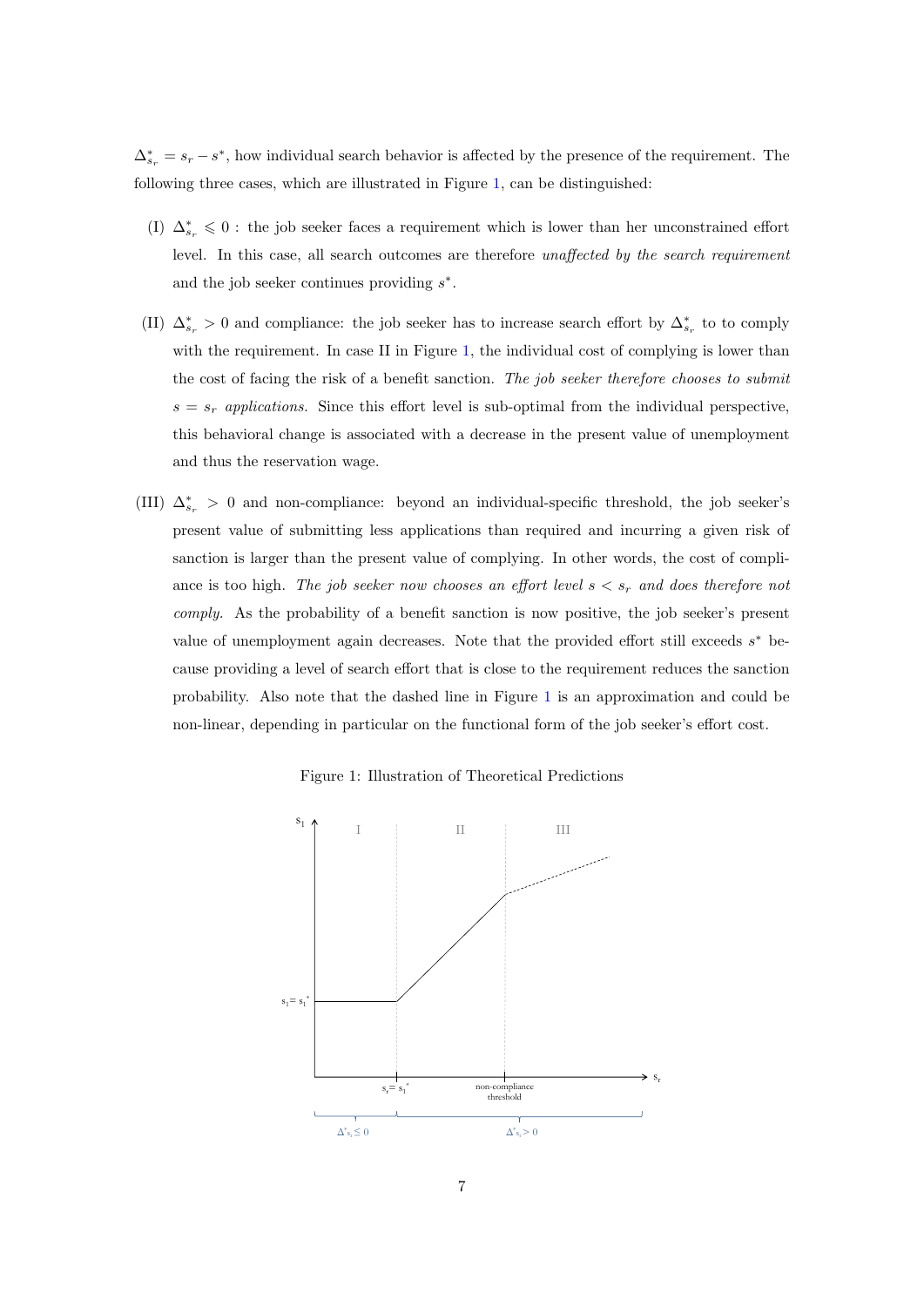Predictions for the Empirical Analysis The above reasoning shows that the difference between  $s^*$  and  $s_r$ , which we denoted as  $\Delta_{s_r}^*$ , is at the center of the requirement's effects on job search behavior. The following main predictions on the effects of  $\Delta_{s_r}^*$  arise and will be taken to our empirical approach:

- 1. If  $\Delta_{s_r}^* < 0$ , the requirement is *non-binding* for the individual job seeker. According to job search theory, it does not induce any changes in search behavior of rational agents.
- 2. If  $\Delta_{s_r}^* > 0$ , the requirement is *binding* from the individual's perspective. An increase in  $\Delta_{s_r}^*$  is now predicted to have the following effects:
	- i) The cost of compliance increases with  $\Delta_{s_r}^*$ . Given a fixed amount and probability of sanction, a high cost of compliance makes non-compliance, i.e. the provision of  $s_1 < s_r$ , relatively more attractive. Therefore, we expect the incidence of non-compliance and the sanction imposition rate in our sample to increase with  $\Delta_{s_r}^*.$
	- ii) Search effort increases and reservation wages decrease with  $\Delta_{s_r}^* > 0$ . We therefore expect job finding rates to increase. Note that this increase is probably not linear, since the cost of effort and the responsiveness of labor demand to additional job applications can be non-linear.
	- iii) Due to the reduction in the job seeker's reservation value both under compliance and under non-compliance, we expect the increase in job finding rates to go along with a decrease in job quality.<sup>[8](#page--1-0)</sup>

## 3 Institutions and Data

#### 3.1 Institutional Background

The Swiss Unemployment Insurance (UI) System The Swiss UI is a typical representation of an OECD UI system, showing strong similarities to systems implemented in Germany, Denmark, the UK and the US, for instance. Job seekers are entitled to UI benefits if they meet two main prerequisites. First, they must have contributed for at least six months in the two years prior to registering at the Public Employment Service (PES).[9](#page--1-0) The contribution period is extended to 12 months for those individuals who have been registered at least once in the three previous years. Second, job seekers must be able to be "employable" in a regular job. If these criteria are not met, there is the possibility to collect social assistance. The potential duration of unemployment

<sup>8</sup> In our empirical framework, we measure job quality as job stability.

 $9$ To be eligible for the full benefit period, the contribution period extends to 12 or 18 months, depending on the individual situation.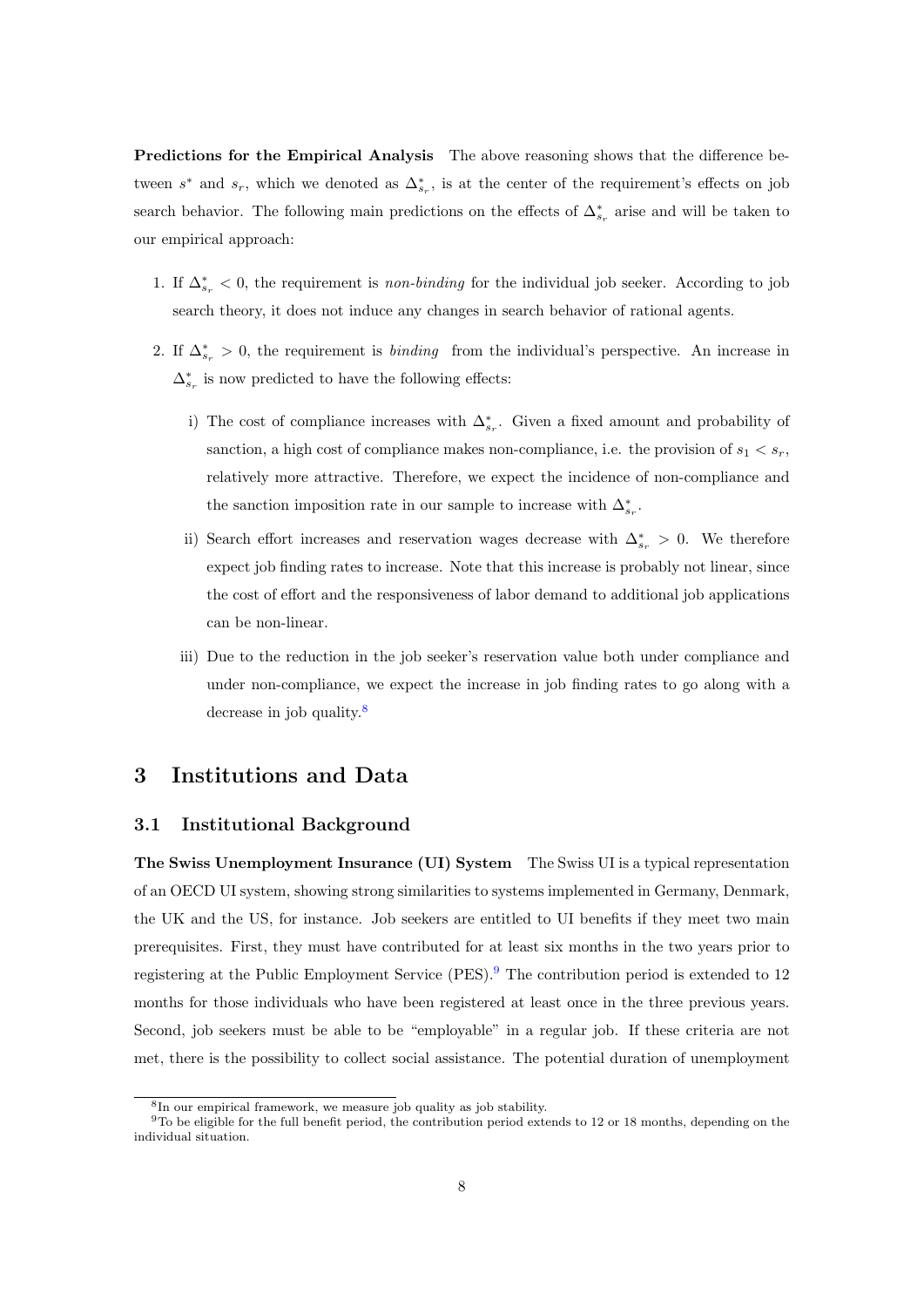benefits is two years for eligible job seekers. The replacement ratio is between 70% and 80% of previous earnings, depending on the individual family situation and the level of past earnings.

The organization of counseling and monitoring is ensured by Public Employment Service (PES) offices, which are the organizational unit of caseworkers. When individuals register at the PES office, they are assigned to a caseworker based upon previous industry, previous occupation, place of residence or the caseworker's availability (caseload formula).

Job Search Monitoring in Switzerland Swiss UI law requires individuals to start actively searching for work from the moment that they learn about their future unemployment.<sup>[10](#page--1-0)</sup> This is usually three months before a job loss becomes effective, as employers have to announce a layoff three months in advance. Before the first meeting with the caseworker, the job search obligation does not include a fixed requirement threshold. It thus appeals to the job seeker's own definition of active job search. After having entered formal unemployment, job seekers are informed about their individual search requirement threshold when they first meet their caseworker. The first meeting usually takes place around three weeks after registration (c.f. Table [13](#page-52-0) in the Appendix for details). The requirement threshodn defines the minimum number of applications which the job seeker is obliged to submit to avoid benefit sanctions in the form of temporary benefit cuts. This number varies between 1 and 15 monthly applications in our sample (c.f. section 4.2).

The PES is obliged by law to monitor and enforce the compliance with the job search obligation before and after the job seeker enters formal unemployment. As a consequence, the database of job search monitoring creates by default an entry for the pre-requirement effort. Caseworkers fill this entry by asking job seekers to report their search activity previous to the first meeting. They are obliged to ask for proofs of this activity and enforce benefit cuts if they conclude that the prerequirement effort was insufficient. Once the requirement was announced, the application activity is documented in a monthly "protocol of search effort", which job seekers submit until the  $5<sup>th</sup>$ day of the following month. The compliance with the search requirement threshold is monitored by the caseworker. Caseworkers are again supposed to ask for proofs of submitted applications during their regular meetings with the job seeker. In addition, the submission of applications can be checked by contacting the human resources department of the potential employer reported on the proticol. Once a non-compliance with the search requirement is detected, benefit cuts can enter into force. In our sample, a job seeker who does not comply with the requirement at least once during the unemployment spell<sup>[11](#page--1-0)</sup> has a chance of  $60\%$  to receive at least one warning that a non-compliance has been formally detected and a chance of 45% to actually receive at least one

<sup>10</sup>c.f. State Secretary for Economic Affairs (SECO), 2014: AVIG-Praxis ALE (UI practice guidelines), paragraph B314

<sup>&</sup>lt;sup>11</sup>We define a non-compliance as the submission of less than  $3/4$  of required applications.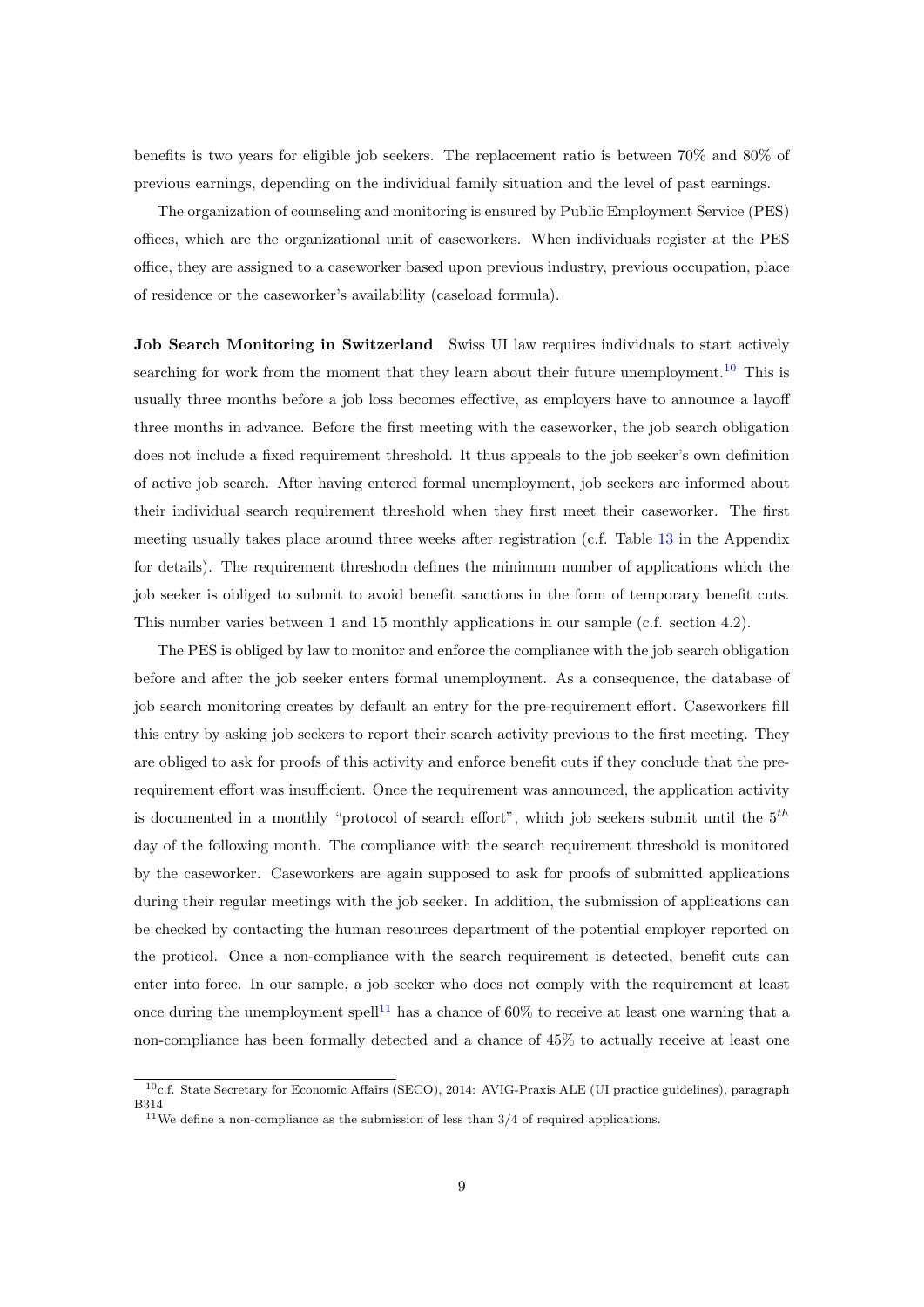benefit sanction. The median amount of a sanction is the monetary equivalent of 7 days of UI benefits.

#### 3.2 Data Sources and Sampling

Data Sources Our empirical analysis is based on Swiss administrative data. The sample covers all benefit recipients entering UI between January 1 2010 and December 31 2012. It includes extensive information on entry into and exit from formal unemployment, socio-demographics, potential benefit duration as well as employment and unemployment history including past earnings.<sup>[12](#page--1-0)</sup> It further reports which PES and caseworker the job seeker was assigned to. We measure the duration of unemployment as the number of days elapsed between the date of registration at the PES and the date of de-registration at which the job seeker's file was closed.

Structure of Data on Search Effort We match these records to the database used by caseworkers to monitor job search effort. It reports the required and realized number of applications for each job seeker on a monthly basis. In addition, we observe when a non-compliance with the requirement is detected by the caseworker and when it results in a cut of benefit payments. A particular feature of the database is that we can also identify the number of applications sent out before the job seeker learned about his requirement, as these are also monitored (c.f. section 3.1). This pre-requirement effort level is denoted  $s_0$ . We show in section 4.3 that  $s_0$  is not yet influenced by any fixed requirement level and therefore a suitable indicator for what the job seeker herself considers to be the amount of job search that is sufficient for the beginning of the unemployment spell.<sup>[13](#page--1-0)</sup>

The database, whose structure is illustrated in Figure [2,](#page-12-0) provides three main individual-level parameters of interest for our analysis: the pre-requirement effort level  $s<sub>0</sub>$ , the search requirement  $s_r$  imposed by the caseworker for the unemployment spell and the effort level  $s_t|s_r$  provided in month t in response to the requirement. As we focus in this paper on the effort levels provided at the beginning of the job seeker's unemployment spell, we are exclusively interested in  $s_1|s_r$ .

 $12$ Table [14](#page-53-0) shows summary statistics on these variables.

<sup>&</sup>lt;sup>13</sup>As there is a legal obligation to search for work before the first caseworker meeting, we do not consider  $s_0$  to be completely unrestricted by the monitoring regime. Nevertheless, it is not influenced by the exact requirement level  $s_r$ , which we argue to be unknown by the job seeker at  $t_0$ . This might hold less for job seekers who have during previous unemployment spells learned about the requirement system. We will in a robustness check exclude these job seekers and show that they do not drive our results.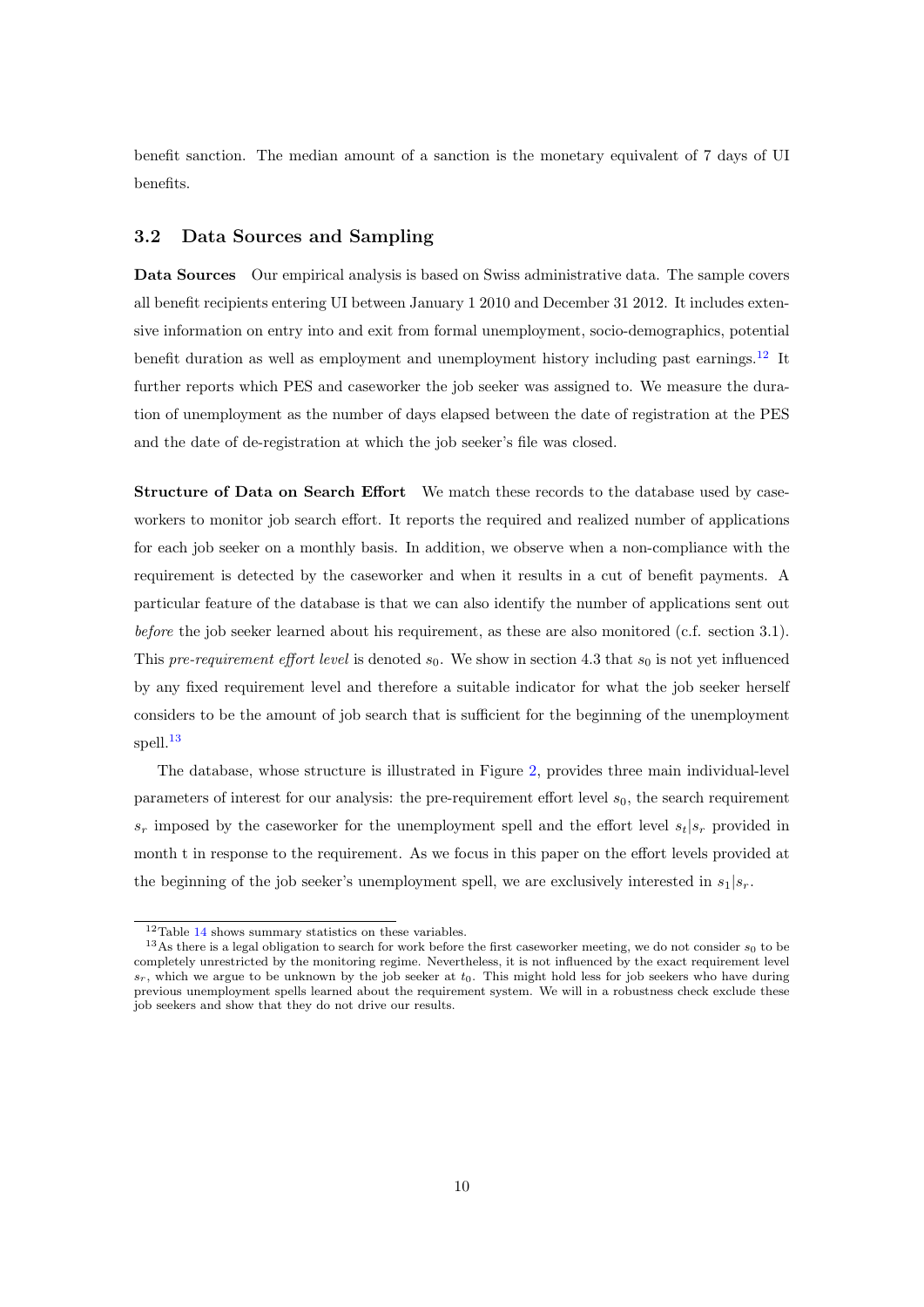<span id="page-12-0"></span>

Figure 2: Basic structure of data on job search monitoring

**Sampling** In principle, our data set contains the entire population of Swiss UI job seekers who enter UI during the sample period. In this paper, we limit our sample to job seekers registered in those cantons where job search monitoring is systematically reported in the central database (to which we have access to).<sup>[14](#page--1-0)</sup> Our sample contains the cantons Bern, Fribourg, Solothurn, Graubuenden and Tessin, which cover around 25% of the unemployed population and three different geographic and language regions in Switzerland.

The obligation to engage in active job search needs to be fulfilled in exchange to the payment of UI benefits. Our study aims to identify how the difference between the requirement threshold and the job seeker's unconstrained effort choice affects search behavior Therefore, we want to limit our sample to those job seekers who faced a requirement that was monitored during their unemployment spell. These are job seekers who are full-time unemployed, eligible for UI payments and not eligible for other benefits (in particular disability insurance). We also exclude job seekers who are younger than 20 or older than 55 years, as these might face particular incentives and labor market conditions. In addition, we exclude job seekers whose previous unemployment spell ended less than a month previous to their current registration. These are most likely particular cases to which the institutional setting underlying our analysis does not apply. Further restrictions are imposed by the design of the requirement policy. As our analysis of binding vs. non-binding requirements is conducted at the intensive margin, it only concerns individuals who were subject to the search obligation from the beginning of their spell onwards. Everyone faces this obligation by law, although there are possible exemptions due to the individual's situation. In the data appendix A.1, we describe how we defined those individuals who were systematically affected by the search obligation, as well as the percentages of excluded spells. We there also provide a detailed description of how we extract the variables  $s_0$ ,  $s_r$  and  $s_1 | s_r$  from the database on job search

 $14$ Federal Swiss law prescribes the enforcement of job search requirements. Therefore, it is ensured that cantons excluded from our sample participated at the requirement policy. Anecdotal evidence suggests that these cantons have their own system of requirement registration rather than employing the central data base.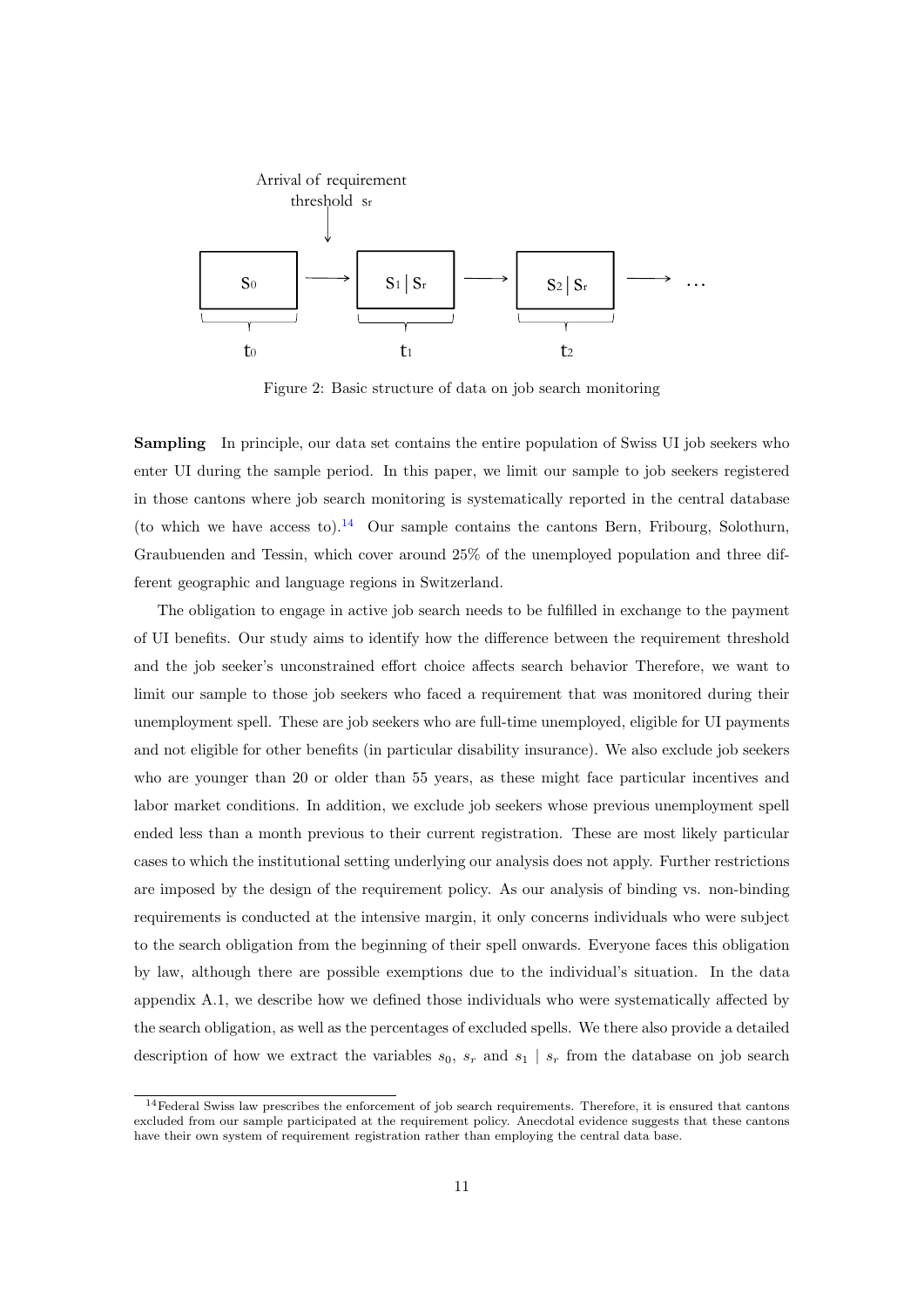monitoring and how we impute requirement thresholds for the 8.2% of job seekers whose search effort was monitored but whose requirement level is missing in the data. In essence, imputation is straightforward as we know the requirement setting behavior of the caseworker to which each job seeker was assigned. Excluding job seekers with missing requirement thresholds does not affect our results (c.f. robustness analysis).

## 4 Descriptive Evidence on Requirement Thresholds and Effort Choices

We begin this section by showing descriptive evidence on the distribution and the observable determinants of effort choices and requirement levels. We then provide a discussion and descriptive evidence on whether  $s_0$  is suitable to measure the job seeker's unconstrained effort choice. At the end of this section, we show discuss the distributions of required and realized effort changes.

#### 4.1 Sample Distributions

In the following, we document features of the distributions of  $s_0$ ,  $s_r$  and  $s_1$ . Detailed summary statistics on these variables can be found in Table [12](#page-51-0) in Appendix A.2.

**Unconstrained Effort**  $s_0$  Figure [3](#page-31-0) displays the distribution of  $s_0$  for the job seekers in our sample. The median job seeker has a level of  $s_0 = 6$ . Around 20% of job seekers do not submit any applications before registering at the PES.<sup>[15](#page--1-0)</sup> a vast majority reports  $s_0$  within the range of 1 to 20 and around 10% beyond that range.

#### [Insert Figure [3\]](#page-31-0)

**Search Requirement**  $s_r$  Figure [4a](#page-31-1) shows how requirement levels are distributed within the considered sample of job seekers. The median requirement is at eight applications per month. Differences in requirement levels result from two main sources of variation. First, PES have different baseline policies that comprise setting higher or lower average requirement levels, as displayed in Figure [4b.](#page-31-1) Moreover, caseworkers also have preferences for average policies that can deviate from the PES' average policy (Figure [4c\)](#page-31-1). Second, we know from a qualitative caseworker survey<sup>[16](#page--1-0)</sup> that caseworkers set requirement levels at a personal contact with the job seeker. Therefore, they can differentiate the requirement level according to the job seeker's characteristics observed at the

 $15$ For,  $50\%$  of these job seekers, the caseworker registers insufficient pre-requirement search effort.

<sup>16</sup>Survey among 40 caseworkers in the canton of Bern. More information available on request.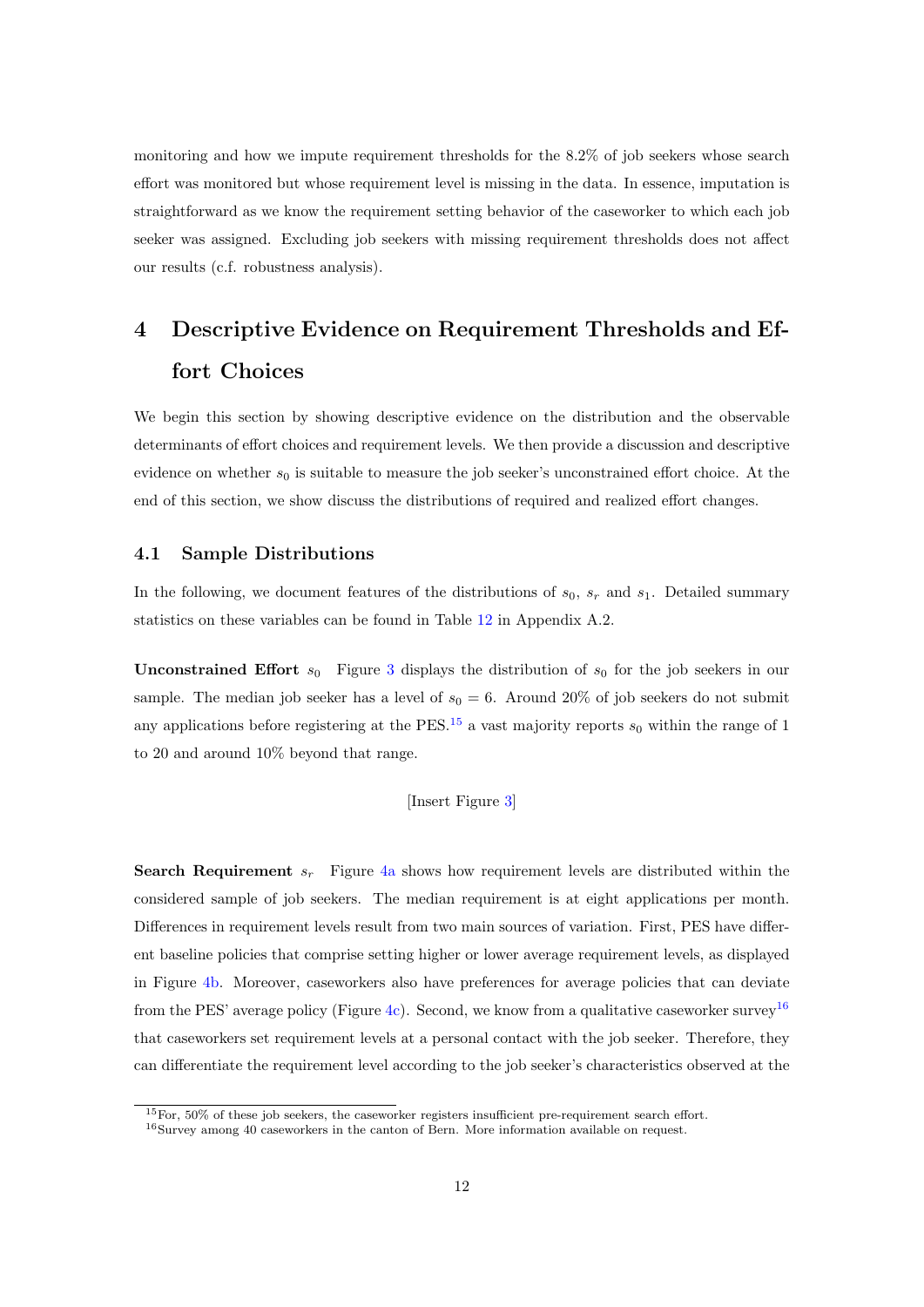first meeting. We observe parts of these characteristics, such as age, education and occupation, whereas other determinants such as motivation, health and appearance remain unobserved to us. As shown in Figure [4d,](#page-31-1) most caseworkers distribute two or three different requirement thresholds among their population of job seekers. We will come back to this feature when describing our econometric analysis.

#### [Insert Figure [4\]](#page-31-1)

**Constrained effort**  $s_1 | s_r$  We measure the constrained search effort  $s_1 | s_r$  as the effort provided in the first month in which the search requirement was known. Figure [5](#page-32-0) displays its distribution. It peaks at the most commonly imposed requirement thresholds 6, 8, 10, 12, suggesting that most job seekers submit exactly the required number of applications. The share of job seekers with no application activity diminished substantially; around 5% of job seekers still provide zero effort at  $t_1$ . We observe in the data that these are indeed perceived as non-compliant by the monitoring regime, as around 50% of them receive a benefit sanction for insufficient effort during the first three month of unemployment (vs. 12% of job seekers who submit a positive  $s_1$ ).

[Insert Figure [5\]](#page-32-0)

#### 4.2 Observable Determinants of  $s_r$  and  $s_0$

Next, we present some descriptive evidence on the observable determinants of  $s_0$  and  $s_r$ . Table [1](#page-32-1) displays regressions of relevant job seeker characteristics on the two variables, which, for the sake of comparability, all include caseworker fixed effects. Column (1) shows that female job seekers provide on average a higher  $s_0$ . Further,  $s_0$  increases with age. Individuals from the service sector exert a larger level of  $s_0$  than those from the blue collar sector. Interestingly, the determinants of the requirement threshold point at least partly in the other direction, as shown in Column (2): female and older job seekers are on average assigned slightly lower requirements. Education, sector and function in the last job are important determinants of  $s_r$ , which is in line with the answers obtained in the caseworker survey. given by caseworkers from Bern in a survey that we run with them.[17](#page--1-0)

In Column (3), it is shown that the importance of the different covariates in the requirement setting does not change significantly after introducing fixed effects for  $s<sub>0</sub>$ . We will come back to this feature when we discuss our identification strategy.

[Insert Table [1\]](#page-32-1)

<sup>17</sup>Survey among 40 caseworkers in the canton of Bern. More information available on request.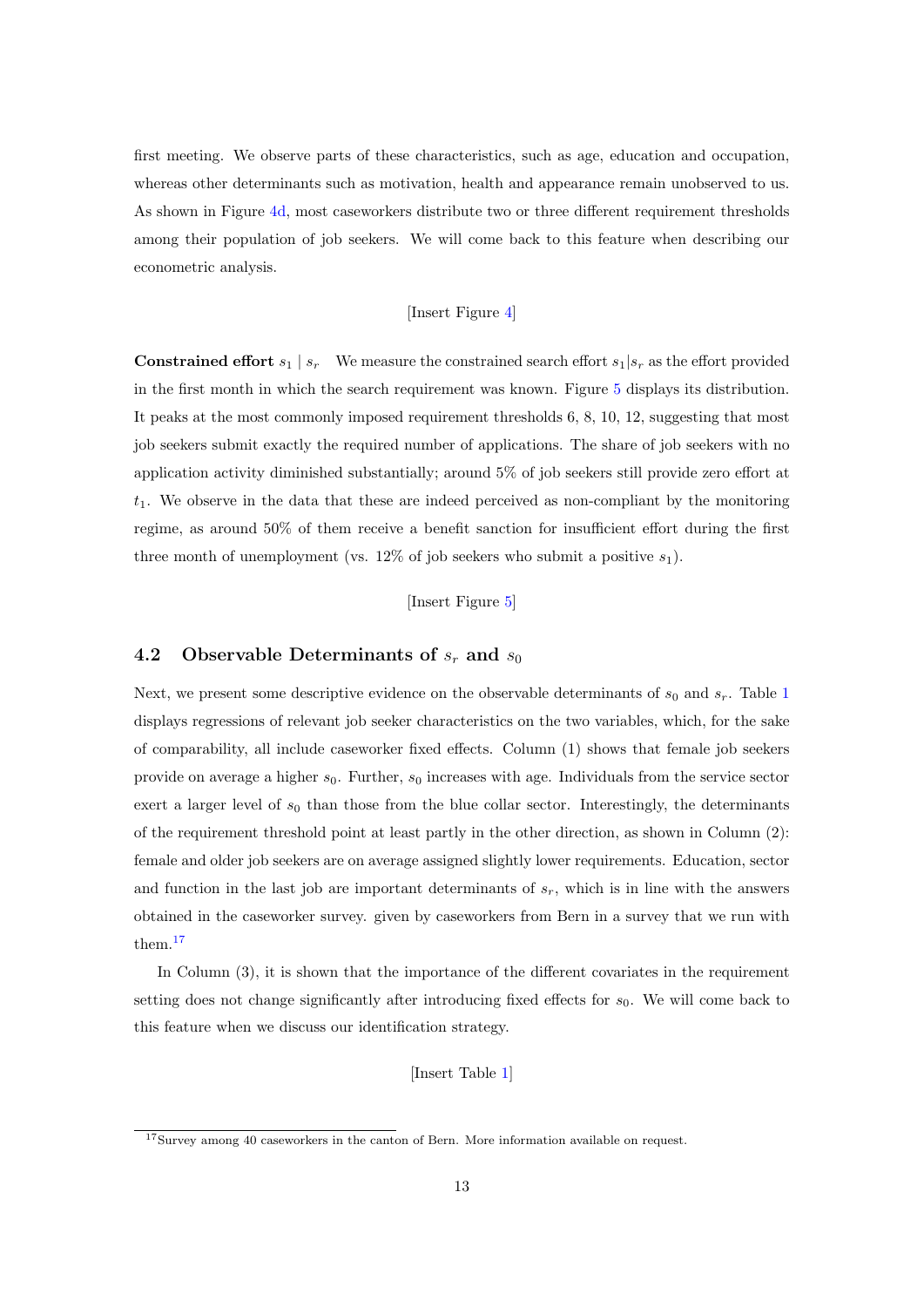## 4.3 The content of  $s_0$  as a measure of  $s^*$

 $s_0$  is the effort provided by each job seeker in the month before the requirement threshold was announced to him. In order to use it as a measure for  $s^*$ , it needs to be assumed that the reported  $s_0$  is a valid representation of the job seeker's unconstrained search effort.

A first part of the assumption implies that the job seeker does not lie about his provided effort level  $s_0$ . This is guaranteed by our institutional setting: given that low levels of  $s_0$  can result in benefit sanctions, there is no incentive for understating  $s_0$ . Overstatement is not feasible, as job seekers are asked to prove their application activity.

The second part of the assumption is less trivial requires that  $s_0$  indeed reveals the effort level which she would provide if no requirement threshold was to arrive at the beginning of the spell.  $s_0$  reflects the pre-requirement effort decision, which is not (yet) constrained by an imposed requirement. At  $t_0$  job seekers decide by themselves on the level of search which is optimal for them to implement. However, they may be aware about the legal obligation to search for a job and about the fact that the imposition of a search requirement is upcoming. They may thus build expectations about the future required search level. Nonetheless, since they do not yet know about their caseworker and have not received the full information about how the UI system will work, their expectations are marked by uncertainty.

By definition, we cannot formally test that  $s_0$  is not systematically driven by expectations on the future requirement level. However, we can use the case of repeated spells to show that it is a reasonable assumption. For those who have already got in touch with the PES during a past unemployment spell, we know the requirement threshold of their previous unemployment spell. Figure [6a](#page-33-0) plots for these individuals the distribution of the current  $s_0$  against the requirement  $s_r$  of the previous spell. Although this past  $s_r$  could allow job seekers to form an informed expectation on their future  $s_r$ , we see no systematic correlation. This supports the idea that individuals use the pre-requirement period to provide the effort level that is optimal from their individual perspective, without systematically taking into account expectations about the upcoming  $s_r$ . Also note that our baseline results do not change when we exclude job seekers with previous unemployment spells (c.f. section 6.3), which again supports that expectations are not a driving factor behind our treatment intensity.

In addition, we can provide descriptive evidence that  $s_0$  has properties which are in line with the theoretical  $s^*$ . The choice of  $s^*$  results from a trade-off between the job seeker's cost of effort  $c'(s_1)$  and his marginal benefit, caused an increase in the job arrival rate  $\lambda'(s_1)$  (c.f. section 2). Holding the marginal benefit of effort constant, individuals with a high effort cost will choose a relatively low level of s ∗ . At the same time, the cost of effort is also reflected in the job seeker's compliance choice under the requirement threshold. It was shown in section 2 that the job seeker's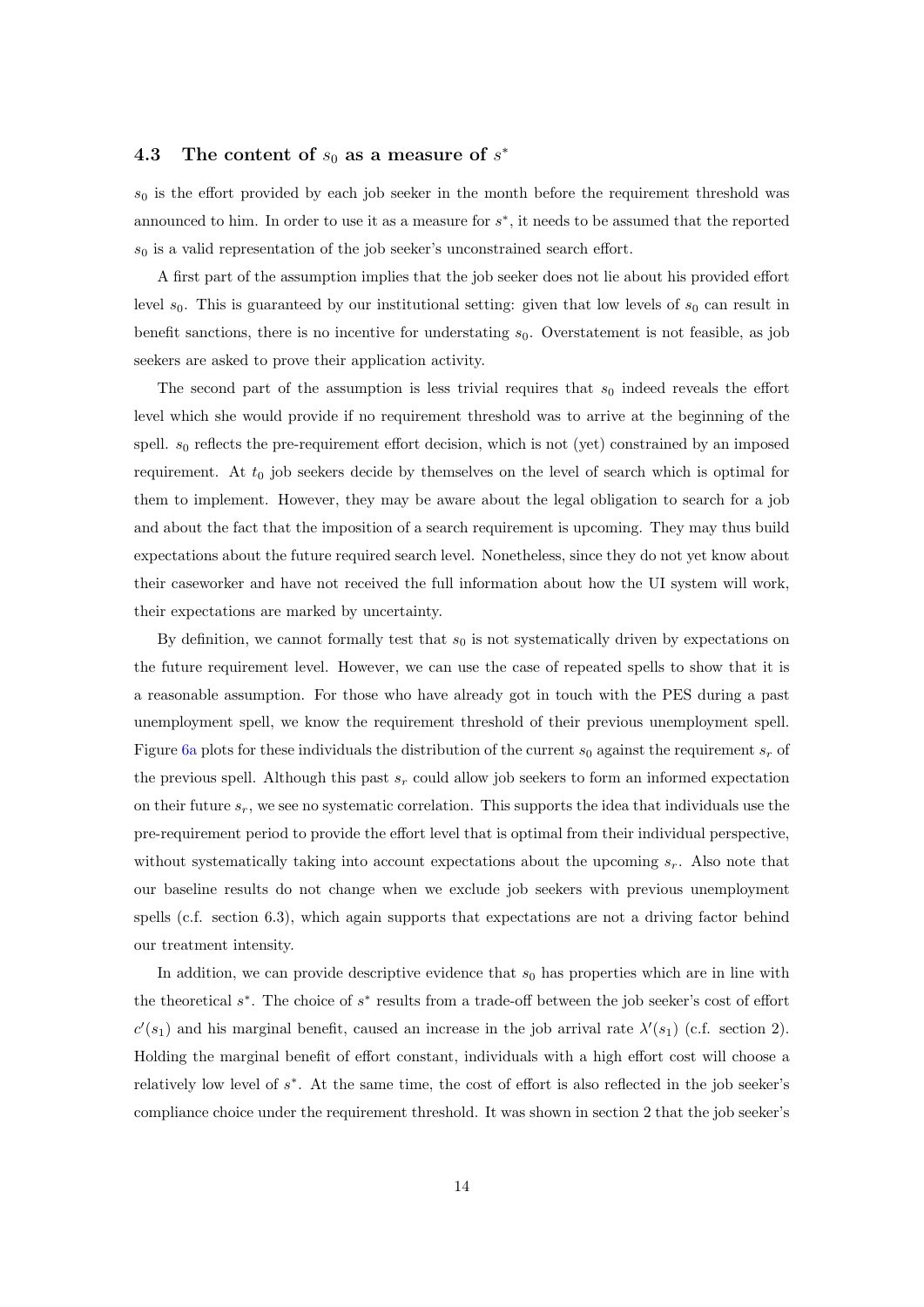choice of compliance depends on a trade-off between the cost of the additional effort necessary to achieve compliance and the risk of benefit reductions imposed in the case of non-compliance. As a consequence, non-compliant job seekers who prefer to face a given probability of sanction will on average have a higher cost of effort than compliant job seekers. We can empirically test whether the job seeker's  $s_0$  is correlated to her cost of effort as revealed by her compliance choice. Figure [6b](#page-33-0) plots the share of non-compliant job seekers against  $s_0$ . It shows that  $s_0$  is indeed highly correlated with the probability of being non-compliant at  $t_1$ .<sup>[18](#page--1-0)</sup> This shows descriptively that  $s_0$ reveals substantial information on the job seeker's cost of effort.

#### [Insert Figure [6b\]](#page-33-0)

#### 4.4 Search Effort under Binding and Non-binding Requirements

We conclude the descriptive analysis by providing descriptive evidence on the distribution of required and realized effort changes in our sample population. Figure [7](#page-33-1) displays the distribution of the treatment intensity  $\Delta_{s_r} = s_r - s_0$  in the categories that will be used in our empirical approach. The baseline category are job seekers with  $\Delta_{s_r} \epsilon [-2,2]$ , which are pooled into the status  $\Delta_{s_r} = 0$  under the assumption that very small  $\Delta_{s_r}$  do not impose any strong changes in effort.<sup>[19](#page--1-0)</sup> It is visible that around one third of job seekers are within the range of  $\Delta_{s_r} \epsilon [-2,2]$ and thus are not significantly affected by the presence of  $s_r$ . Around half of the job seekers face  $\Delta_{s_r} > 2$ , which implies that they have to significantly increase their effort level relative to  $s_0$  to achieve compliance. The requirement constraint is thus binding for them. Around 20% of job seekers can reduce their effort level relative to  $s_0$  without becoming non-compliant  $(\Delta_{s_r} < -2)$ .

#### [Insert Figure [7\]](#page-33-1)

How does the presence of  $s_r$  affect the amount of provided search effort? Figure [8a](#page-34-0) plots the average change in search effort,  $E(s_1 - s_0)$ , that occurred in each of the treatment bins. It shows that binding requirements are clearly associated with positive effort changes, as the average realized effort change increases with the treatment intensity  $\Delta_{s_r}$ . Strikingly, non-binding requirements ( $\Delta_{s_r}$  < 0) are associated with negative effort changes. This is not in line with the prediction from standard search theory, which implied that non-binding requirements do not affect search behavior at all (c.f. Figure [1\)](#page-8-0).

Figure [8b](#page-34-0) confirms this picture: it shows that for job seekers with non-binding requirements, the average difference between the realized effort  $s_1$  and the requirement  $s_r$  ranges only between

<sup>&</sup>lt;sup>18</sup>A job seeker is defined here as being non-compliant if the provided number of applicatiosn  $s_1$  is less than 3/4 of the required  $s_r$ .

<sup>&</sup>lt;sup>19</sup>Our results are robust to alternative pooling choices, such as choosing the smaller baseline category  $\Delta_{s_r} \epsilon[-1,1]$ . Results are available upon request.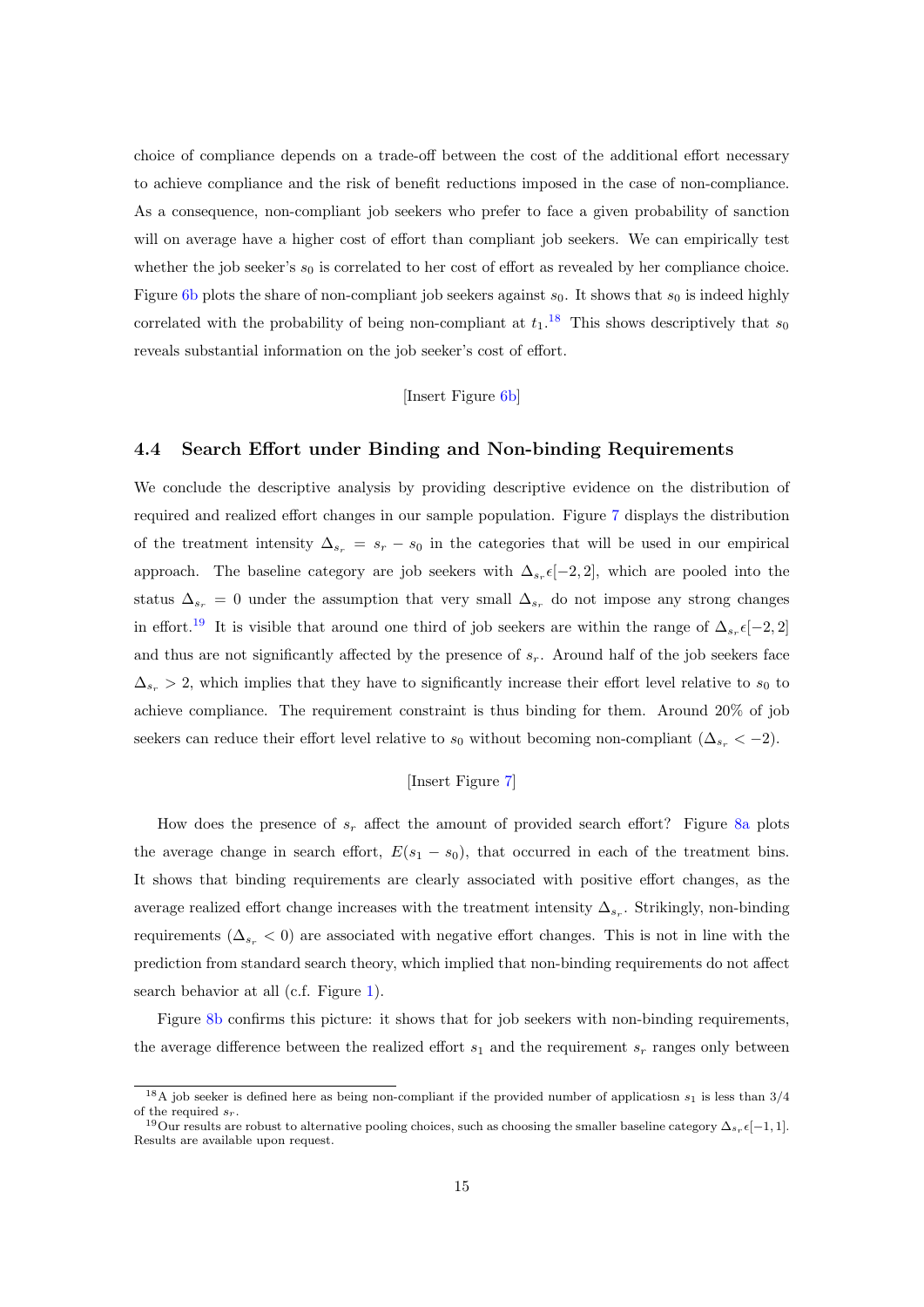one and two applications. This again suggests that while these job seeker's effort levels remain on average above  $s_r$ , they adjust their effort towards  $s_r$ . We will test in our econometric analysis whether these behavioral changes go along with changes in search outcomes.

Figure [8b](#page-34-0) also shows that job seekers with strongly binding requirements submit on average less applications than required, which supports the theoretical predictions that compliance becomes less likely when the distance between  $s_r$  and  $s_0$  increases. In our econometric analysis, we will assess the causal effect of  $\Delta_{s_r}$  on the job seeker's probability of non-compliance.

[Insert Figures [8a](#page-34-0) and [8b\]](#page-34-0)

## 5 Econometric Model and Identification

Following our theoretical discussion, we want to identify how the difference between a job seeker's requirement threshold and her unconstrained search effort,  $\Delta_{s_r}^* = s_r - s^*$ , affects different job search outcomes. Based on the discussion in section 4.3, we use  $s_0$  as a proxy for  $s^*$ . Our empirical approach therefore evaluates the effects of the treatment intensity  $\Delta_{s_r} = s_r - s_0$ . It is defined as the additional effort required at the beginning of the unemployment spell, beyond the provided pre-requirement effort level. This treatment intensity is positive in the case of a binding requirement threshold and negative in the case of a non-binding one, i.e. where the threshold is below the pre-requirement effort level.

The treatment intensity  $\Delta_{s_r}$  results from a match between two endogenous variables: the job seeker's pre-requirement effort choice  $s_0$  and his individual requirement level  $s_r$  as assigned by the caseworker. In order to isolate the exogenous component of this match, we apply a set of fixed effects that controls for the direct effect of the job seeker's effort choice and the caseworker's requirement setting behavior on our outcomes of interest. We will argue that the remaining variation in the match between a job seeker's effort type and a caseworker's requirement setting behavior is random and can therefore be exploited to identify the causal effect of  $\Delta_{s_r}$ .

The empirical model applied for the estimations can be represented in the following baseline equation:

<span id="page-17-0"></span>
$$
y_i = \alpha + x_i' \beta + \delta_i^{\Delta_{sr}} + \gamma_i^{s_0} + \sigma_i^{s_r, c} + \pi_{c(i)} + \eta_t + u_i
$$
\n(1)

The main parameters of interest are  $\delta^{\Delta_{s_r}}$ , which measure how  $\Delta_{s_r}$ , the difference between the requirement  $s_r$  and the pre-requirement search effort  $s_0$ , affects the outcome variable. In order to allow for non-linear effects of  $\Delta_{s_r}$ , a series of treatment intensity indicators is used, i.e.  $\delta^{\Delta_{s_r}}$ represents dummy variables for bins in the distribution of  $\Delta_{s_r}$ . The baseline category pools job seekers with  $\Delta_{s_r} \epsilon [-2,2]$ , i.e. whose pre-requirement effort is very close to the requirement level.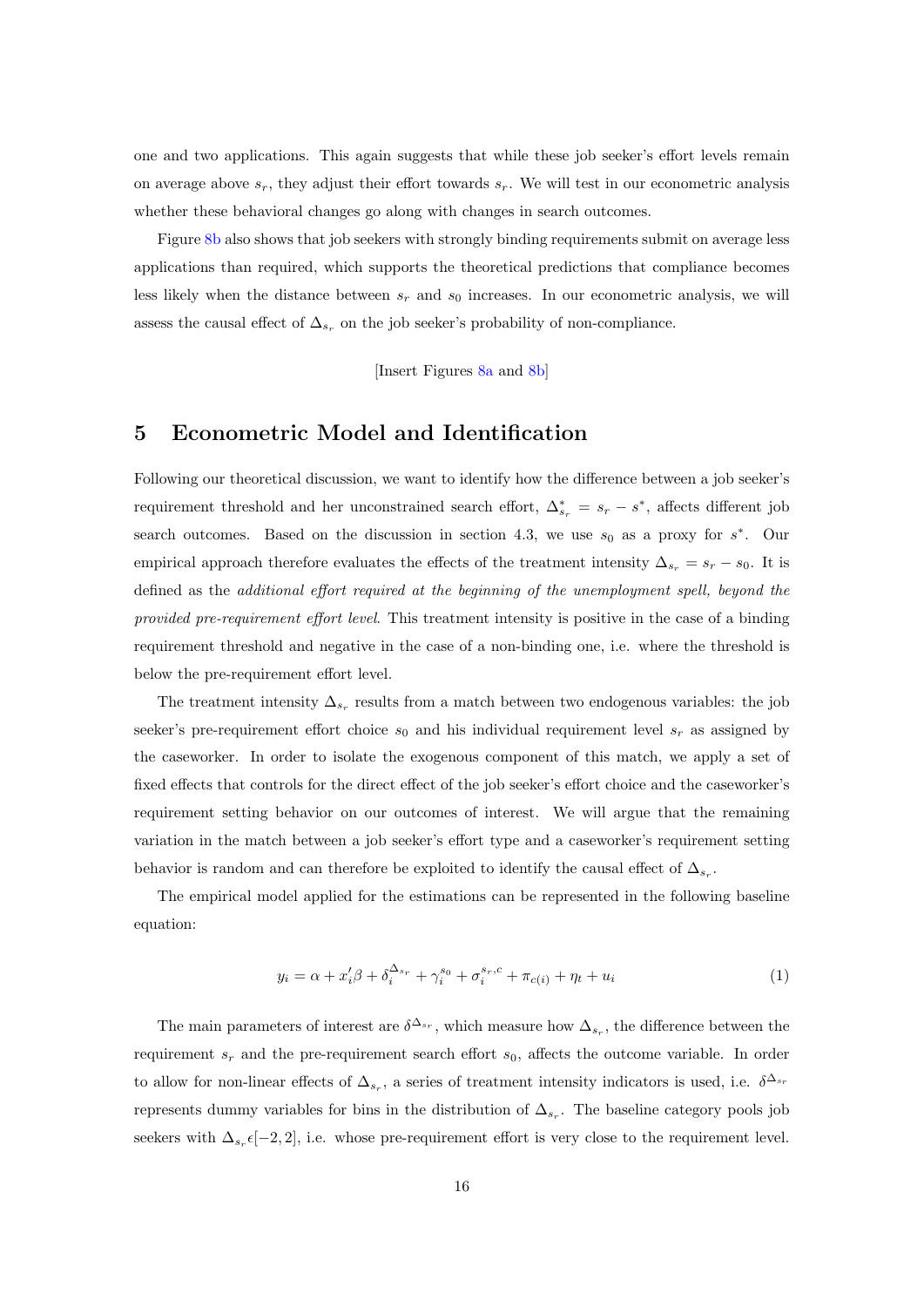The distribution of the  $\Delta_{s_r}$  bins is discussed in section 4.<sup>[20](#page--1-0)</sup>

#### 5.1 Identification Strategy

We argue that we can isolate the causal effect of  $\Delta_{s_r}$  by conditioning on the following set of fixed effects:

First, we control for the job seeker's pre-requirement effort choice  $s_0$  through the vector of fixed effects  $\gamma^{s_0}$ .  $\gamma^{s_0}$  features an indicator variable for each number of applications sent out in the month previous to the requirement. Thereby, it holds constant the direct impact of the individual's search "type". It can thus be seen as a measure of the individual search performance, driven by factors such as the intrinsic motivation, the assessment of labor market conditions and the experience with job search. In addition,  $\eta_t$  controls for the time at which  $s_0$  is measured.<sup>[21](#page--1-0)</sup>

Second, we address the issue that requirement thresholds are allocated on a non-random basis by caseworkers at their first meeting with the job seeker. Our key argument is here that selection occurs with respect to the *level* of  $s_r$ , not with respect to its difference to the pre-requirement effort choice  $s_0$ . Requirement policies aim at ensuring a minimum effort level given the job seeker's labor market conditions. Caseworkers are asked to have this target in mind during the assignment process. According to a survey we performed,  $^{22}$  $^{22}$  $^{22}$  caseworkers indeed see the requirement policy as a means to ensure a certain level of search. They name the job seeker's labor market conditions as the most relevant determinants of this level. As a consequence, the influence that the caseworker's assessment of the job seeker's characteristics has on the requirement setting process should be fully reflected in the assigned requirement level. Holding this level constant therefore amounts to excluding the caseworker's assessment of the job seeker's characteristics from the variation in the treatment intensity  $\Delta_{s_r}$ . To achieve this, we introduce the variables  $\sigma^{s_r,c}$  into our baseline equation. They include fixed effects for the difference between the individual's requirement level and the requirement of his caseworker's median case  $(s_r - med_c(s_r))$ . We thereby control for all systematic correlations between the individual's requirement threshold and the caseworker's assessment of the job seeker's labor market characteristics, relative to those of his median job seeker.<sup>[23](#page--1-0)</sup> Table [12](#page-51-0) in Appendix A.2.1 contains summary statistics on the distribution of  $\sigma^{s_r,c}$ .

Finally, we account for the institutional environment of the requirement setting process. In

<sup>&</sup>lt;sup>20</sup>Our results are robust to choosing different cutoff values for  $\Delta_{s_r}$ . Documentation is available upon request.  $^{21}\eta_t$  contains controls for the difference between  $t_0$  and the start of formal unemployment as well as the difference between  $t_0$  and the job seeker's availability for a new job. It also controls for the difference between the start of formal unemployment and the first caseworker meeting, to account for heterogeneity with respect to the arrival of the requirement threshold. Summary statistics on these variables are included in Appendix A.2, Table [13.](#page-52-0)

<sup>22</sup>Survey among 40 caseworkers in the canton of Bern

<sup>23</sup>Note that this specification is more flexible than introducing fixed effects for individual requirement levels, as it accounts for the fact that caseworkers can have different assessments of a "high" or "low" requirement. (For instance, a requirement of eight applications might be high for one caseworker and low for another caseworker.) However, our results are not substantially affected if we run a specification with fixed effects for  $s_r$  levels.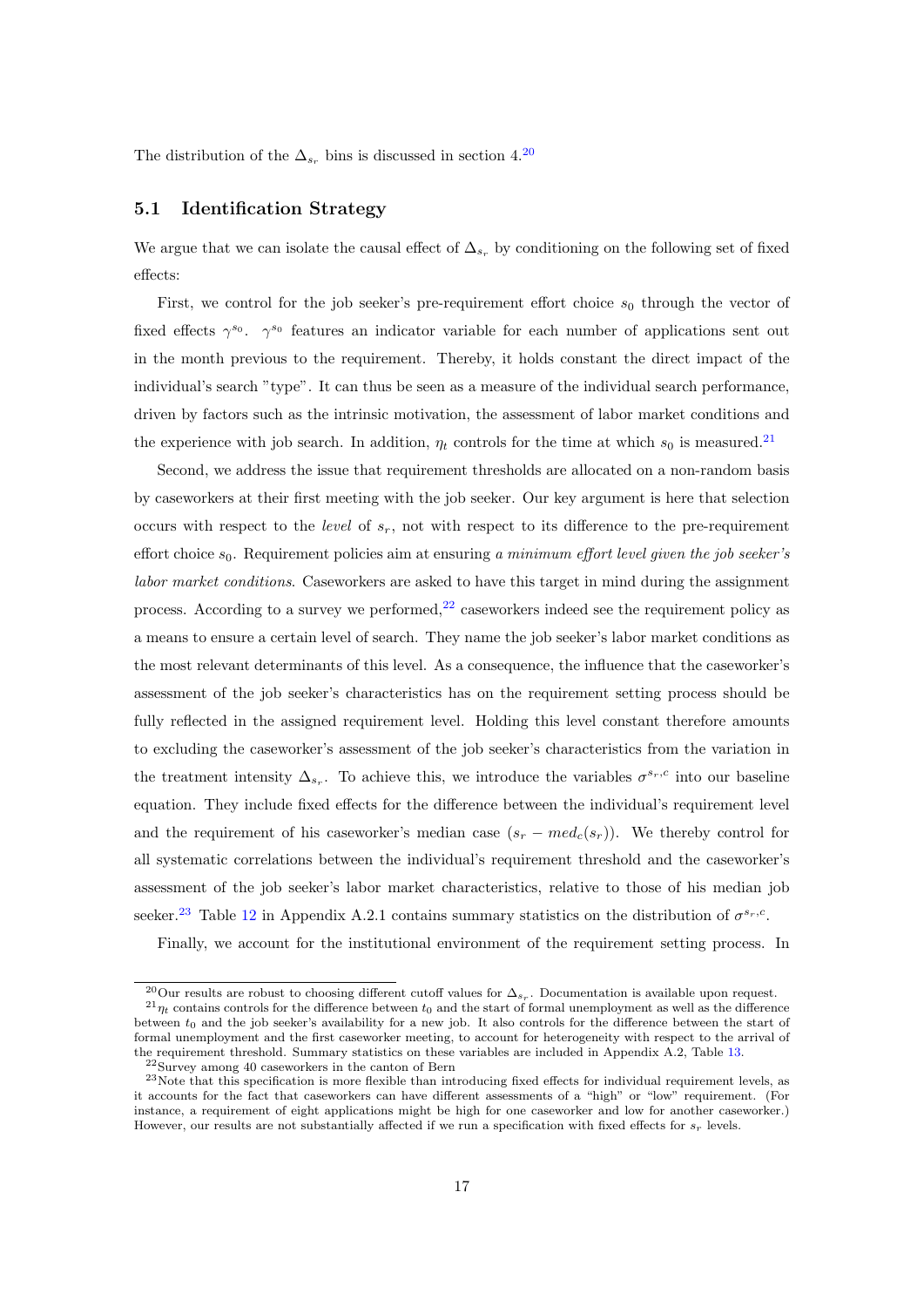particular, we control for the fact that some caseworkers tend to assign higher average requirement thresholds than others. For instance, this might reflect local labor market conditions or caseworker "strictness". We account for such aspects by introducing caseworker fixed effects  $\pi_c$  into our baseline equation. The introduction of caseworker fixed effects further excludes from our estimates all other policy choices which might be correlated with the requirement policy, such as monitoring and enforcement strictness or the emphasis placed on application quality.<sup>[24](#page--1-0)</sup>

Note that our empirical approach explicitly omits variation stemming from the average caseworker policy. It thereby differs from approaches in previous literature which exploit that type of variation to generate random treatment assignment (e.g. Kling 2006; French and Song, 2014; Dahl et al., forthcoming). In the named studies, the treatment consists in the caseworker's or the judge's final decision on one specific issue (e.g. a criminal case). Therefore, random assignment of cases will generate variation only with respect to that specific treatment. In our setting, the caseworker's discretionary power is not limited to our treatment of interest, but rather extends to other policy instruments in the area of search assistance and search monitoring. We do not want these policy choices to affect the final outcome in a way which is correlated with the effects of  $\Delta_{s_r}$ . Therefore, we exploit variation conditional on caseworker fixed effects. This remainder variation reflects that different requirement setting preferences of one caseworker are arbitrarily matched to different pre-requirement effort types.

Thus, conditional on all the fixed effects contained in equation [\(1\)](#page-17-0) and described above, the variation in  $\Delta_{s_r}$  is driven by the *arbitrariness of the match between the job seeker's unconstrained* search behavior and the caseworker's requirement setting behavior. This arbitrariness is due to fixed assignment rules of "cases" to caseworkers in the PES. The most common assignment rules in the areas of the data sample are: by municipality, by occupation in the last job, by capacity (using a defined caseload formula)<sup>[25](#page--1-0)</sup>. Therefore, the job seeker cannot select into a caseworker with a certain requirement setting behavior, nor can the caseworker choose job seekers with a certain pre-requirement effort. It is important to recall here that the direct impacts of the job seeker's "effort type" on the outcomes are held constant through the fixed effects contained in  $\gamma^{s_0}$ . The direct influence of a caseworker's behavior on the outcome is controlled by the caseworker fixed effect contained in  $\pi^c$ . And all systematic correlation between the caseworker's assessment of the job seeker's characteristics and the requirement threshold is accounted for by  $\sigma^{s_r,c}$ .

In our main specification, we also introduce a vector of job seeker characteristics  $x_i$ , which contains job seeker characteristics such as socio-demographics and labor market histories, seasonal

<sup>&</sup>lt;sup>24</sup>Note that caseworker fixed effects also control for policy choices or impacts of the local economy at higher aggregate levels like the PES or the region.

<sup>&</sup>lt;sup>25</sup>Source: inquiries at the national and some cantonal ministries of labor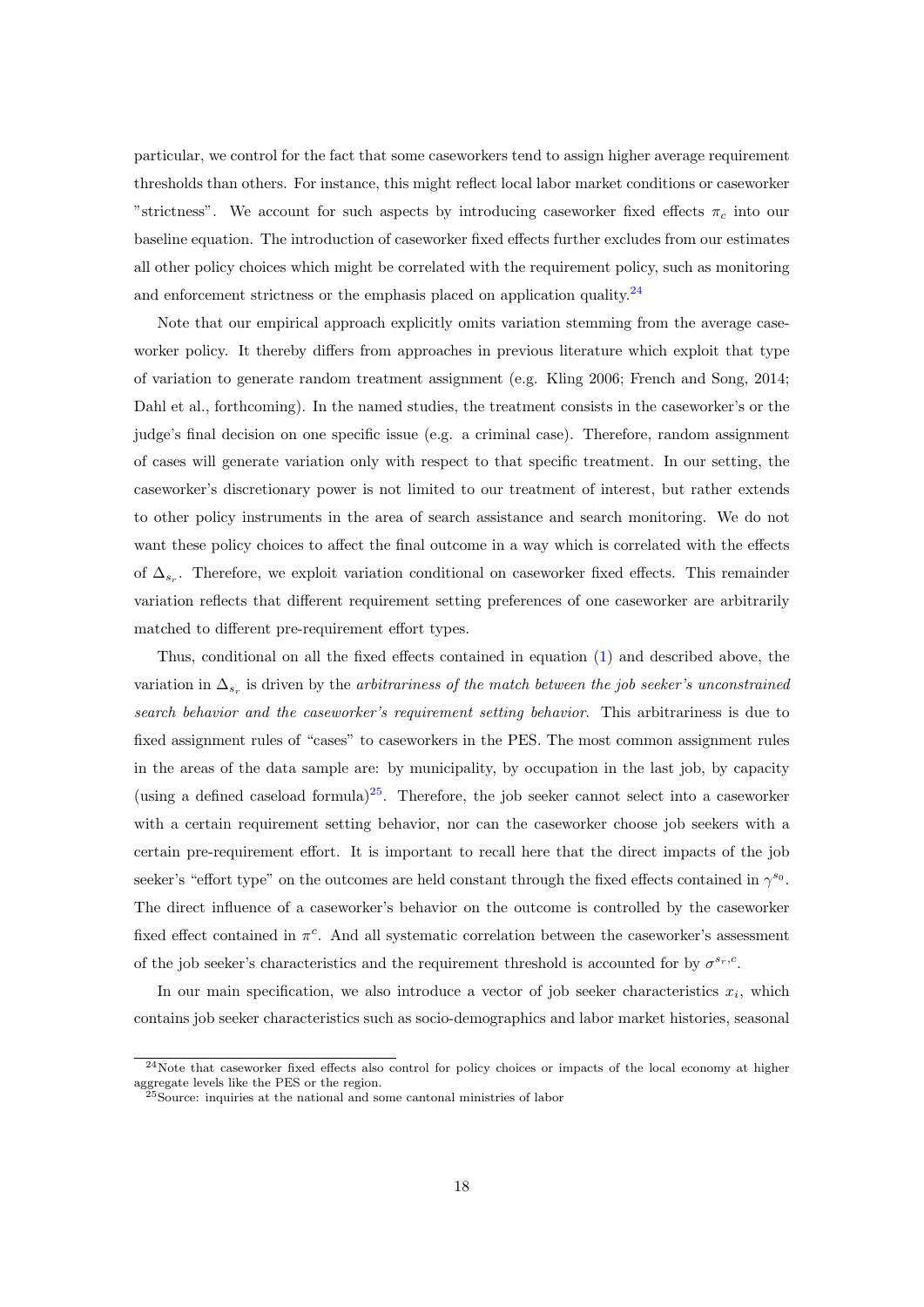fixed effects and year fixed effects.<sup>[26](#page--1-0)</sup> Given that the specification without  $x_i$  excludes all nonrandom components in  $\Delta_{s_r}$ , the introduction of  $x_i$  should not change our estimates. This will prove to be the case.

#### 5.2 Further Estimation Details

Equation [\(1\)](#page-17-0) will be estimated by OLS for some of the outcomes of interest. We are also interested in the effects of the treatment  $\Delta_{s_r}$  on the duration to job finding. To this purpose, we will estimate the job finding rate  $\theta^e$ , which is specified as a Proportional Hazard (PH):

<span id="page-20-0"></span>
$$
\ln \theta^e = \ln \lambda(t_e) + x_i' \beta + \delta_i^{\Delta_{sr}} + \gamma_i^{s_0} + \sigma_i^{s_r,c} + \pi_{c(i)} + \eta_t \tag{2}
$$

When estimating  $\theta^e$ , we model flexible duration dependence by using a step function

$$
\lambda(t_e) = exp(\sum_k (\lambda(t_{e,k})I_k(t))
$$

where  $k(= 1, \ldots, 3)$  is a subscript for time intervals and  $I_k(t)$  are time-varying dummy variables for subsequent intervals. As our focus is on the effect of required effort changes at the beginning of the spell, our main specification censors durations after six months. For this specification, we distinguish the following time intervals:  $2-3$  months,<sup>[27](#page--1-0)</sup>  $3-4$  months and 4-6 months. In specifications where durations are censored after two years, we additionally distinguish the intervals 6-12 months and 12-24 months<sup>[28](#page--1-0)</sup>. As we estimate a constant term, we normalize  $\lambda(t_{e,1})$ to be 0.

#### 5.3 Discussion of Identifying Assumptions

We argued that conditional on the mentioned sets of identifying fixed effects, we can estimate the causal effect of  $\Delta_{s_r}$  on the outcomes of interest. This relies on three central assumptions, which we discuss and test in the following.

Selection on Requirement Levels The baseline equation controls for the job seeker's assignment of a requirement level through the variables  $\sigma^{s_r,c}$ . This omits the caseworker's assessment from the remaining variation in  $\Delta_{s_r}$  if the caseworker expresses this assessment in the level of the *requirement*, not in its difference to the pre-requirement level  $s_0$ . Note that this assumption is

<sup>&</sup>lt;sup>26</sup>Summary statistics on the variables contained in  $x_i$  can be found in Table [14.](#page-53-0)

 $27$ Note that job seekers with an unemployment duration of less than one month are excluded from our analysis because they are unaffected by the requirement regime (c.f. Appendix A.1.)

 $^{28}$ The descriptive job finding hazard is plotted in Figure [19](#page-50-0) in Appendix A.2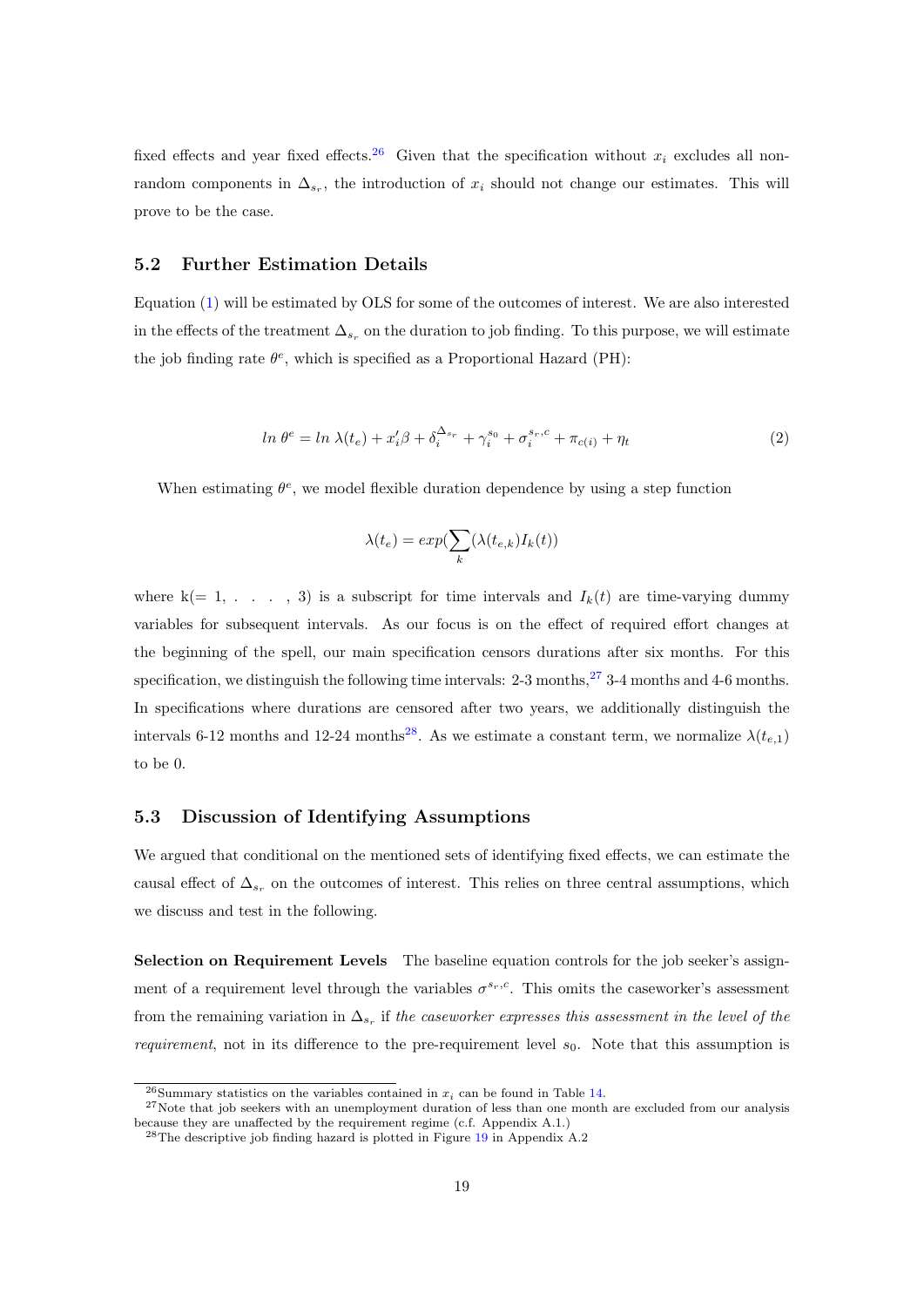not threatened by the fact that caseworkers observe  $s_0$  at their first meeting with the job seeker. Caseworkers may take  $s_0$  as a signal for the job seeker's characteristics or motivation, and adjust their choice of  $s_r$  accordingly. As every job seeker provides such a signal, this mechanism is accounted for by the applied set of fixed effects. However, the assumption would be violated if caseworkers made their requirement assignment with the explicit aim of generating a certain  $\Delta_{s_r}$ . In this case, the caseworker's assessment of the job seeker would not be captured by  $\sigma^{s_r,c_r}$ . As mentioned in the previous subsection, anecdotal and survey evidence strongly suggest that caseworkers aim at imposing a certain minimum search level on the job seeker. This claim is supported by columns (2) and (3) Table [1,](#page-32-1) which show that the impact of the job seeker's main observable characteristics (Gender, Education, Sector and Age) on the requirement threshold is not affected when  $s_0$  is accounted for through fixed effects.  $s_0$  does thus not provide the average caseworker with any information that affects the determinants of his requirement assignment. In addition, Figure [9](#page-34-1) shows that the residuals predicted from a regression of  $s_r$  on caseworker fixed effects and the vector x is not systematically related to  $s_0$ .<sup>[29](#page--1-0)</sup>

#### [Insert Figure [9\]](#page-34-1)

Absence of Confounding Policy Choices Second, we assume that in our identifying framework, the effect of  $\Delta_{s_r}$  is not driven by other correlated policy choices. While we control for the caseworker's average policy strategy through the caseworker effects, a caseworker might implement other job seeker-specific policies that correlate with  $\Delta_{s_r}$  and a given outcome. In Table [2,](#page-35-0) we provide evidence that  $\Delta_{s_r}$  is unrelated to other policy choices by the caseworker: given our econometric framework, there is no significant effect of the treatment on the probability that an "early" second meeting<sup>[30](#page--1-0)</sup> is scheduled, which is a proxy for the meeting intensity to which the job seeker is assigned. There is also no significant effect on the probability that a benefit sanction that is unrelated to the compliance with the requirement is imposed during the first two months of the job seeker's spell.

#### [Insert Table [2\]](#page-35-0)

Exogenous Match between Job Seeker Types and Caseworker Requirement Setting A third implication of our exogeneity assumption concerns the mapping according to which the caseworker assigns requirement thresholds to the job seeker based on their characteristics. We argue that the match between the caseworker's requirement setting process and the job seeker's search type is random conditional on the set of identifying fixed effects. In other words, we assume that

<sup>&</sup>lt;sup>29</sup>The residual is estimated as  $\hat{\varepsilon} = \hat{s}_r - x'\hat{\beta} - \hat{\pi}^c$ 

 $^{30}\rm{Defined}$  as a meeting that is scheduled less than three weeks after the first meeting.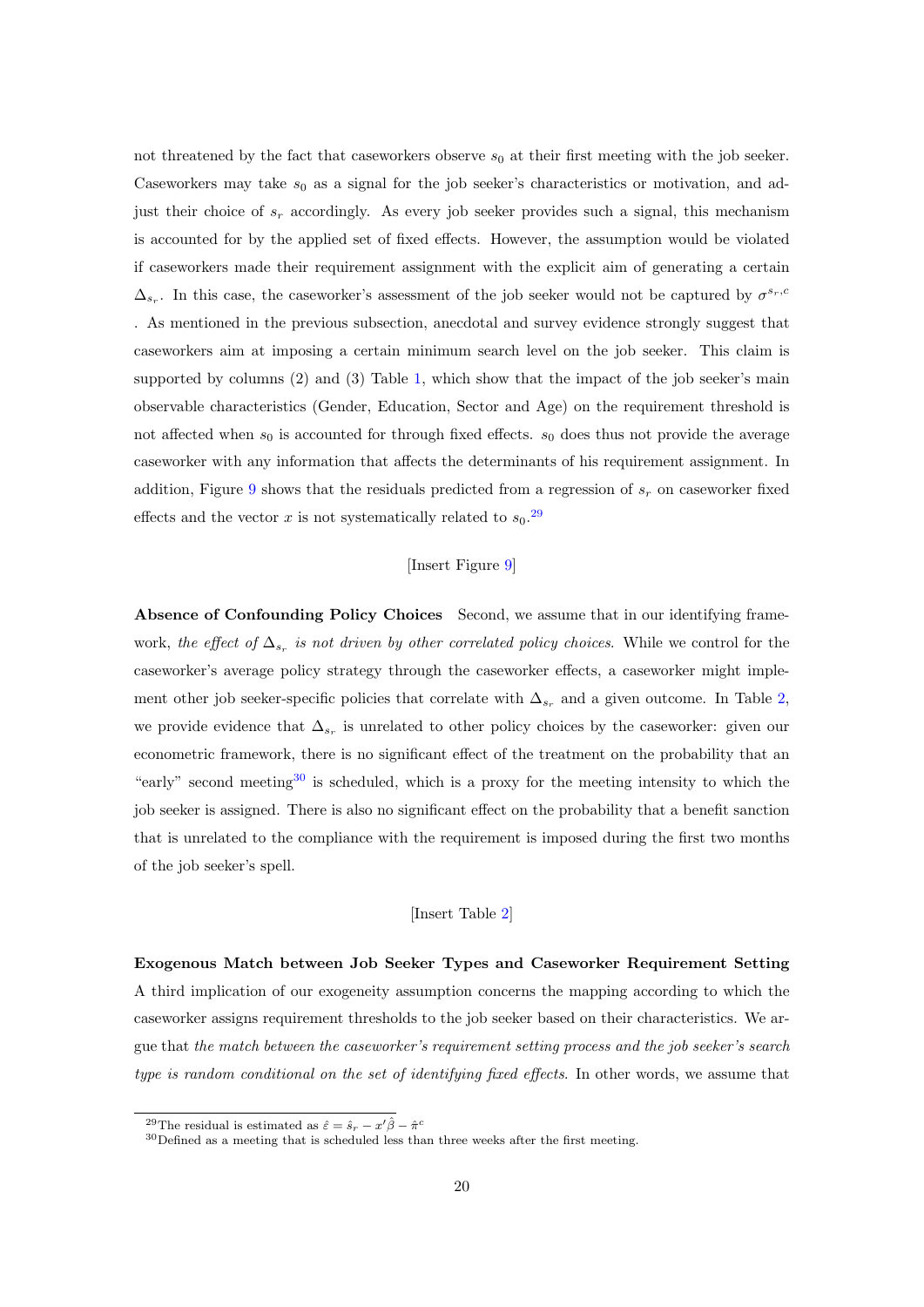a job seeker's type does not systematically affect how the caseworker distributes the requirements among her job seekers. One central feature of a caseworker's requirement setting criteria is the influence that a job seeker's characteristics have on her assigned requirement. In order to measure this influence, we run for each caseworker a regression that links a job seeker's requirement to her observable characteristics. We predict the resulting requirement as  $\hat{s}_{r,c}$  and compute its standard deviation as a measure of its spread. We show in Figure [10](#page-36-0) that this standard deviation is unrelated to the average  $s_0$  of job seekers that are assigned to a given caseworker. There is thus no systematic relation between the average job seeker type assigned to a caseworker and the degree to which job seeker characteristics map into the caseworker's requirement decision.

#### [Insert Figure [10\]](#page-36-0)

In addition to the discussed tests, the regression results presented in section 6 support the argument that the variation in  $\Delta_{s_r}$  is exogenous conditional on the identifying fixed effects  $\gamma^{s_0}$ ,  $\sigma^{s_r,c}$  and  $\pi^c$ . First, the introduction of the vector  $x_i$  does not change the results on the treatment effects. As  $x_i$  contains those factors which caseworkers name as essential determinants of their requirement setting decision (e.g. occupation, education, age), we would expect this if our baseline specification suffered from omitted variables. As an additional robustness test, we introduce an interaction between  $s_0$  and different sets of observable labor market characteristics. This should generate additional information on the job seeker's unobserved characteristics, as submitting a given level of  $s_0$  might reveal a higher motivation in some occupations than in others. Again, our results are not affected by the introduction of these supplemental variables (c.f. Table [10\)](#page-44-0).

## 6 Estimation Results

#### 6.1 Compliance with the Requirement

Our theoretical discussion showed that job seekers with a high treatment intensity  $\Delta_{s_r}$  face higher costs of compliance, which makes it relatively more attractive for them to submit less applications than required. In Table [3,](#page-37-0) we test this hypothesis. Column (1) estimates the impact of  $\Delta_{s_r}$  on the probability of non-compliance $31$ . Binding requirements increase this probability substantially: for instance, job seekers in the two highest treatment bins, who have to submit applications more than they did in the pre-requirement period, are about 4 percentage points more likely not to comply with the requirement. Given that the mean non-compliance probability is around  $12\%$ , this effect is substantial. It confirms the theoretical prediction that non-compliance will systematically occur

 $31$ measured as  $s_1/s_r < 3/4$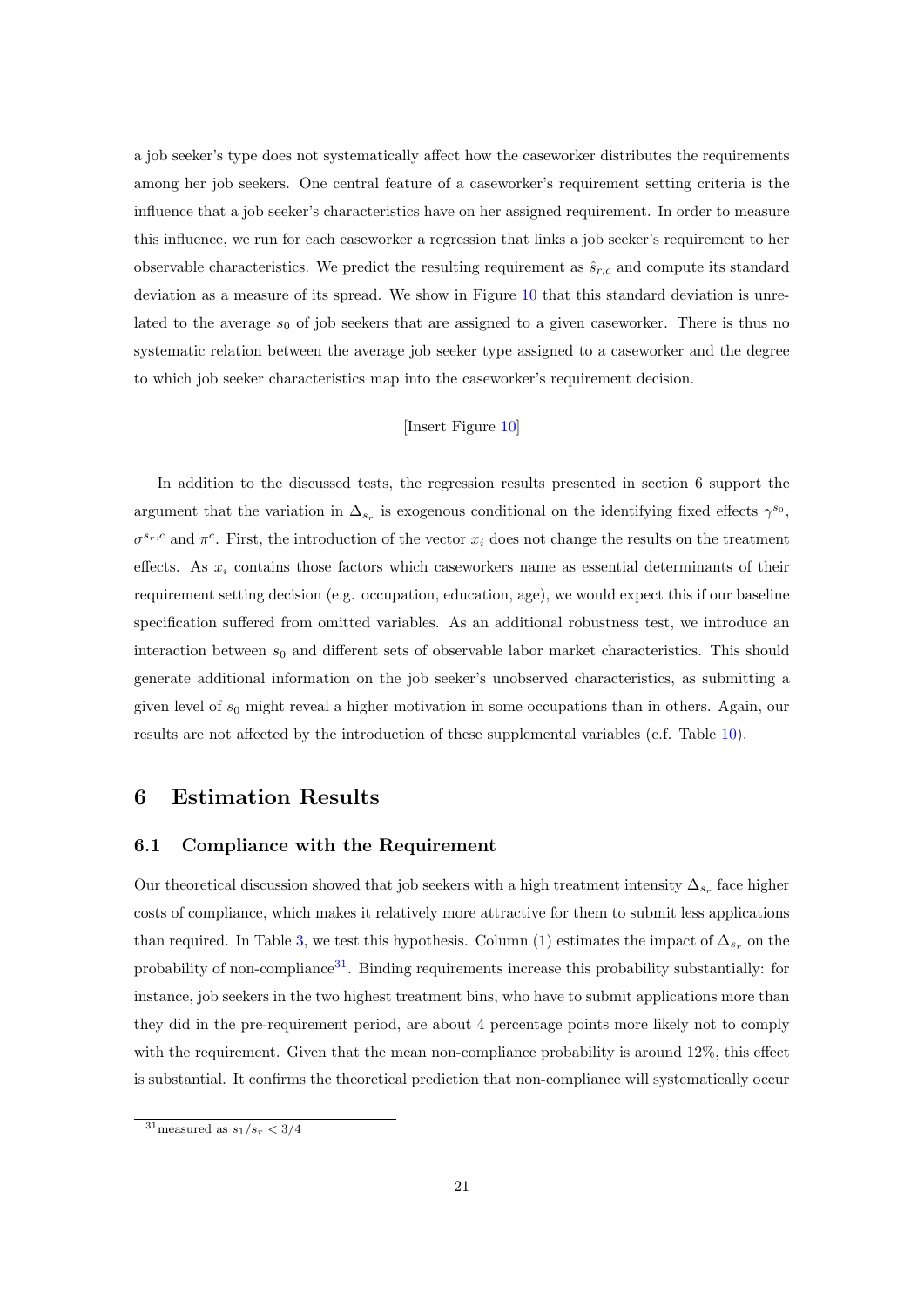among job seekers who find compliance difficult to achieve.

Column (2) shows that this translates into an increased non-compliance detection rate: for instance, job seekers with  $\Delta_{s_r} \epsilon [7, 8]$  face am increase in their probability of being registered as non-compliant within the first two months of unemployment<sup>[32](#page--1-0)</sup> by 3 percentage points, compared to job seekers in the baseline category ( $\Delta_{s_r} \approx 0$ ). This is again substantial compared to the average warning probability of 9%. The effect on a realized benefit sanction is quantitatively similar, as shown in column (3).

The results of column (2) and (3) are illustrated in Figure [11.](#page-37-1) It shows that the effect of binding requirements on non-compliance detection and sanction enforcement are nearly linear. Job seekers with non-binding requirements have the same probability of non-compliance as job seekers in the baseline category. This is in line with the theoretical idea that for all individuals with  $\Delta_{s_r} \leq 0$ , compliance induces no cost. The treatment intensity is therefore irrelevant for job seekers with non-binding requirements. Finally, recall from Table [2](#page-35-0) that there was no effect of  $\Delta_{s_r}$  on the "Placbo outcome" for an unrelated benefit sanction. This check confirms the interpretation that the effects on non-compliance with search requirements are driven by an exogenously determined  $\Delta_{s_r}.$ 

The results from Table [3](#page-37-0) evoke two conclusions: first, individuals translate increased compliance cost into their actual compliance behavior. Thus, policy makers should be aware that non-compliance and increased sanction rates are a side effect and potential cost of high search requirements. Second, increased sanction rates are an additional channel through which the treatment  $\Delta_{s_r}$  can affect the exit from unemployment. We do not estimate a multiple-step framework that is able to systematically assess this channel. However, we will present a robustness check in which we introduce the incidence of a benefit sanction into our final outcome equation (section 6.3).

[Insert Table [3\]](#page-37-0)

#### 6.2 Job Finding and Job Stability

#### 6.2.1 Effect on Job Finding

We estimate the impacts of the treatment intensity  $\Delta_{s_r}$  on job finding in a duration framework, which models the exit from unemployment to a job as a flexible proportional hazard  $(PH).$ <sup>[33](#page--1-0)</sup> In our main regressions, we censor durations after six months of unemployment. The reason is that

 $^{32}\mathrm{We}$  choose such a short time interval to avoid that dynamic selection drives our results.

<sup>33</sup>We also estimated OLS regressions on the linear probability of job finding, as a robustness check and for the assessment of job stability effects. In Table [9,](#page-43-0) we report the effects on the probability of job finding within 6 months and decompose it into stable and unstable jobs. Other OLS results on job finding are available upon request.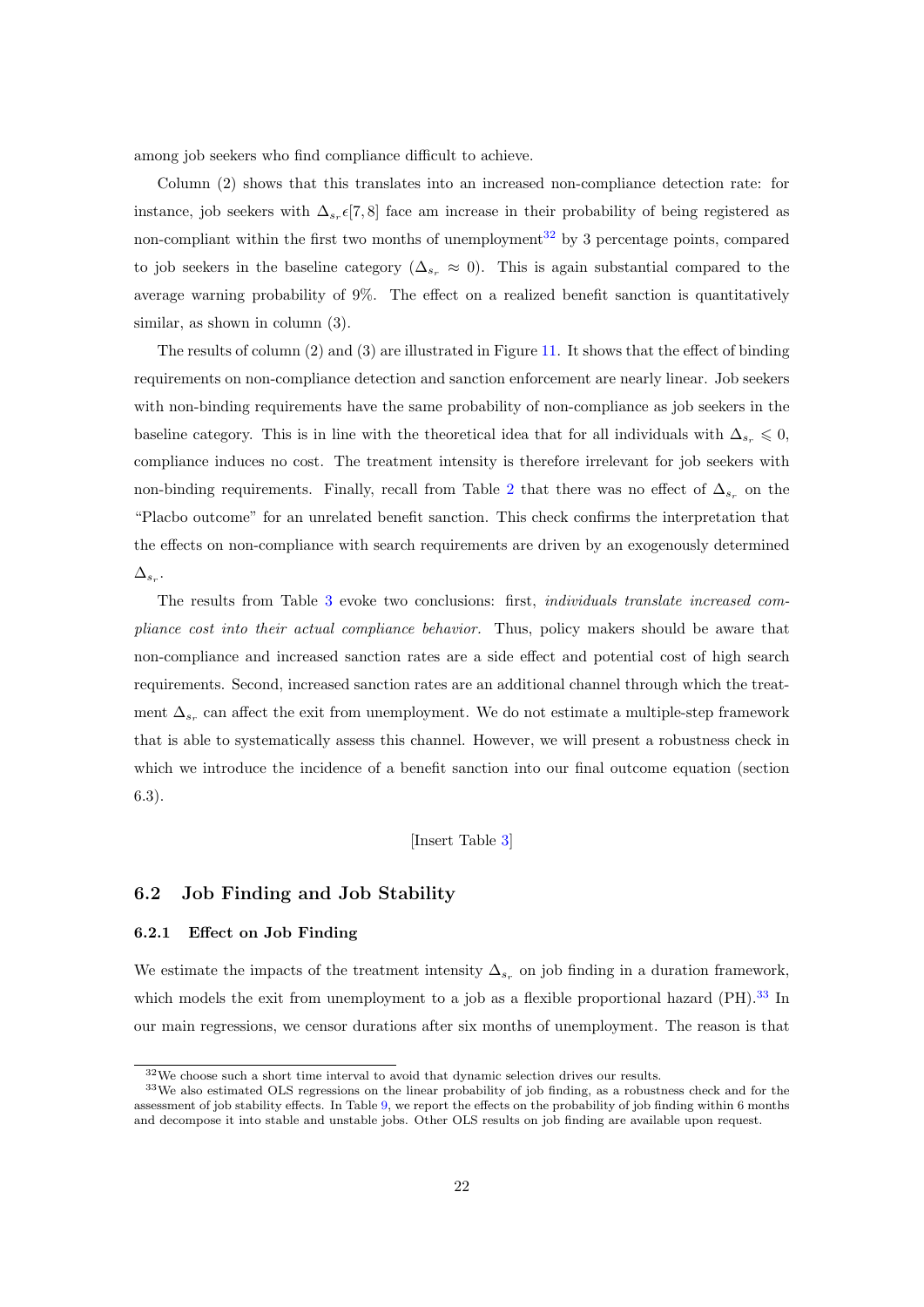$\Delta_{s_r}$  is expected to generate behavioral changes in search effort predominantly at the beginning of the spell. We therefore focus on the effect of  $\Delta_{s_r}$  on the duration of unemployment and the probability of job finding within the first six months after registration at the PES. 45% of the sample population exits unemployment within these six months.

Columns (1) to (3) of Table [4](#page-38-0) provide treatment effects for the main regression. They evaluate the impact of  $\Delta_{s_r}$  with respect to the baseline category  $\Delta_{s_r} \epsilon [-2,2] \approx 0$ . Columns (1) and (2) display coefficients on the job finding hazard, censored at 6 months. Column (1) shows results for equation [\(1\)](#page-17-0), excluding the vector of individual covariates  $x_i$ . In column (2),  $x_i$ . The coefficients from the two columns are not statistically different from each other. They both show that job seekers who have to increase their search effort due to the presence of the search requirement substantially increase job finding. For instance, job seekers who have to write 3 or 4 applications more than in absence of the requirement raise their job finding hazard by  $14\%$  (=exp(.132)-1), compared to the baseline group with  $\Delta_{s_r} \epsilon [-2,2] \approx 0$ . Column (3) reports the corresponding marginal effects,<sup>[34](#page--1-0)</sup> which measure the effect of the treatment on the probability of job finding within six months. The effect of  $\Delta_{s_r}([3,4])$  on this probability is 2 p.p and increases up to 4 (5) p.p for job seekers with  $\Delta_{s_r} \epsilon [7, 8]$  ( $\Delta_{s_r} > 8$ ). If we assume the effect of binding requirements to be linear, one additional required monthly application increases the probability of job finding within six months by .5 p.p. The regression does not report any significant effects on job seekers with non-binding requirements, i.e. with  $\Delta_{s_r} < 0$ .

In Appendix A.2, Figure [18,](#page-50-1) we graphically illustrate coefficients also for the set of fixed effects  $\gamma^{s_0}$  and  $\sigma^{s_r,c}$ . These are as expected: an increase in  $s_0$  is associated with an increased job finding rate. An increase in  $s_r - med_c(s_r)$ , which means that the caseworker assigned the individual a higher requirement relative to his median case, is associated with a decreased job finding rate. These results provide some further empirical evidence that  $\gamma^{s_0}$  and  $\sigma^{s_r,c}$  capture important aspects of the individual's search ability such as revealed by the individual  $(s_0)$  or assessed by the caseworker  $(s_r - med_c(s_r))$ .

#### [Insert Table [4](#page-38-0) and Figure [13\]](#page-38-1)

In columns (4) to (7), we present results from regressions with alternative censoring dates. Column (4), which reports coefficients on the hazard censored after 3 months, and column (5), which shows the corresponding marginal effects, confirm that the effects of a required search effort are strongest at the very beginning of the unemployment spell. Strikingly, we observe here a negative effect of non-binding requirements on early job finding. Job seekers who receive a signal

<sup>34</sup>Marginal effects of duration models are obtained by taking the difference of a predicted survivor rate under the treatment and a counterfactual survivor rate which imposes the treatment to equal zero. The change in survivors is averaged with respect to the individual characteristics in the sample population and gives the average marginal effect on the respective job finding probability.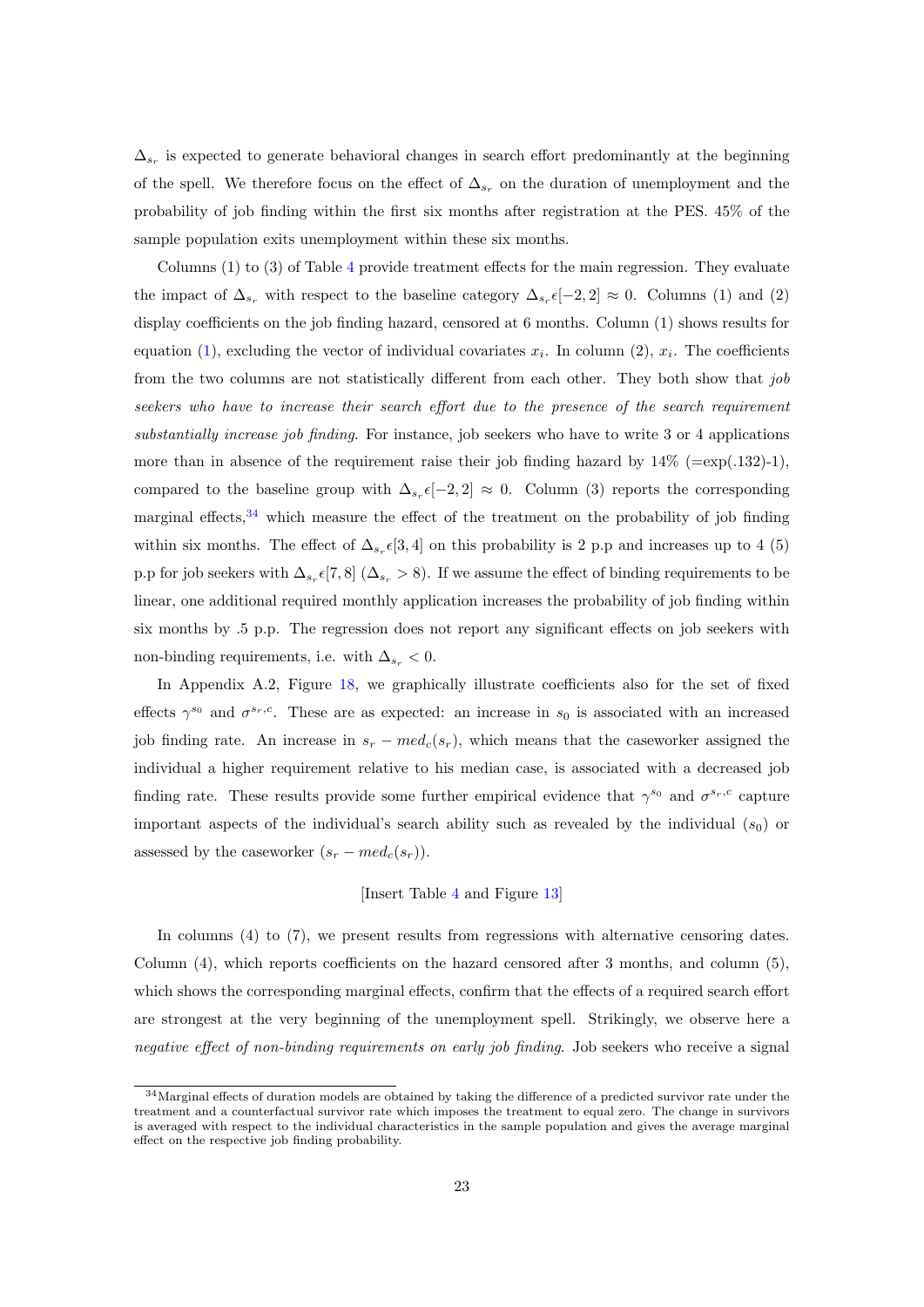that their search effort was higher than the effort level considered as sufficient by the caseworker reduce their early exit rate. This finding contradicts standard job search theory, which predicts that only job seekers with a positive treatment intensity change their behavior in response to the threshold. Therefore, requirement thresholds not only seem to operate as a binding or non-binding constraint, but also as signals, which also affect behavior when the constraint is non-binding. We will further discuss these effects in relation with the effects of non-binding requirements on job stability. Naturally, a treatment that occurs at the beginning of the unemployment spell can have impacts on the entire course of the unemployment spell. Columns (6) and (7) show that the effect of binding requirements averaged over the entire observation period remains positive and significant.

Figures [13a](#page-38-1) graphically illustrates the effects of  $\Delta_{s_r}$  on the job finding hazard when choosing different censoring dates. Figure [13b](#page-38-1) illustrates effects on the probability of job finding within the censoring period (marginal effect). They show that the effect of binding requirements has a concave shape, indicating that there are decreasing returns to required effort increases.

#### 6.2.2 Heterogeneous Effects

We next discuss how the effects of  $\Delta_{s_r}$  on job finding differ according to both the job seeker's characteristics and the labor demand situation. All durations are now censored after 6 months of unemployment, as this makes the results comparable to our baseline estimates in Table [4.](#page-38-0)<sup>[35](#page--1-0)</sup>

Table [5](#page-39-0) presents heterogeneity with respect to gender and education of the job seeker. Figure [14](#page-39-1) graphically illustrates these results. Columns (1) and (2) and Figure [14](#page-39-1) (a) show that the evoked "signalling effect" is stronger for male job seekers, whose job finding propensity within the first six months decreases significantly in response to a non-binding requirement. We further observe that male job seekers increase their job finding rate significantly less in response to a required effort increase than female job seekers. Female job seekers react stronger to the incentive for effort increases: for example, a binding search requirement of  $\Delta_{s_r} \epsilon [5, 6]$  increases the job finding hazard of female job seekers by around 30%, compared to an increase of 11% for male job seekers.

Columns  $(3)$  to  $(5)$  and Figure [14](#page-39-1) (b) further illustrate that results are driven by job seekers with low educational attainment. Job finding hazards of unlearned job seekers respond the strongest to required effort increases; in turn, we find few significant effects on job finding hazards of job seekers with high school diploma and above. One possible explanation is that job seekers with a higher degree of education and specialization are bounded in their quantitative search effort by the availability of suitable offers. Further, the quality of applications might be of higher importance for this subgroup of job seekers, which is why search requirements that target the quantity of

<sup>35</sup>Marginal Effects for the hazard coefficients are omitted to save space and available upon request.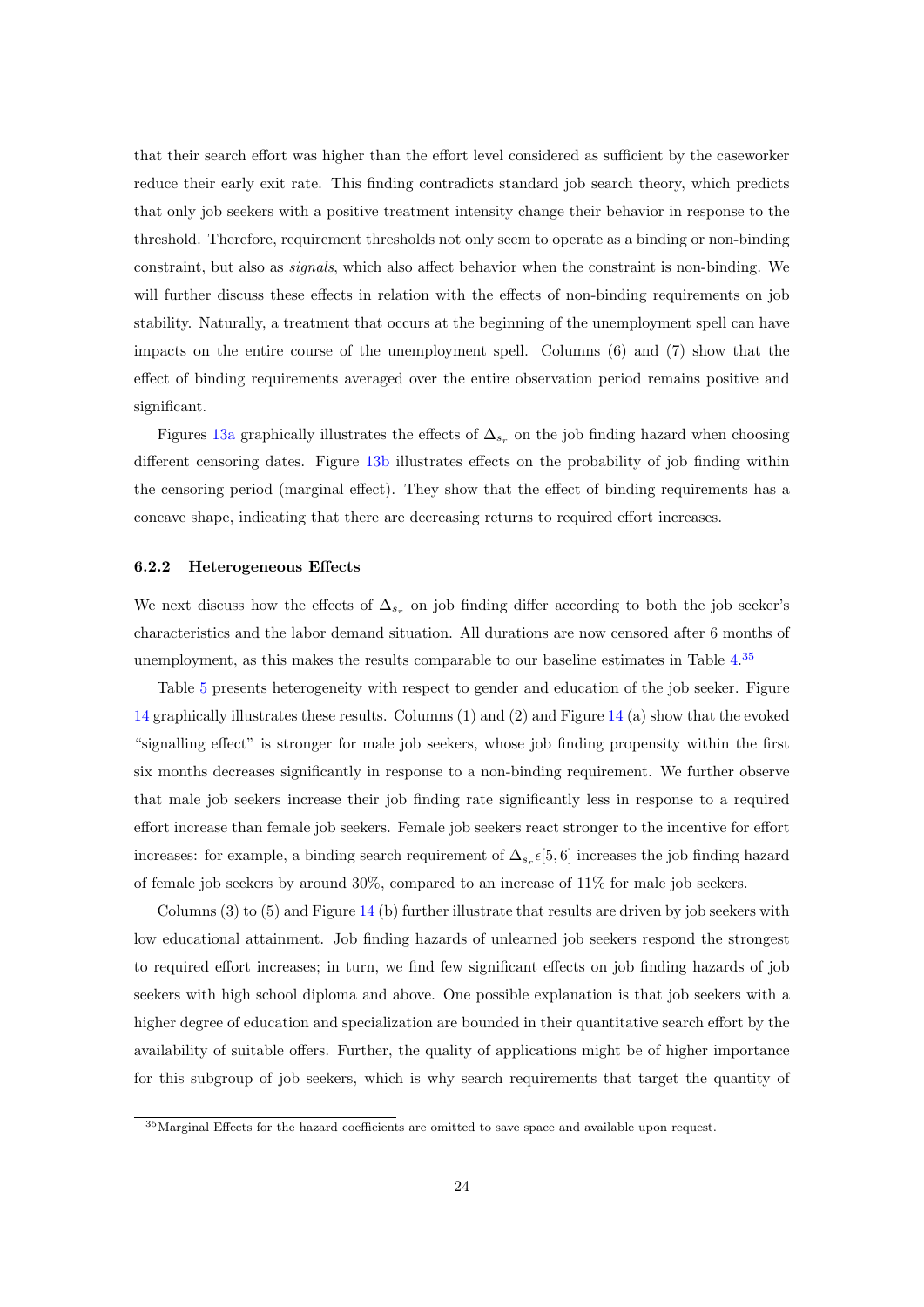applications are less effective.

#### [Insert Table [5](#page-39-0) and Figure [14\]](#page-39-1)

Table [6](#page-40-0) and Figure [15](#page-40-1) decompose the effects by occupational degrees. Columns (1) to (3) and Figure [15](#page-40-1) (a) show that average effects are largely driven by job seekers in the low service sector, i.e. the cleaning and restaurant sector. Blue collar workers show no reaction.<sup>[36](#page--1-0)</sup> In Columns  $(4)$ to (5) and Figure [15](#page-40-1) (b), it can be seen that workers who had a support function in their previous employment react more than job seekers who had a professional or management function. Again, this supports the central result that required changes in the quantity of effort lead to changes in outcomes mainly for job seekers with lower qualification.

#### [Insert Table [6](#page-40-0) and Figure [15\]](#page-40-1)

As a final heterogeneity analysis, Table [7](#page-41-0) and Figure [16](#page-41-1) present results for subgroups that face a relatively large vs. small labor demand. We use vacancy rates as proxies for the labor demand that the job seeker faces. Vacancy rates are calculated as the ration of posted vacancies over job seekers on a month-region basis.<sup>[37](#page--1-0)</sup> They are assigned to the job seeker on the basis on her month and place of registration at the PES. "Low", "medium" and "high" vacancy rates are in relative terms, i.e. we divide the distribution of vacancy rates by 3 to assign job seekers to one of these categories.

We observe that effects are largest for job seekers who face a relatively high vacancy rate and nearly absent if job seekers who face a relatively low vacancy rate. Note that Switzerland is generally a country where unemployment is relatively low. In addition, there was no true economic downturn during our sample period. This implies that search requirements might have a lower effect in settings in which labor demand is truly stagnating.

[Insert Table [7\]](#page-41-0)

#### 6.2.3 Job Stability

One fundamental question is whether the substantial effects on job finding come at the cost of worsened job quality. We have no access to characteristics of the job match, but we observe in the UI data when a job seeker re-enters unemployment. As a consequence, we are able to estimate the causal effect of  $\Delta_{s_r}$  on the probability of recurrence to unemployment within (6/12) months

<sup>36</sup>The occupational patterns still hold when their interaction with the job seeker's gender is accounted for (results available upon request).

<sup>&</sup>lt;sup>37</sup>We distinguish by local labor market regions ("MS-regions") of which 102 exist in Switzerland.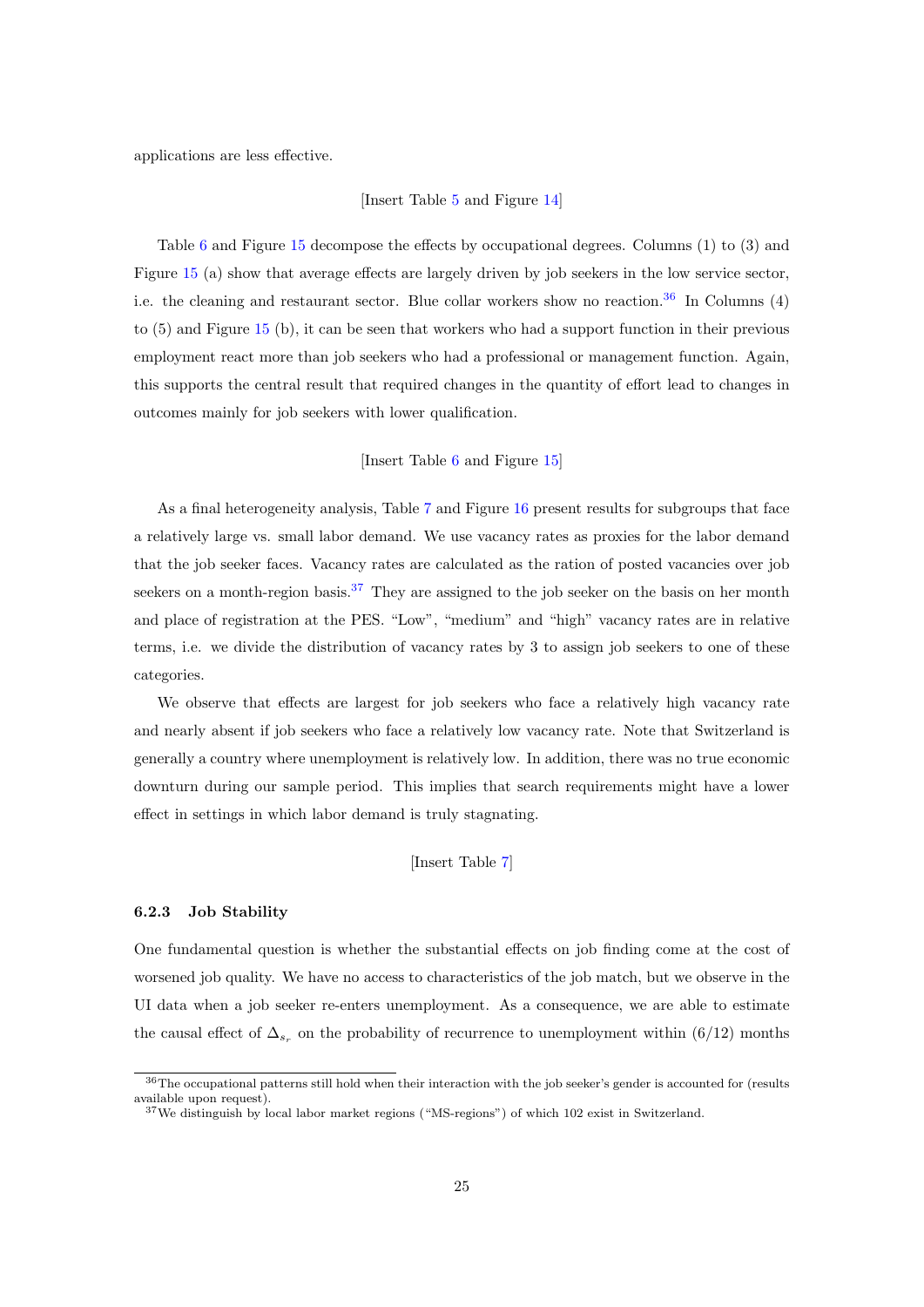after job finding.<sup>[38](#page--1-0)</sup> Table [8](#page-42-0) presents coefficients of  $\Delta_{s_r}$  on these outcomes. Column (1) reveals a substantial negative effect of binding requirements on job stability. An increase in  $\Delta_{s_r}$  substantially increases the probability that any job seeker enters a job and re-enters unemployment within six months. If we assume the effect to be linear, the effect size is at the order of .7 percentage points per additional required application (on an outcome mean of 13.8%). This suggests that binding requirements induce job seekers to apply more frequently to either very temporary jobs or jobs that prove to be a bad match. Interestingly, these effects disappear when we look at recurrence within 12 months (column (3)). This suggests that in absence of binding requirements, job seekers would have entered more stable jobs, which would however not have been permanent jobs either. It is also interesting to see that the effects of non-binding requirements are nearly symmetric: job seekers who receive a requirement that allows *reducing search effort with respect to*  $s_0$  appear to reduce the quantity and increase the quality of job applications. This significantly improves job match stability.

Columns (2) and (4) present the same regressions for the subsample of unlearned job seekers, which is a group whose job finding rate is particularly affected by  $\Delta_{s_r}$ . Indeed, also the probability of recurrence within 6 month reacts particularly for these job seekers.

#### [Insert Table [8\]](#page-42-0)

These results raise the question whether the effects on job finding identified in section 6.2.1 are fully driven by exits to unstable jobs. We assess this issue in Table [9,](#page-43-0) which decomposes the effects of  $\Delta_{s_r}$  on the probability of exiting to a job within 6 months into exits to permanent and non-permanent jobs. Column (1) shows estimates on the linear probability of job finding within six months. In column (2), the outcome is coded as one if a job seeker finds a job within six months and recurs to unemployment within the following six months. The effect of  $\Delta_{s_r}$  is substantial and suggests that requirement-induced job matches are non-permanent ones. Column (3) confirms this picture: binding requirements have no effect at all on the probability of exiting to a job that lasts more than six months. By contrast, non-binding requirements have a positive effect on this probability. It appears that job seekers who decrease their search effort after receiving the requirement do so by applying less to temporary or bad-quality jobs. Through this channel, they have a higher chance of finding a permanent job within the first six months of their unemployment spell.

Given the presented results, we identify a central policy trade-off concerning the job seeker's short term outcomes: requirement-induced search effort can shorten the duration of unemployment,

<sup>38</sup>Note that as we observe entries to unemployment until August 2014 and our sample covers entries until December 2012, some of our observations are right censored. This should not affect our results, as this censoring is unaffected by the treatment.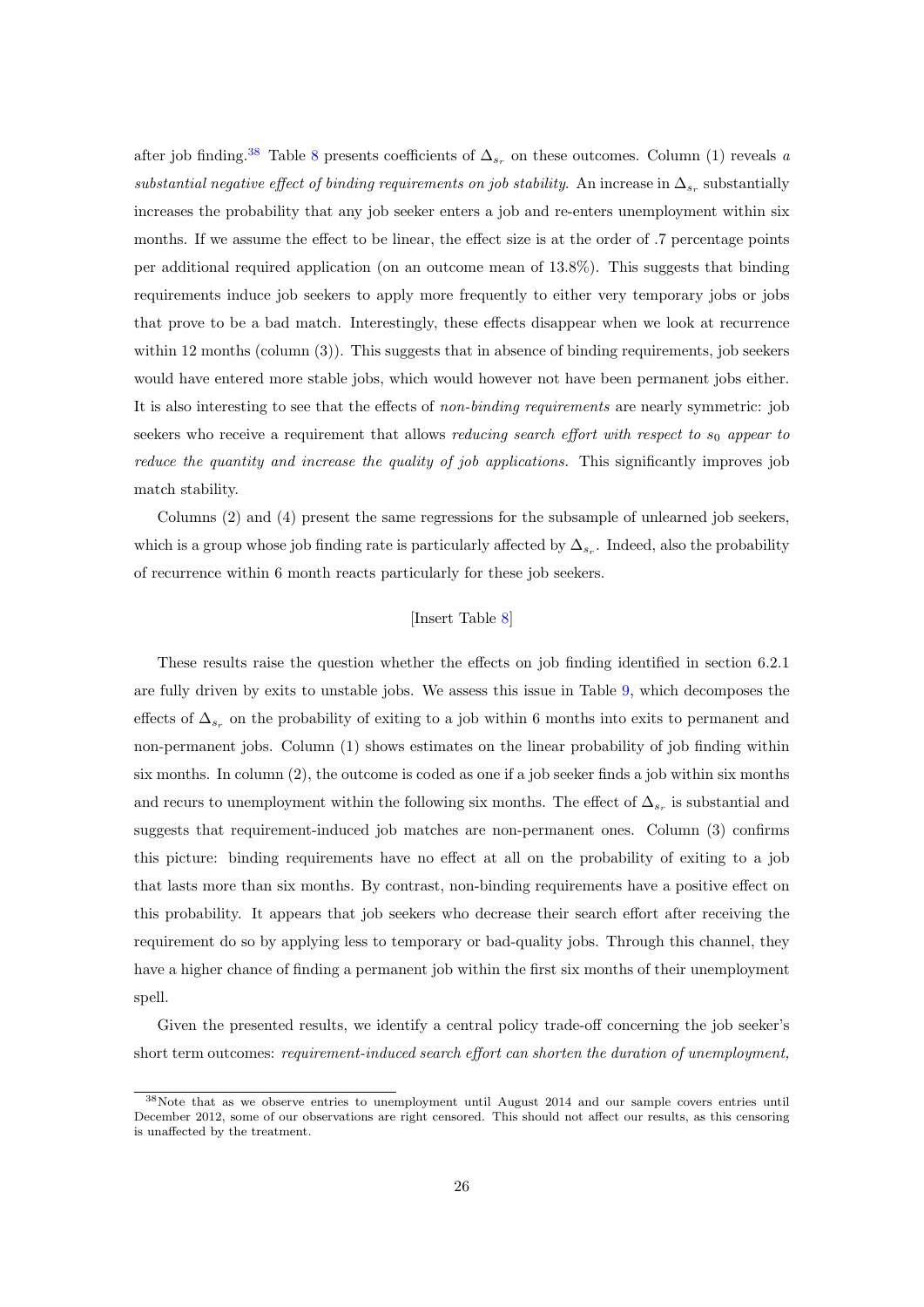but only at the cost of job match stability. Given our data setting, we cannot answer the longterm welfare question whether increased exits to temporary jobs improve the individual's long-run employment outcomes (e.g. through a stepping-stone mechanism) or not. We leave this question for future research.

[Insert Table [9\]](#page-43-0)

#### 6.3 Robustness Checks

In a final step, we present a set of additional robustness checks. We use the main regression on the job finding hazard with durations censored after six months of unemployment to run these checks.

We first want to further test that our econometric specification indeed identifies the causal effect of required effort changes. In Table [10,](#page-44-0) column (1) recalls our baseline estimates. Columns (2) and (3) test whether the indicators  $\gamma^{s_0}$  sufficiently control for the job seeker's effort type. A concern might be is that one level of  $s_0$  can reveal different unobserved characteristics, depending on the job seeker's labor market situation: one level of  $s_0$  could reveal a high or low intrinsic motivation, depending on the effort which is "standard" for the job seeker's gender or education group. If this concern is irrelevant, results should be unchanged when we interact  $\gamma^{s_0}$  with labor market characteristics. In column (2) (column (3)), we introduce an interaction between  $\gamma^{s_0}$ and a vector of educational categories (a gender dummy) into the baseline regression. Results are unaffected by this. Column (4) presents a tentative check on the role of benefit sanctions. Previous research, e.g. by Lalive et al. (2005), Abbring et al. (2005), Arni et al. (2013) and Van Ours and Van der Klaauw (2014), shows that benefit sanctions substantially increase job finding. As the treatment intensity  $\Delta_{s_r}$  increases non-compliance and the incidence of benefit sanctions, it is possible that job search behavior reacts above all to the intermediate outcome of imposed benefit sanctions. Like in these studies, the regression whose results are reported in column (4) allows the job finding hazard to shift when job seekers receive a warning on non-compliance detection and when a sanction is imposed. These events are quite obviously endogenous to the treatment and thus do not represent good control variables. Nonetheless, they show that sanctions are not the driving factor behind our main results, as point estimates are only slightly and not statistically significantly decreased.<sup>[39](#page--1-0)</sup>

Table [11](#page-45-0) provides additional robustness checks by presenting results that exclude potentially sensitive subgroups. Column (1) recalls our baseline estimates. Column (2) shows results estimated only with job seekers for whom requirement levels were not imputed (91.8%). Column (3)

<sup>39</sup>Note that in this context, we are unable to check for the role of the "ex-ante" threat effect of an increased sanction probability.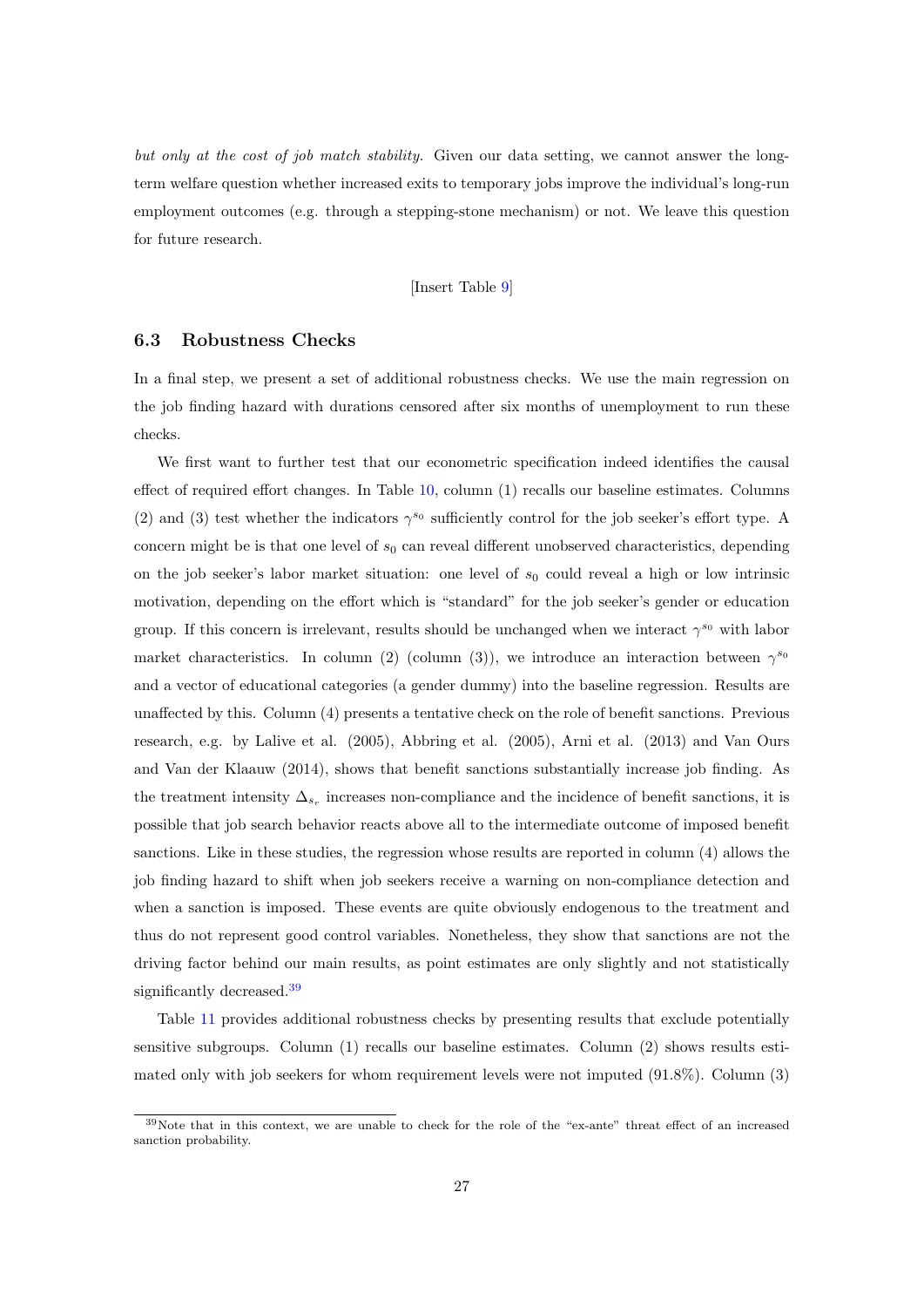reports estimates only for the homogeneous group of job seekers for whom  $s_0$  refers to the month previous to registration at the PES (42.9%; see section A.1.2 in the Appendix for the timing of the pre-requirement period  $t_0$ .) Finally, estimates in column (4) only contain job seekers who did not have another unemployment spell in the two years previous to entering their current spell (78.5%). These job seekers have never –or not during a considerable amount of time– entered in contact with the requirement regime (c.f. issues raised in section 4.3). For none of these subgroups, the estimates are significantly different from the baseline results.

## 7 Discussion and Conclusion

Our analysis is the first to identify the causal effect of individual-level effort changes that are imposed by job search requirements. Guided by search theory, we focus on assessing the effects of the incremental effort that is necessary to comply with the requirement, beyond the job seeker's unconstrained effort choice. Our results show that binding job search requirements substantially affect the individual's effort choice and also the resulting job finding outcome. Thus, they do not generate pure "spam" applications solely used to comply with the rules, but are actually effective for job finding, in particular at early stages of the unemployment spell. In this sense, individual search requirements are a policy instrument that may help to counter the issue of effort under-provision due to moral hazard.

However, some additional findings should be taken into account for policy design. First, we show that in line with theoretical predictions, the elasticity of search effort to the requirement is imperfect: non-compliance rates react substantially to the individual treatment exposure. This suggests that job seekers may find it beneficial to take the risk of benefit sanctions when the required change in search behavior induces large search costs. Coherently, our results show that the probability of receiving a benefit sanction reacts remarkably to the required increase in effort. Secondly, the effects of job search steering by requirements are clearly heterogeneous. Besides substantial gender differences in effort reactions, the estimation results show that the imposition of a requirement mostly exerts pressure on individuals with lower qualifications and in lower-skilled service occupations, whereas the instrument barely shows any impact on higher-skilled job seekers. In addition, requirements induce hardly any effects on job finding when the vacancy rates are low.

Thirdly, we show that the positive effects on job finding largely come at the cost of job stability. The requirement-induced job finding is strongly driven by the take-up of more temporary jobs. This evokes a quantity-quality trade-off: binding requirements help individuals to return faster to the labor market, but they bear the risk of pushing weaker job seekers into unstable employment conditions. In the worst case, this may promote "revolving doors" careers through the repeated recurrence to unemployment, while in the better case the temporary jobs found could serve as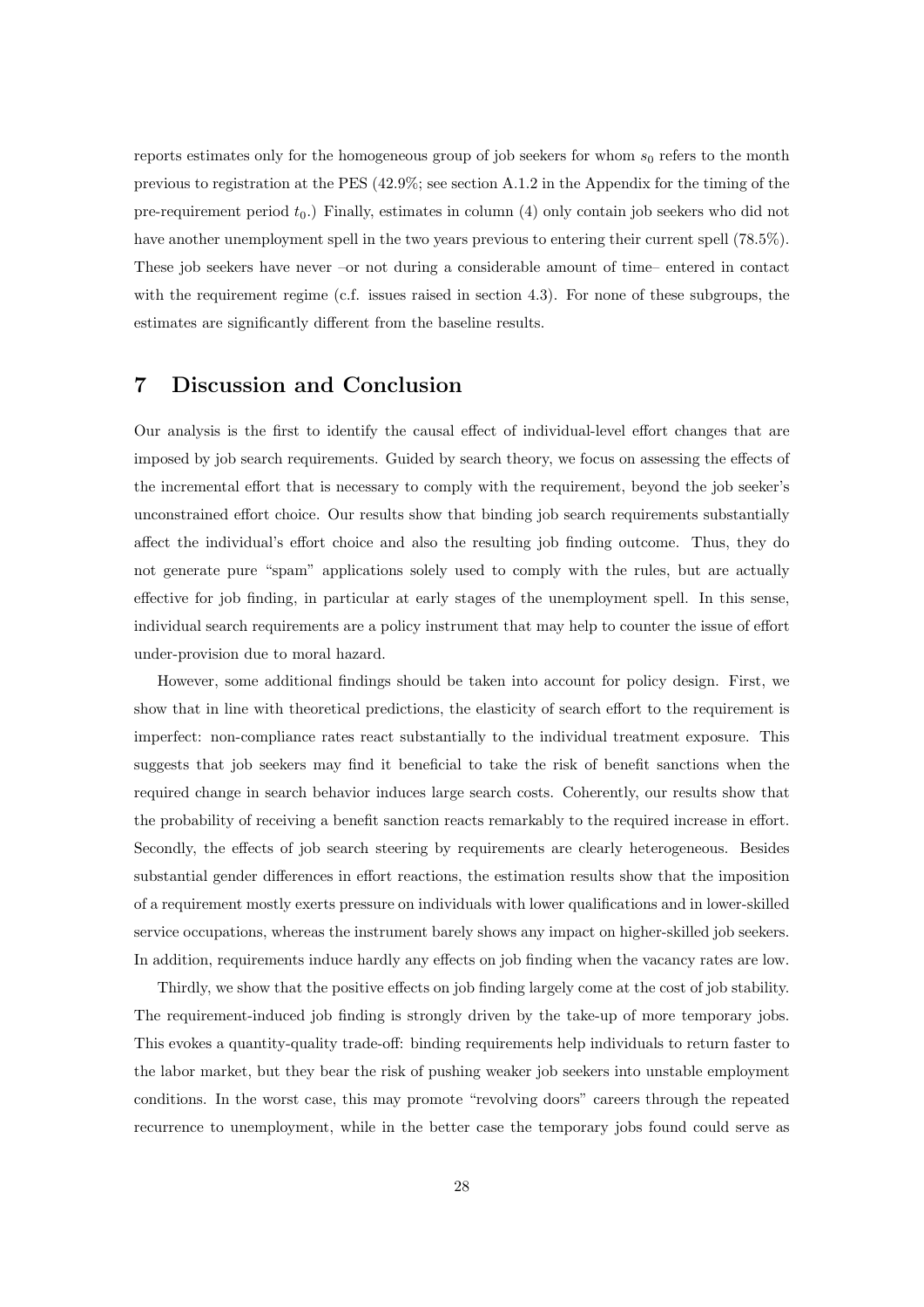stepping stones. At this stage, we cannot yet assess the long-term welfare implications of required search effort changes on individual employment careers. We leave this to future research.

Finally, our results provide the surprising finding that non-binding requirements also affect job search outcomes, which is not in line with the predictions of standard job search theory. After receiving a search requirement, job seekers move their realized search effort towards the requirement threshold, also when their unconstrained search level was significantly higher. This reduction in quantitative search effort negatively affects job finding at early stages of the unemployment spell and positively affects job match stability. Thus, search requirements not only appear to operate as enforced constraints, but also as reference points that signal the "right" search intensity and thereby provoke a shift from application quantity to quality. This reference point mechanism holds particular relevance for policy design in terms of individual targeting of the requirement.

This paper contributes to the generally scarce empirical evidence on the reaction of individual effort to incentives provided by social insurance and welfare policies. Such detailed insights into behavioral mechanisms are essential for policy targeting as well as for optimal UI design. In traditional theoretical analyses of the optimal UI problem, benefit levels are the social planner's central instrument to trade off moral hazard and insurance concerns, subject to budget constraints (Hopenhayn and Nicolini 1997). Pavoni and Violante (2007) show that introducing job search monitoring as an additional instrument into UI can be welfare improving. The intuition behind this central result is that policy makers can afford to set higher benefit levels when monitoring counteracts the insurance-incentive trade-off and guarantees that search effort does not become sub-optimally low. Our findings deliver evidence on how requirements and monitoring affect search outcomes in a real-world context with imperfect compliance and imperfect information. This evidence provides an important base for future research that empirically assesses the welfare consequences of policy mixes with effort enforcement. The increased availability of large-scale data which combine behavioral information with the quality of registers will allow further developing these avenues of research.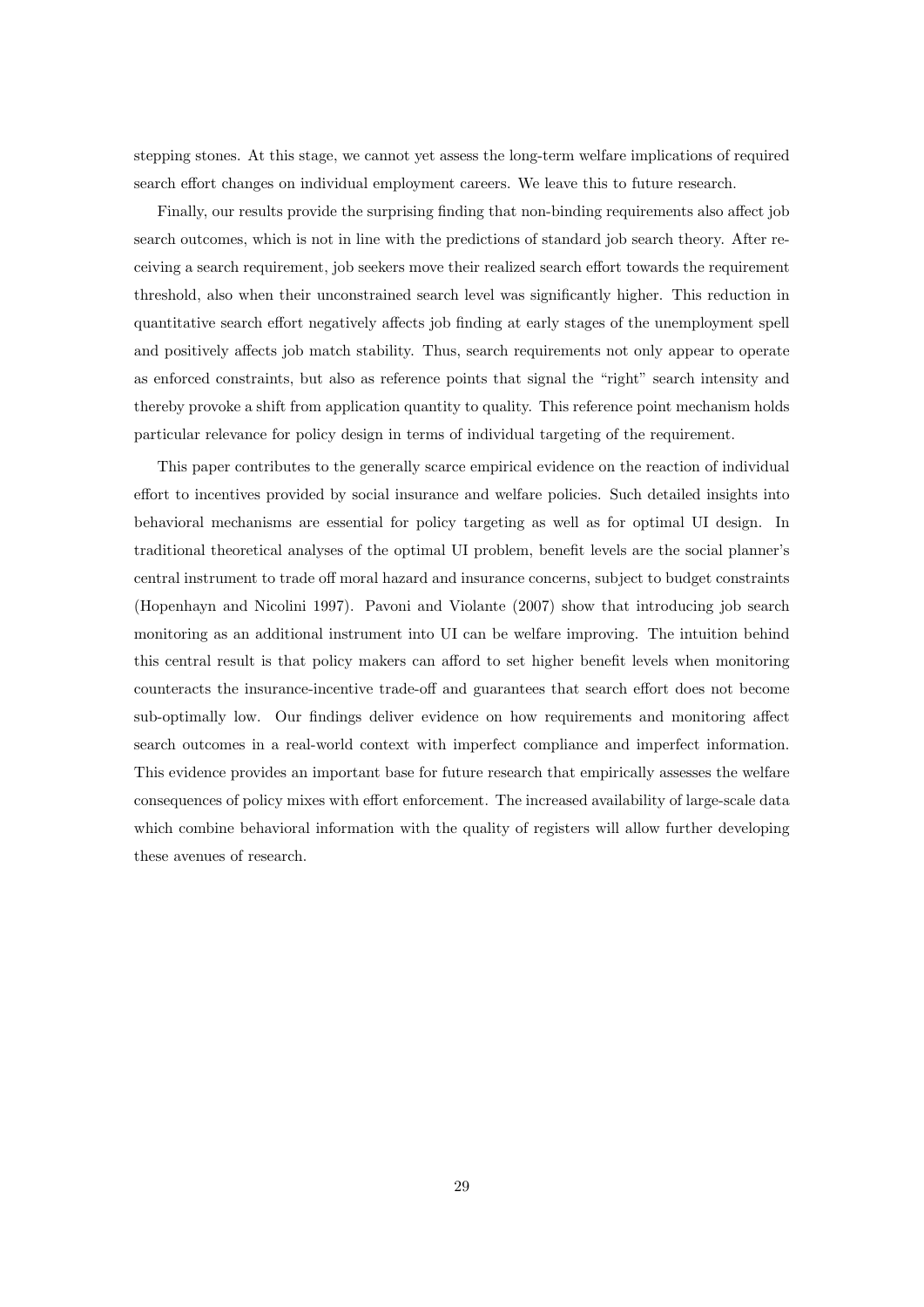## <span id="page-31-0"></span>8 Figures and Tables







<span id="page-31-1"></span>

Graphs (b) to (d) are weighted by the number of job seekers. In (a) and (b),  $E(s_r)_{PES}$  denotes the average requirement<br>assigned by a given PES. In (b)  $E(s_r)_{Case \text{worker}}$  denotes the average requirement assigned by a given cas seekers receive that requirement threshold.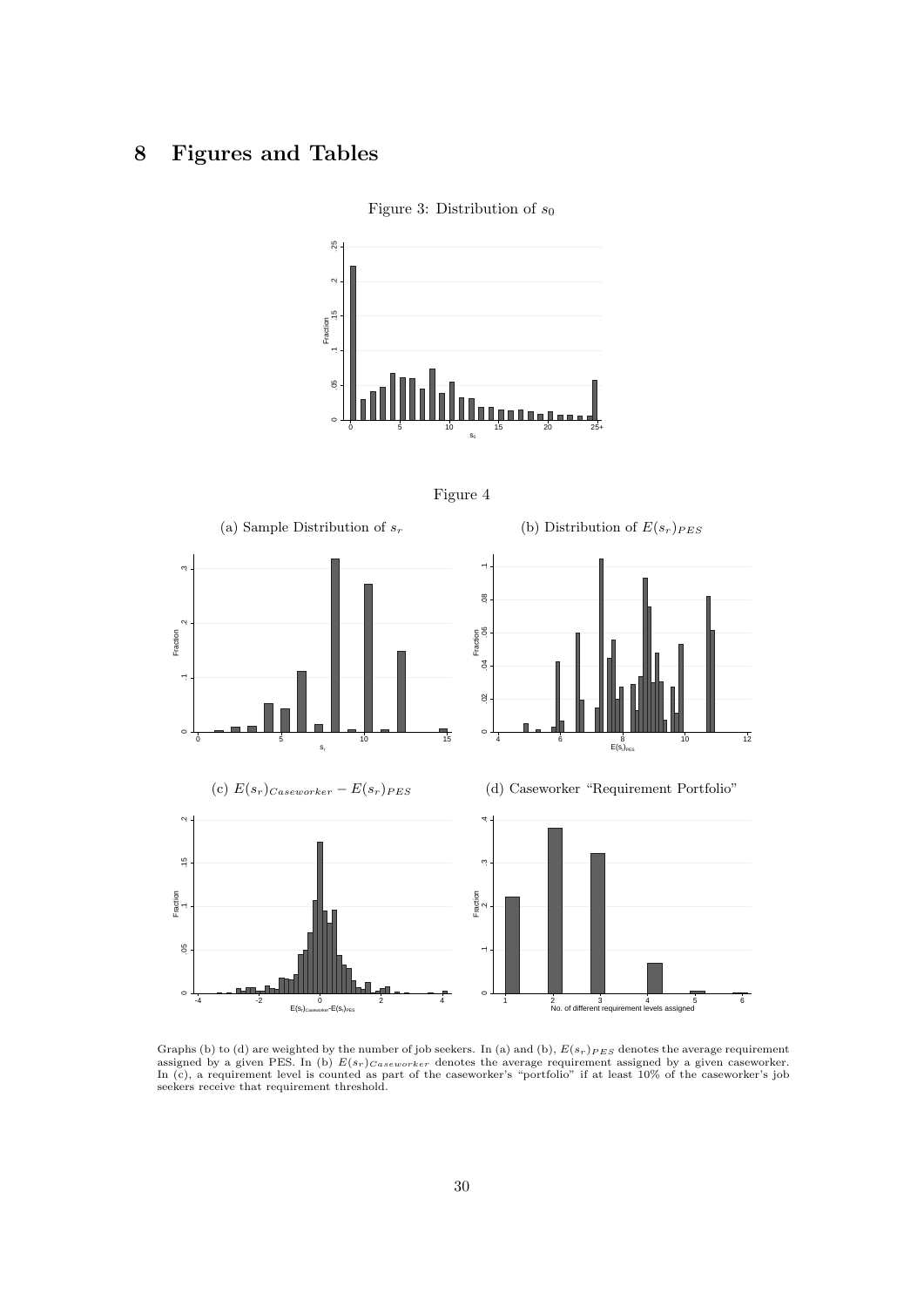

<span id="page-32-0"></span>

<span id="page-32-1"></span>Table 1: Influence of Job Seeker Characteristics on  $\boldsymbol{s}_r$  and  $\boldsymbol{s}_0$ 

| (1)         | (2)         | (3)            |
|-------------|-------------|----------------|
| s0          | sr          | $sr \mid s0$   |
|             |             | $-0.066***$    |
| (0.069)     | (0.020)     | (0.020)        |
| $-0.560***$ | $0.085***$  | $0.095***$     |
| (0.123)     | (0.021)     | (0.020)        |
| 0.071       | $-0.589***$ | $-0.577***$    |
| (0.122)     | (0.039)     | (0.039)        |
| $0.676***$  | $-0.298***$ | $-0.299***$    |
| (0.063)     | (0.022)     | (0.023)        |
| $0.943***$  | $-0.560***$ | $-0.557***$    |
| (0.080)     | (0.033)     | (0.033)        |
| $0.698***$  | 0.043       | 0.035          |
| (0.110)     | (0.035)     | (0.034)        |
| $0.927***$  | $0.066**$   | $0.054*$       |
| (0.089)     | (0.028)     | (0.028)        |
| $-0.037$    | $-0.175***$ | $-0.171***$    |
| (0.088)     | (0.024)     | (0.024)        |
| Caseworker  | Caseworker  | Caseworker, s0 |
| 7.51        | 8.50        | 8.50           |
| 76404       | 76404       | 76404          |
|             | $0.349***$  | $-0.068***$    |

∗p < 0.10, ∗ ∗ p < 0.05, ∗ ∗ ∗p < 0.01 Standard errors are clustered at the PES level. Reference Categories are: Male, No Education/Unlearned, Age <35, Blue Collar Sector, Support Function.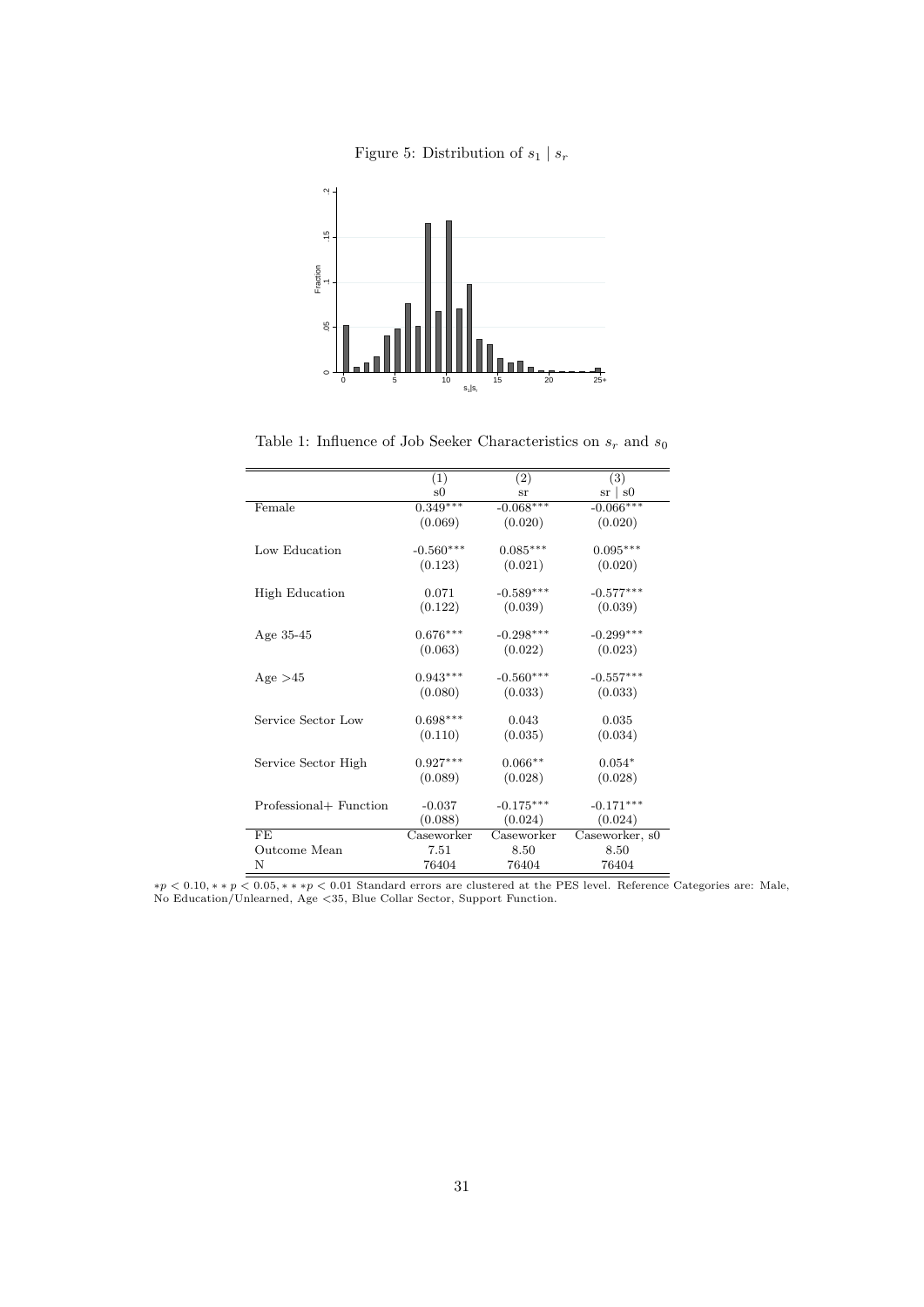

<span id="page-33-0"></span>(a)  $s_0$  plotted over  $s_r$  of previous spell

(b) Share of non-compliers by  $s_0$ 



<span id="page-33-1"></span>N=12830. Observations with a previous requirement that affects less than 1% of repeated spells are excluded. Job seekers with  $s_0 > 20$  are pooled into  $s_0 = 20$ 



A job seeker is defined as non-compliant if  $s_1/s_r < 3/4$ 

Figure 7: Distribution of  $\Delta_{s_r}$ 

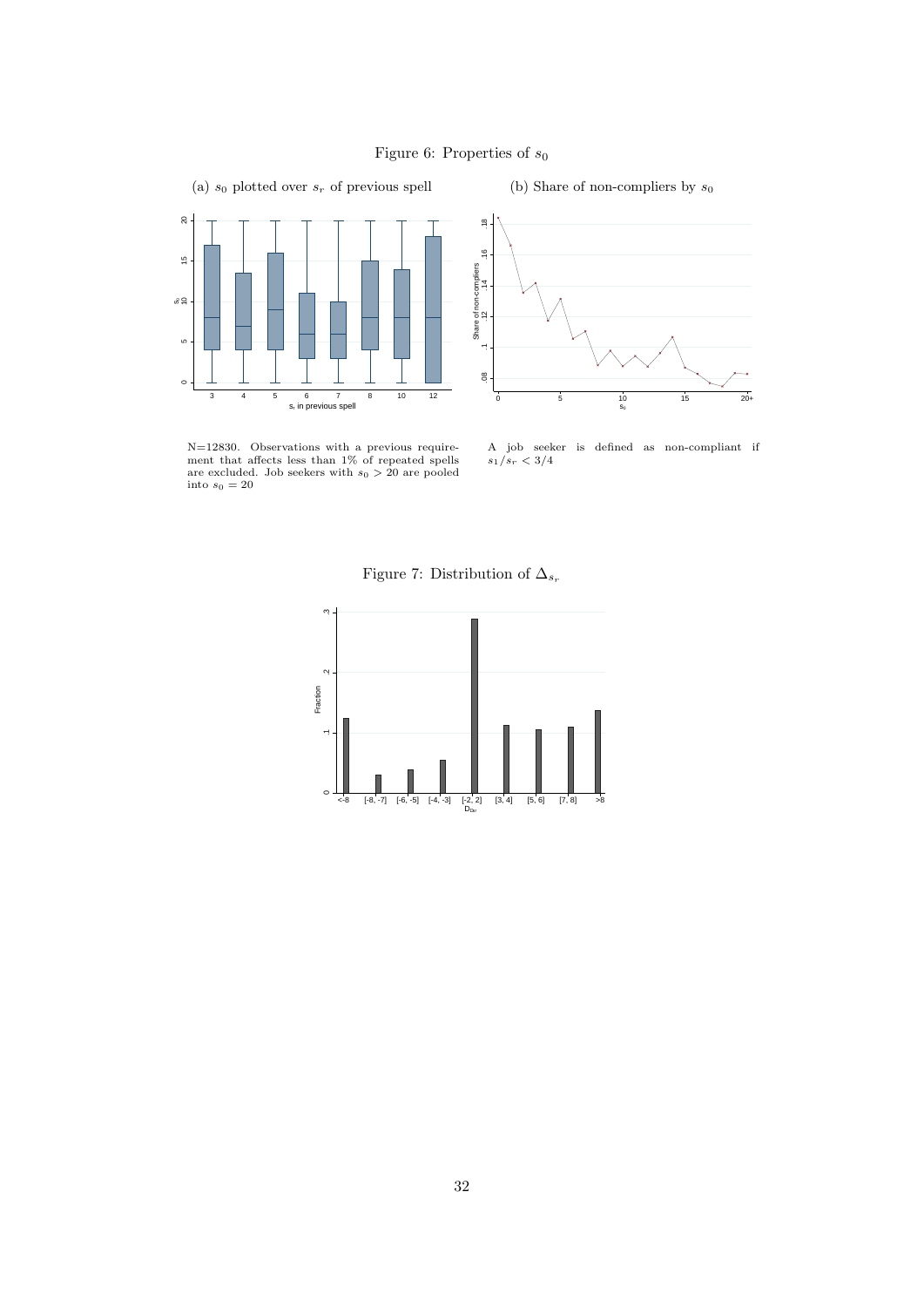<span id="page-34-0"></span>

Figure 8: Required and Realized Effort Changes

<span id="page-34-1"></span>Figure 9: Residuals of Requirement Regression  $(\hat{\varepsilon} = \hat{s}_r - x'\hat{\beta} - \hat{\pi}_c)$  Plotted over  $s_0$ 

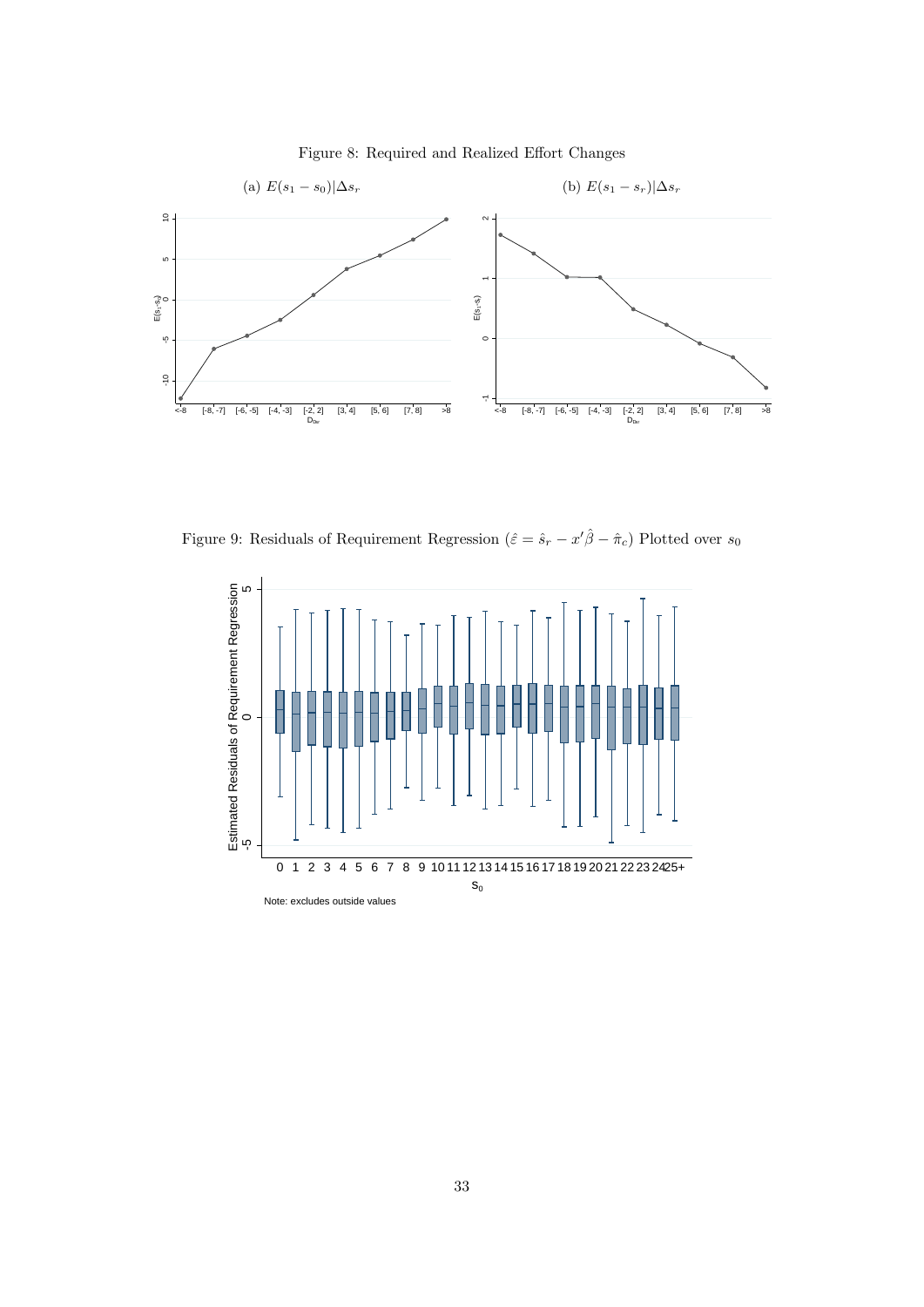<span id="page-35-0"></span>

|                                  | $\overline{(1)}$     | $\overline{(2)}$              |
|----------------------------------|----------------------|-------------------------------|
|                                  | Early Second Meeting | Unrelated Sanction (2 Months) |
| $\Delta_{s_r} < -8$              | 0.012                | $-0.002$                      |
|                                  | (0.016)              | (0.007)                       |
| $\Delta_{s_n} \epsilon$ -8. -7   | $-0.008$             | 0.002                         |
|                                  | (0.013)              | (0.006)                       |
| $\Delta_{s_r} \epsilon [-6, -5]$ | 0.006                | $-0.002$                      |
|                                  | (0.010)              | (0.004)                       |
| $\Delta_{s_r} \epsilon [-4, -3]$ | 0.005                | 0.002                         |
|                                  | (0.008)              | (0.003)                       |
| $\Delta_{s_r} \epsilon[3,4]$     | 0.001                | 0.001                         |
|                                  | (0.007)              | (0.004)                       |
| $\Delta_{ss}$ $\epsilon$ [5, 6]  | $-0.000$             | 0.002                         |
|                                  | (0.010)              | (0.005)                       |
| $\Delta_{ss}$ $\epsilon$ [7, 8]  | $-0.008$             | 0.004                         |
|                                  | (0.012)              | (0.006)                       |
| $\Delta_{ss} > 8$                | $-0.010$             | 0.013                         |
|                                  | (0.016)              | (0.008)                       |
| Outcome Mean                     | 0.164                | 0.045                         |
| N                                | 76404                | 76404                         |

Table 2: "Placebo Policy" Regressions

 $*p < 0.10, *&p < 0.05, **&p < 0.01$ . Standard errors are clustered at the caseworker level. The reference category is  $\Delta_{s_r} \epsilon[-2,2]$ . All regressions estimate equation [1](#page-17-0) using OLS. They include all identifying fixed effects (discussed in<br>section 5) and all covariates, which control for gender, age, immigration status, civil status, h months of UE.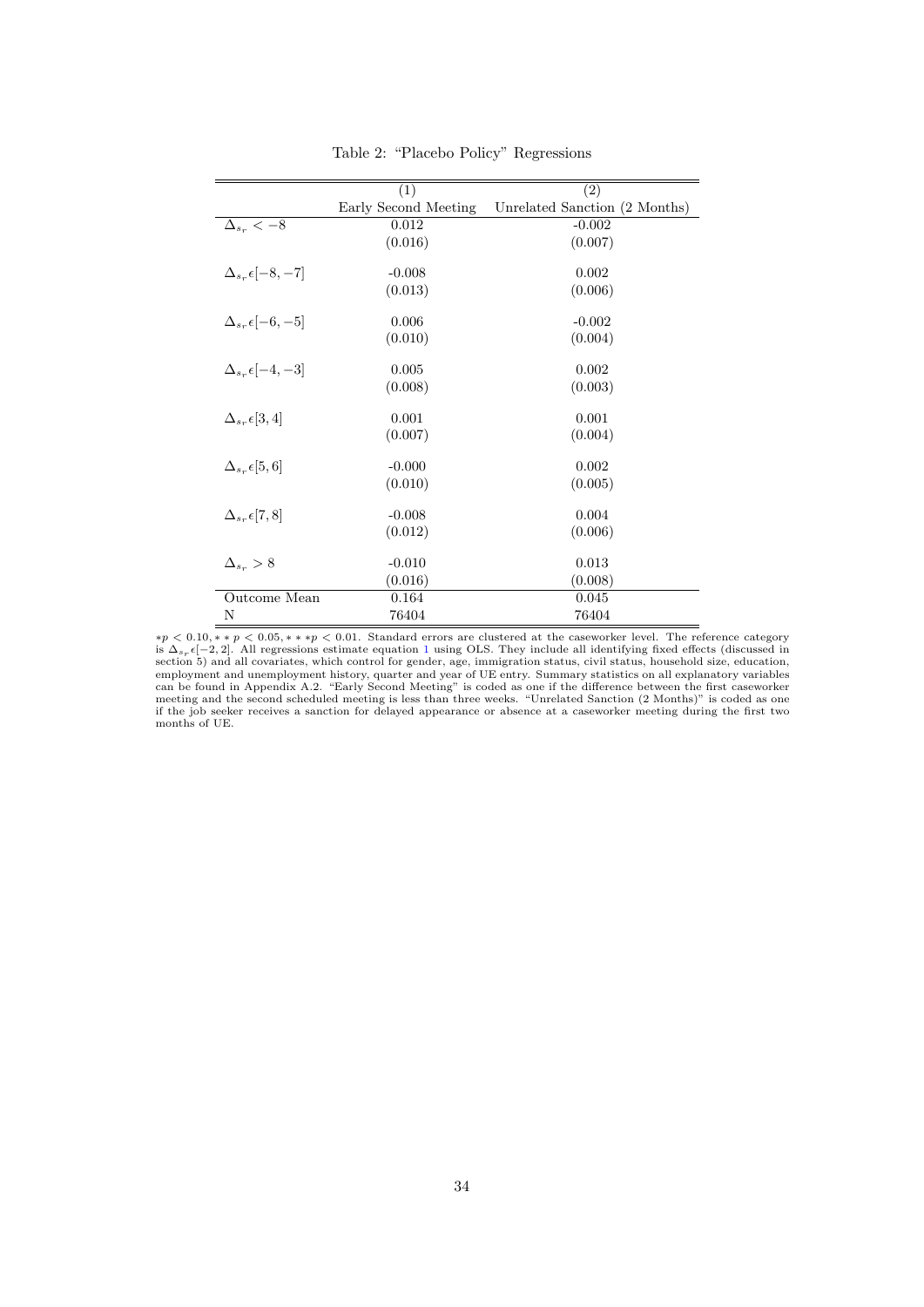Figure 10:  $\hat{s}_{r,c}$  plotted over  $\bar{s}_{0,c}$ 

<span id="page-36-0"></span>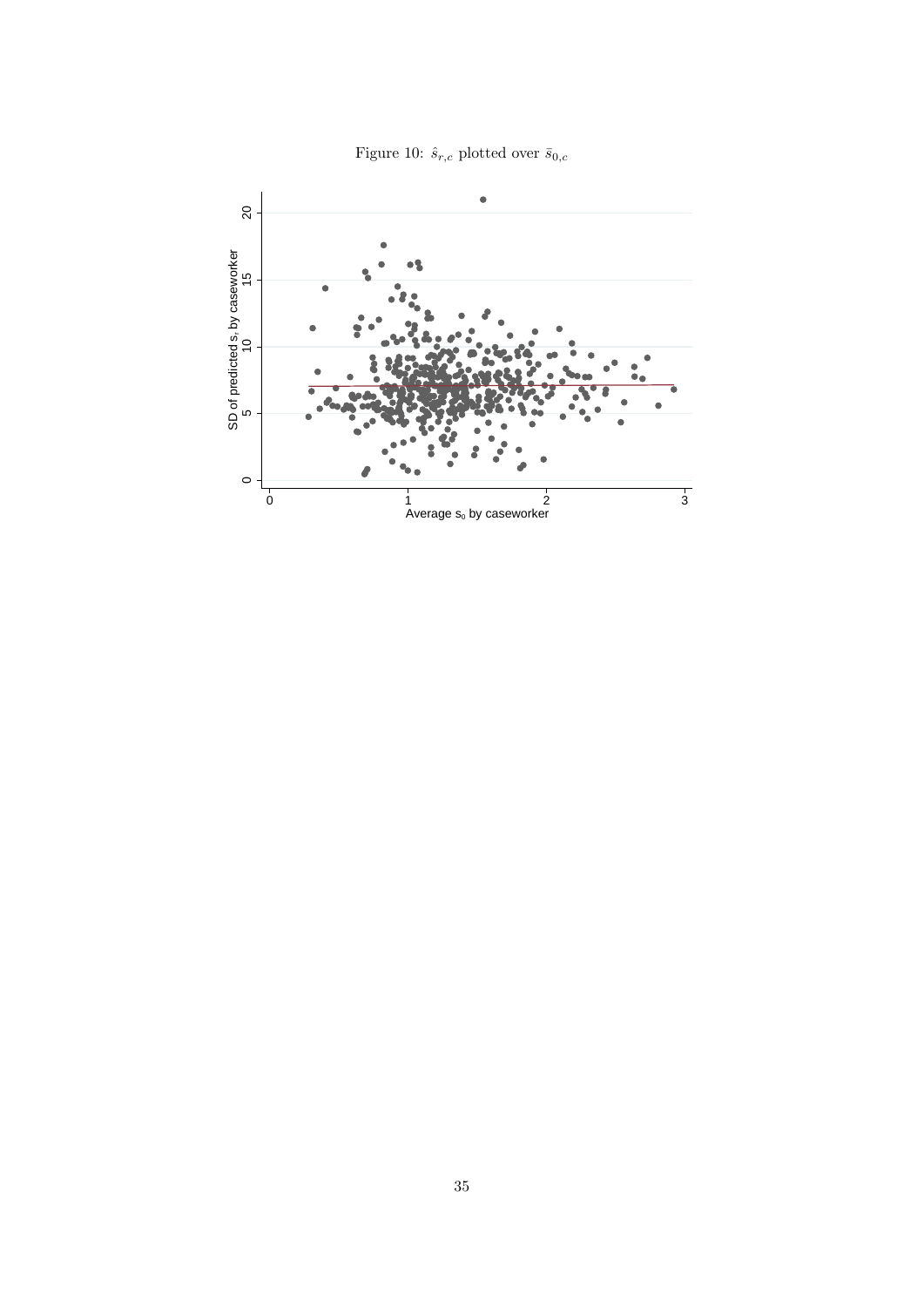|                                  | (1)            | (2)        | (3)        |
|----------------------------------|----------------|------------|------------|
|                                  | Non-Compliance | Detection  | Sanction   |
| $\Delta_{s_r} < -8$              | $-0.003$       | $-0.014$   | $-0.006$   |
|                                  | (0.014)        | (0.011)    | (0.008)    |
| $\Delta_{s_r} \epsilon [-8, -7]$ | $-0.001$       | $-0.010$   | $-0.005$   |
|                                  | (0.011)        | (0.009)    | (0.006)    |
|                                  | $0.018***$     | $-0.009$   | $-0.001$   |
| $\Delta_{s_r} \epsilon [-6, -5]$ |                |            |            |
|                                  | (0.008)        | (0.007)    | (0.005)    |
| $\Delta_{s_r} \epsilon [-4, -3]$ | $-0.000$       | $-0.008$   | $-0.002$   |
|                                  | (0.006)        | (0.005)    | (0.004)    |
| $\Delta_{s_r} \epsilon [3,4]$    | $0.014***$     | $0.010*$   | $0.008*$   |
|                                  | (0.006)        | (0.005)    | (0.004)    |
| $\Delta_{s_r} \epsilon[5,6]$     | $0.033***$     | $0.019***$ | $0.016***$ |
|                                  | (0.008)        | (0.007)    | (0.005)    |
|                                  | $0.042***$     | $0.031***$ | $0.027***$ |
| $\Delta_{s_r} \epsilon [7,8]$    |                |            |            |
|                                  | (0.010)        | (0.010)    | (0.008)    |
| $\Delta_{ss} > 8$                | $0.040***$     | $0.053***$ | $0.050***$ |
|                                  | (0.013)        | (0.013)    | (0.010)    |
| Outcome Mean                     | 0.123          | 0.093      | 0.058      |
| N                                | 76404          | 76404      | 76404      |

<span id="page-37-0"></span>Table 3: Probability of Non-Compliance, Non-Compliance Detection and Occurrence of Benefit Sanction within the first 2 months of UE

 $*p < 0.10, *&p < 0.05, **&p < 0.01$ . Standard errors are clustered at the caseworker level. The reference category is  $\Delta_{s_{\tau}}\epsilon[-2,2]$ . All regressions estimate equation [1](#page-17-0) using OLS. They include all identifying fixed effects (discussed in<br>section 5) and all covariates, which control for gender, age, immigration status, civil status, can be found in Appendix A.2. "Non-Compliance" is coded as one if the job seeker submits less than 3/4 of required applications in the first month under the requirement constraint. "Detection" is coded as one if the job seeker receives<br>a warning on non-compliance detection during the first two months of UE. "Sanction" is coded as one i receives a benefit sanction for a non-compliance that was detected during the first two months of UE.

<span id="page-37-1"></span>

|  |  | Figure 11: Illustration of Results in Table 3, Columns $(2)$ and $(3)$ (with $90\%$ CIs) |  |  |  |  |  |
|--|--|------------------------------------------------------------------------------------------|--|--|--|--|--|
|--|--|------------------------------------------------------------------------------------------|--|--|--|--|--|



Probability of Detection and Sanction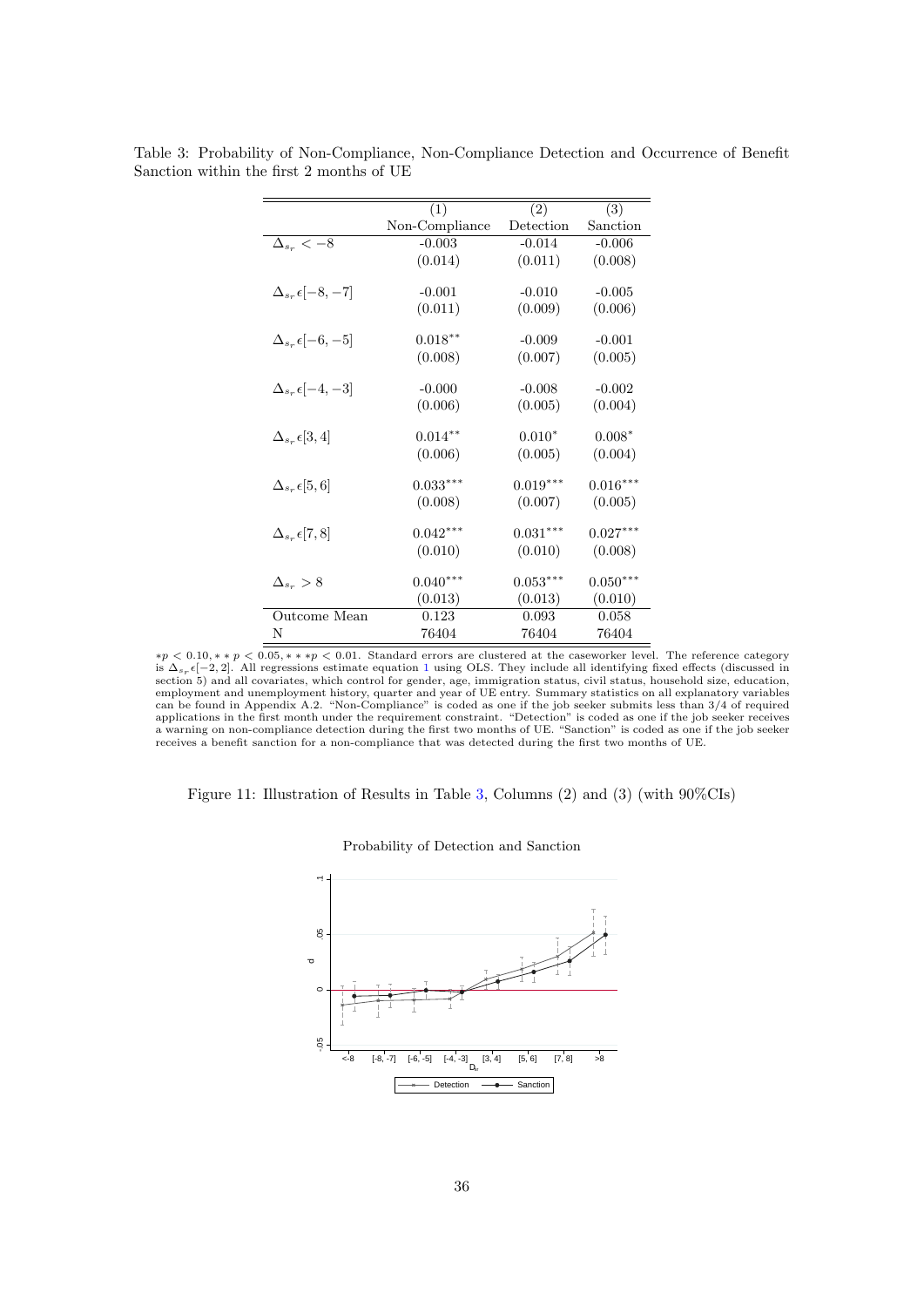<span id="page-38-0"></span>

|                                                      |                                               | 6 months                                       |                     |                                                | 3 months            |                                                | 24 months           |
|------------------------------------------------------|-----------------------------------------------|------------------------------------------------|---------------------|------------------------------------------------|---------------------|------------------------------------------------|---------------------|
|                                                      | (1)<br>Coeff                                  | (2)<br>$\mathrm{Coeff}$                        | (3)<br>Marg. Effect | (4)<br>Coeff                                   | (5)<br>Marg. Effect | (6)<br>Coeff                                   | (7)<br>Marg. Effect |
| $\Delta_{ss} < -8$                                   | $-0.017$<br>(0.074)                           | $-0.048$<br>(0.072)                            | $-0.007$            | $-0.292***$<br>(0.094)                         | $-0.023$            | $-0.002$<br>(0.063)                            | 0.000               |
| $\Delta_{s_r} \epsilon [-8, -7]$                     | 0.023<br>(0.064)                              | $-0.007$<br>(0.064)                            | $-0.001$            | $-0.155*$<br>(0.082)                           | $-0.013$            | $-0.047$<br>(0.058)                            | $-0.009$            |
| $\Delta_{s_r} \epsilon [-6, -5]$                     | $-0.032$<br>(0.056)                           | $-0.044$<br>(0.057)                            | $-0.007$            | $-0.129$<br>(0.081)                            | $-0.011$            | $-0.019$<br>(0.049)                            | $-0.004$            |
| $\Delta_{s_r} \epsilon [-4,-3]$                      | $-0.036$<br>(0.038)                           | $-0.042$<br>(0.035)                            | $-0.006$            | $-0.079$<br>(0.053)                            | $-0.007$            | $-0.025$<br>(0.029)                            | $-0.005$            |
| $\Delta_{s_r} \epsilon [3,4]$                        | $0.141***$<br>(0.038)                         | $0.132***$<br>(0.035)                          | 0.021               | $0.175***$<br>(0.049)                          | 0.017               | $0.101***$<br>(0.029)                          | 0.019               |
| $\Delta_{s,r} \epsilon[5,6]$                         | $0.181***$<br>(0.056)                         | $0.169***$<br>(0.050)                          | 0.027               | $0.300***$<br>(0.067)                          | 0.030               | $0.130***$<br>(0.044)                          | 0.025               |
| $\Delta_{s_r} \epsilon [7,8]$                        | $0.259***$<br>(0.069)                         | $0.243***$<br>(0.061)                          | 0.039               | $0.476***$<br>(0.077)                          | 0.050               | $0.172***$<br>(0.054)                          | 0.033               |
| $\Delta_{s_r} > 8$<br>$X_i$<br>Observations<br>Exits | $0.306***$<br>(0.095)<br>No<br>76404<br>34065 | $0.290***$<br>(0.085)<br>Yes<br>76404<br>34065 | 0.048               | $0.507***$<br>(0.112)<br>Yes<br>76404<br>14027 | 0.054               | $0.198***$<br>(0.076)<br>Yes<br>76404<br>54112 | 0.039               |

Table 4: Effects on Job Finding Hazard, Censored at Different Durations

 $*p < 0.10, *p < 0.05, **p < 0.01$ . Standard errors are clustered at the caseworker level. The reference category is  $\Delta_{s_r} \epsilon [-2,2]$  $\Delta_{s_r} \epsilon [-2,2]$  $\Delta_{s_r} \epsilon [-2,2]$ . Columns (1), (2), (4) and (6) estimate Equation 2 using Maximum Likelihood with durations censored after 180/90/730 days. Columns (3), (5) and (7) report the difference between the survivor function with and the counterfactual survivor function without treatment at the sample average. All columns are based in regressions that include all identifying fixed effects (discussed in section 5). In columns (2) to (7), regressions include all covariates, which control for gender, age, immigration status, civil status, household size, education, employment and<br>unemployment history, quarter and year of UE entry. Summary statistics on all explanatory variables can Appendix A.2.

#### Figure 13: Illustration of Results in Table [4,](#page-38-0) (with 90%CIs)

<span id="page-38-1"></span>(a) Effects on Job Finding Hazard (Columns (2), (4) and (6))

(b) Marginal Effects on Job Finding Probability (Columns (3), (5) and (7))

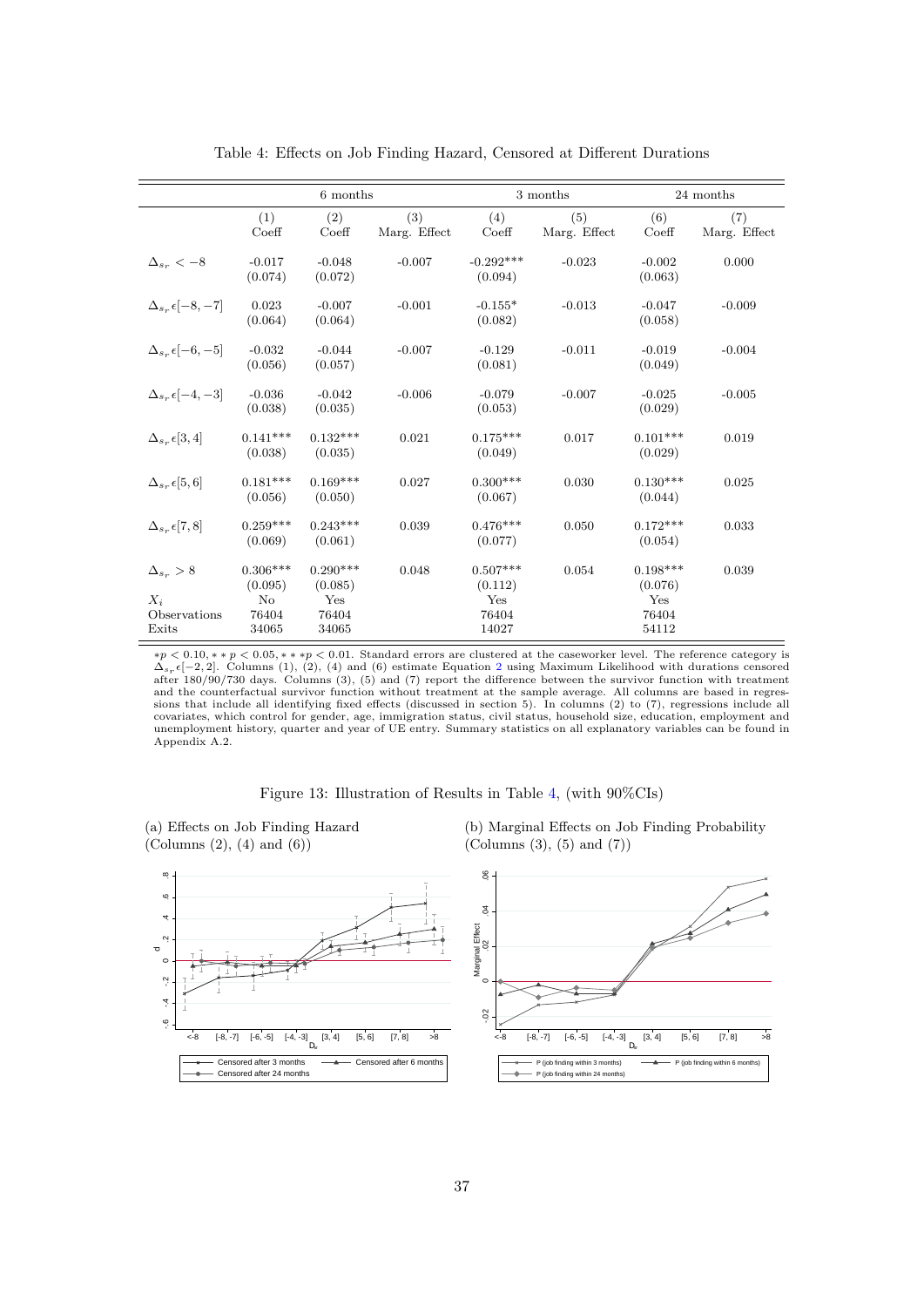|                                  | (1)        | $\overline{(2)}$ | $\overline{(3)}$ | (4)            | (5)          |
|----------------------------------|------------|------------------|------------------|----------------|--------------|
|                                  | Female     | Male             | Unlearned        | Apprenticeship | High School+ |
|                                  |            |                  |                  |                |              |
| $\Delta_{s_r} < -8$              | $-0.051$   | $-0.037$         | $-0.053$         | 0.015          | $-0.014$     |
|                                  | (0.111)    | (0.087)          | (0.121)          | (0.102)        | (0.164)      |
| $\Delta_{s_r} \epsilon [-8, -7]$ | 0.071      | $-0.055$         | $-0.036$         | 0.071          | $-0.039$     |
|                                  |            |                  |                  |                |              |
|                                  | (0.107)    | (0.072)          | (0.111)          | (0.080)        | (0.126)      |
| $\Delta_{s_r} \epsilon [-6, -5]$ | 0.021      | $-0.101$         | $-0.023$         | $-0.017$       | $-0.085$     |
|                                  | (0.079)    | (0.063)          | (0.093)          | (0.069)        | (0.108)      |
|                                  |            |                  |                  |                |              |
| $\Delta_{s_r} \epsilon [-4, -3]$ | 0.050      | $-0.095**$       | $-0.080$         | $-0.028$       | 0.081        |
|                                  | (0.052)    | (0.041)          | (0.059)          | (0.046)        | (0.069)      |
|                                  |            |                  |                  |                |              |
| $\Delta_{ss} \epsilon [3,4]$     | $0.217***$ | $0.073**$        | $0.181***$       | $0.106***$     | 0.009        |
|                                  | (0.056)    | (0.035)          | (0.056)          | (0.041)        | (0.073)      |
|                                  |            |                  |                  |                |              |
| $\Delta_{ss}$ $\epsilon$ [5, 6]  | $0.266***$ | $0.100**$        | $0.212**$        | $0.106*$       | 0.116        |
|                                  | (0.079)    | (0.049)          | (0.084)          | (0.056)        | (0.085)      |
|                                  |            |                  |                  |                |              |
| $\Delta_{s_r} \epsilon [7, 8]$   | $0.380***$ | $0.142**$        | $0.245***$       | $0.162**$      | $0.222**$    |
|                                  | (0.091)    | (0.061)          | (0.095)          | (0.069)        | (0.108)      |
|                                  |            |                  |                  |                |              |
| $\Delta_{s_r} > 8$               | $0.515***$ | $0.135*$         | $0.325***$       | $0.198**$      | 0.132        |
|                                  | (0.134)    | (0.076)          | (0.140)          | (0.088)        | (0.142)      |
| Observations                     | 30890      | 45514            | 30601            | 32806          | 12997        |
| Exits                            | 20520      | 13368            | 13004            | 15489          | 5395         |

<span id="page-39-0"></span>Table 5: Effects on Job Finding Hazard, Subgroup Analysis: Gender and Education

 $*p < 0.10, *&p < 0.05, **&p < 0.01$ . Standard errors are clustered at the caseworker level. The reference category is  $\Delta_{s_{\tau}}\epsilon[-2,2]$  $\Delta_{s_{\tau}}\epsilon[-2,2]$  $\Delta_{s_{\tau}}\epsilon[-2,2]$ . Regressions estimate equation 2 using Maximum Likelihood, with durations censored after 180 days<br>of unemployment. They include all identifying fixed effects (discussed in section 5) and all covariate for gender, age, immigration status, civil status, education, employment and unemployment history, quarter and year of UE entry. Summary statistics on all explanatory variables can be found in Appendix A.2. "Unlearned" job seekers<br>have neither an educational nor a practical formal degree. Job seekers with an apprenticeship followed a p

<span id="page-39-1"></span>

Figure 14: Illustration of Results in Table [5](#page-39-0) (with 90%CIs)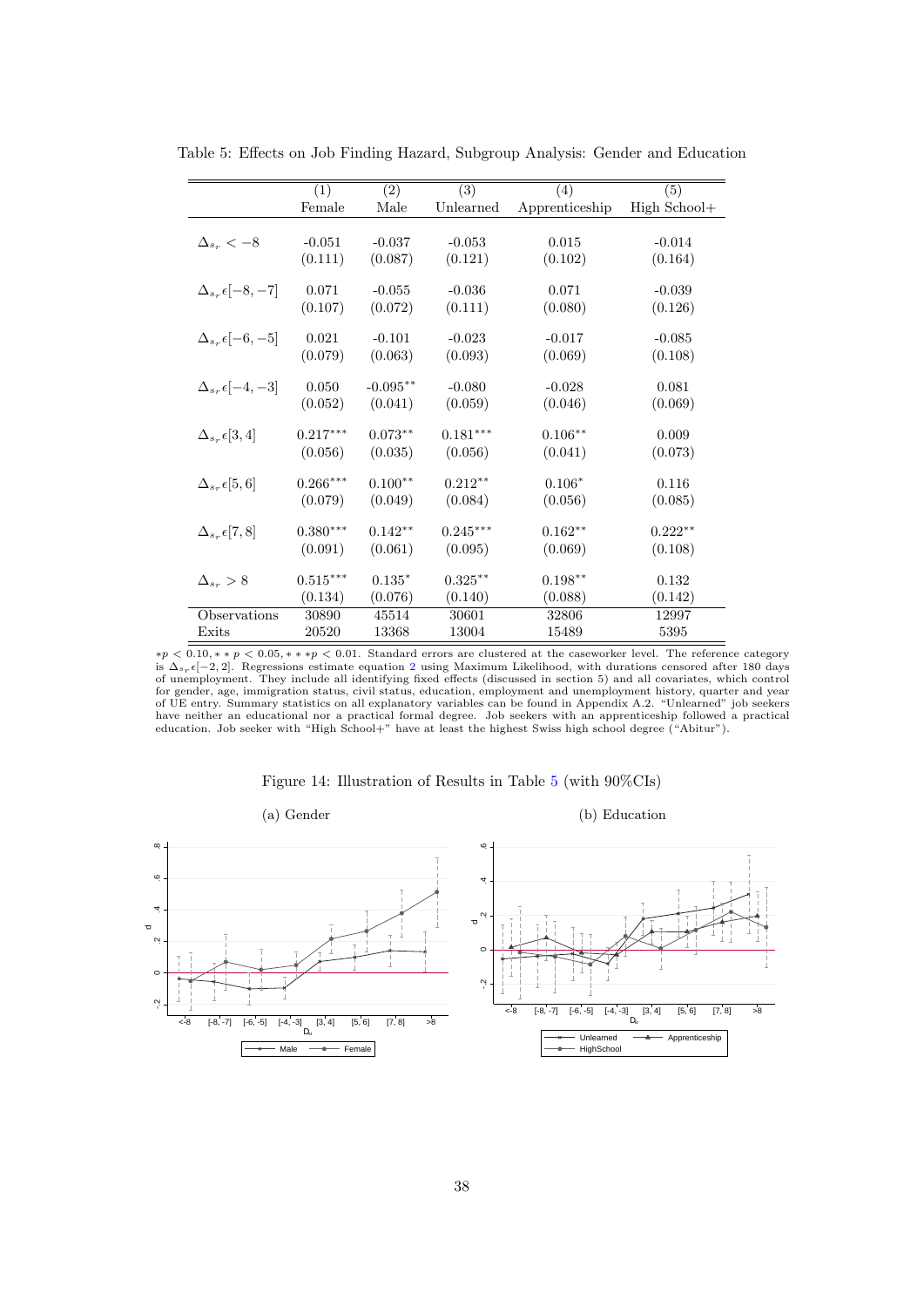|                                  | (1)         | $\overline{(2)}$ | $\overline{(3)}$ | (4)              | $\overline{(5)}$       |
|----------------------------------|-------------|------------------|------------------|------------------|------------------------|
|                                  | Blue Collar | Service Low      | Service High     | Support Function | Professional+ Function |
|                                  |             |                  |                  |                  |                        |
| $\Delta_{s_r} < -8$              | 0.016       | $-0.000$         | 0.018            | $-0.066$         | 0.031                  |
|                                  | (0.123)     | (0.130)          | (0.100)          | (0.112)          | (0.080)                |
| $\Delta_{s_r} \epsilon [-8, -7]$ | 0.094       | $-0.027$         | 0.062            | $-0.043$         | 0.067                  |
|                                  | (0.101)     | (0.132)          | (0.080)          | (0.112)          | (0.065)                |
| $\Delta_{s_r} \epsilon [-6, -5]$ | $-0.023$    | $-0.049$         | 0.023            | $-0.106$         | 0.025                  |
|                                  | (0.066)     | (0.097)          | (0.072)          | (0.085)          | (0.053)                |
|                                  |             |                  |                  |                  |                        |
| $\Delta_{s_r} \epsilon [-4, -3]$ | $-0.019$    | $-0.078$         | 0.048            | $-0.096*$        | 0.004                  |
|                                  | (0.053)     | (0.074)          | (0.046)          | (0.055)          | (0.034)                |
| $\Delta_{s_r} \epsilon[3,4]$     | $-0.026$    | $0.250***$       | $0.114***$       | $0.197***$       | $0.068*$               |
|                                  | (0.045)     | (0.061)          | (0.045)          | (0.048)          | (0.035)                |
| $\Delta_{sr} \epsilon [5,6]$     | $-0.014$    | $0.268***$       | $0.121***$       | $0.244***$       | $0.076*$               |
|                                  | (0.060)     | (0.090)          | (0.056)          | (0.074)          | (0.046)                |
|                                  | $-0.050$    | $0.431***$       | $0.205***$       | $0.362***$       | $0.113***$             |
| $\Delta_{s_r} \epsilon [7,8]$    |             |                  |                  |                  |                        |
|                                  | (0.078)     | (0.096)          | (0.069)          | (0.084)          | (0.054)                |
| $\Delta_{s_r} > 8$               | $-0.046$    | $0.578***$       | $0.167*$         | $0.498***$       | 0.088                  |
|                                  | (0.098)     | (0.144)          | (0.089)          | (0.122)          | (0.071)                |
| Observations                     | 26382       | 22477            | 27545            | 34169            | 42235                  |
| Exits                            | 12135       | 9251             | 12502            | 19786            | 14102                  |

<span id="page-40-0"></span>Table 6: Effects on Job Finding Hazard, Subgroup Analysis: Occupation and Function in Last Job

 $*p < 0.10, *p < 0.05, **p < 0.01$ . Standard errors are clustered at the caseworker level. The reference category is  $\Delta_{s_r} \epsilon [-2, 2]$  $\Delta_{s_r} \epsilon [-2, 2]$  $\Delta_{s_r} \epsilon [-2, 2]$ . Regressions estimate equation 2 using Maximum Likelihood, with durations censored after 180 days of unemployment. They include all identifying fixed effects (discussed in section 5) and all covariates, w

<span id="page-40-1"></span>

|                                                | (a) Occupation                                                                                  | (b) Function in Last Job                                                                                                  |
|------------------------------------------------|-------------------------------------------------------------------------------------------------|---------------------------------------------------------------------------------------------------------------------------|
| $\infty$<br>$\circ$                            |                                                                                                 | $\infty$<br>$\omega$                                                                                                      |
| $\overline{A}$ .<br>$\infty$<br>$\mathbb{N}$ . |                                                                                                 | $\infty$                                                                                                                  |
| $\circ$<br>$\mathbb{N}$ .<br>$<-8$             | >8                                                                                              | $\circ$<br>$\sim$                                                                                                         |
|                                                | $[-8, -7]$ $[-6, -5]$ $[-4, -3]$<br>[7, 8]<br>[5, 6]<br>[3, 4]<br>- BlueCollar<br>- ServiceHigh | [5, 6]<br>[7, 8]<br>>8<br>$<-8$ $[-8, -7]$ $[-6, -5]$ $[-4, -3]$<br>[3, 4]<br>- Professional<br>$\longrightarrow$ Support |

Figure 15: Illustration of Results in Table [6](#page-40-0) (with 90%CIs)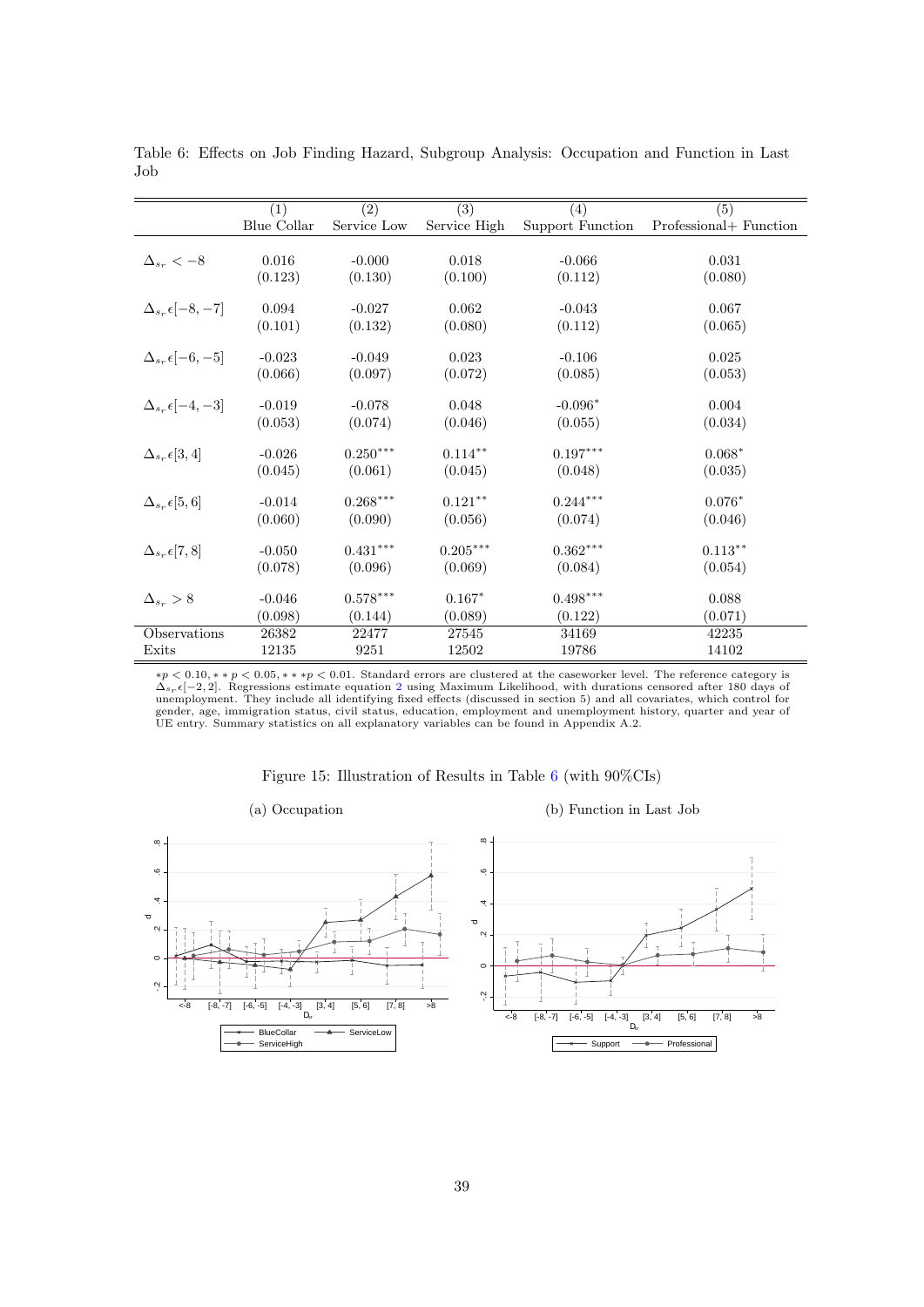<span id="page-41-0"></span>

|                                 | (1)              | (2)                 | (3)               |
|---------------------------------|------------------|---------------------|-------------------|
|                                 | Low Vacancy Rate | Medium Vacancy Rate | High Vacancy Rate |
|                                 |                  |                     |                   |
| $\Delta_{s_r} < -8$             | $-0.012$         | $-0.213$            | $-0.075$          |
|                                 | (0.134)          | (0.138)             | (0.111)           |
|                                 |                  |                     |                   |
| $\Delta_{ss} \epsilon$ -8, -7   | $-0.005$         | $-0.066$            | $-0.029$          |
|                                 | (0.110)          | (0.118)             | (0.087)           |
| $\Delta_{ss} \epsilon [-6, -5]$ | $-0.067$         | $-0.181*$           | 0.004             |
|                                 | (0.077)          | (0.103)             | (0.083)           |
|                                 |                  |                     |                   |
| $\Delta_{ss} \epsilon$ -4, -3   | $-0.063$         | $-0.096$            | $-0.027$          |
|                                 | (0.058)          | (0.067)             | (0.053)           |
| $\Delta_{s_r} \epsilon[3,4]$    | $0.111***$       | $0.139**$           | $0.133***$        |
|                                 | (0.054)          | (0.058)             | (0.048)           |
| $\Delta_{s_r} \epsilon[5,6]$    | 0.080            | $0.166**$           | $0.237***$        |
|                                 | (0.067)          | (0.076)             | (0.072)           |
|                                 |                  |                     |                   |
| $\Delta_{ss}$ $\epsilon$   7, 8 | $0.147*$         | $0.254***$          | $0.317***$        |
|                                 | (0.081)          | (0.100)             | (0.085)           |
| $\Delta_{ss} > 8$               | 0.157            | $0.353***$          | $0.361***$        |
|                                 | (0.115)          | (0.134)             | (0.122)           |
| Observations                    | 25402            | 25428               | 25560             |
| Exits                           | 10480            | 10240               | 13164             |

Table 7: Effects on Job Finding Hazard, Subgroup Analysis: Vacancy Rate

 $*p < 0.10, *&p < 0.05, **&p < 0.01$ . Standard errors are clustered at the caseworker level. The reference category is  $\Delta_{s_{\tau}}\epsilon[-2,2]$  $\Delta_{s_{\tau}}\epsilon[-2,2]$  $\Delta_{s_{\tau}}\epsilon[-2,2]$ . Regressions estimate equation 2 using Maximum Likelihood, with durations censored after 180 days<br>of unemployment. They include all identifying fixed effects (discussed in section 5) and all covariate for gender, age, immigration status, civil status, education, employment and unemployment history, quarter and year<br>of UE entry. Summary statistics on all explanatory variables can be found in Appendix A.2. Vacancy rates a in relative terms, i.e. we divide the distribution of vacancy rates by 3 to assign job seekers one of these categories. The mean vacancy rate in our sample is .086.

#### <span id="page-41-1"></span>Figure 16: Illustration of Results in Table [7](#page-41-0) (with 90%CIs)



Relative Vacancy Rate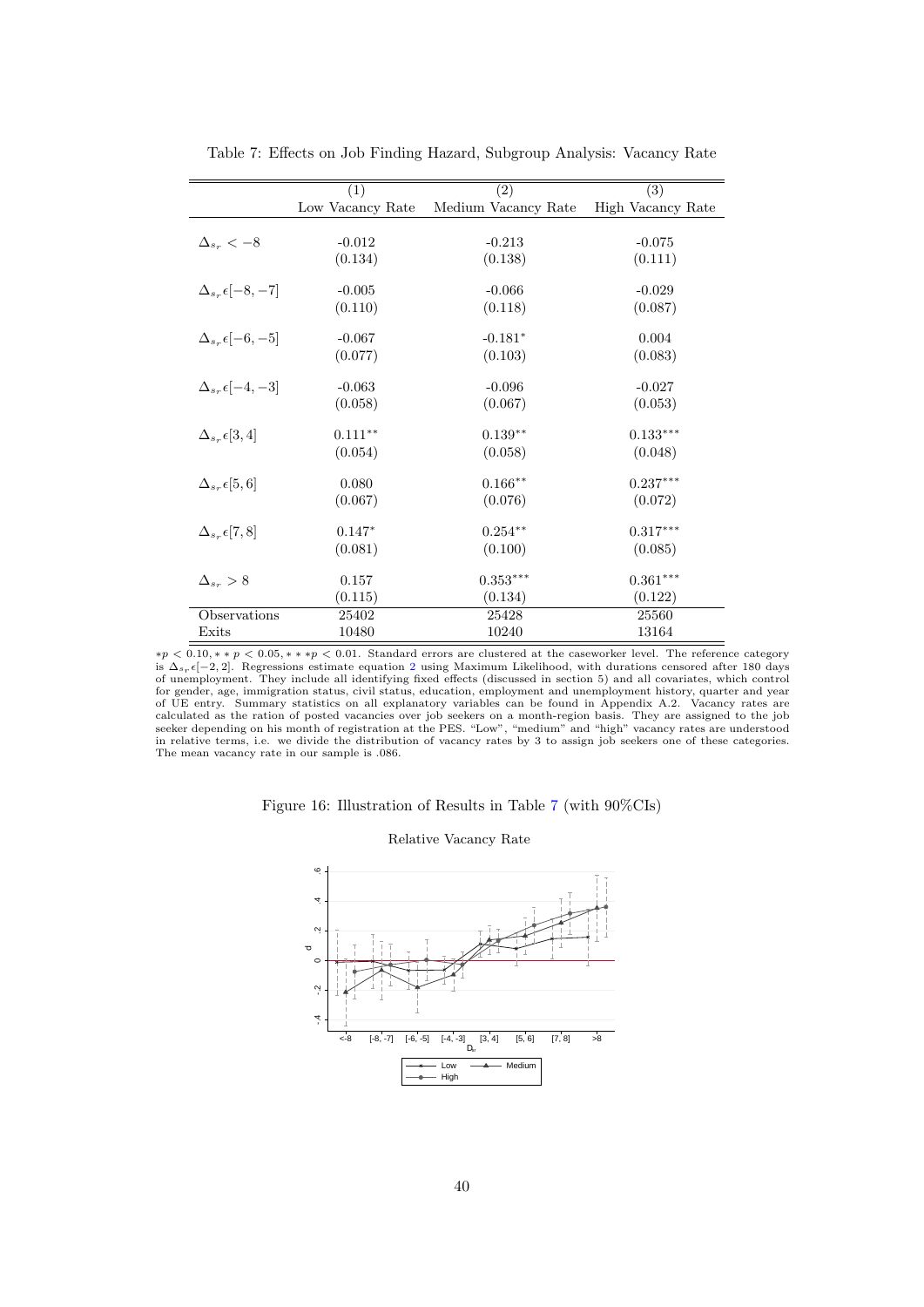|                                  | (1)           | (2)                 | $\overline{(3)}$ | (4)                  |
|----------------------------------|---------------|---------------------|------------------|----------------------|
|                                  | 6 Months, All | 6 Months, Unlearned | 12 Months, All   | 12 Months, Unlearned |
| $\Delta_{s_r} < -8$              | $-0.050***$   | $-0.081***$         | $-0.000$         | 0.002                |
|                                  | (0.019)       | (0.029)             | (0.021)          | (0.029)              |
|                                  |               |                     |                  |                      |
| $\Delta_{s_r} \epsilon [-8, -7]$ | $-0.042***$   | $-0.079***$         | $-0.021$         | $-0.034$             |
|                                  | (0.016)       | (0.025)             | (0.016)          | (0.023)              |
|                                  |               |                     |                  |                      |
| $\Delta_{s_r} \epsilon [-6, -5]$ | $-0.033***$   | $-0.067***$         | $-0.002$         | $-0.033*$            |
|                                  | (0.012)       | (0.021)             | (0.013)          | (0.019)              |
| $\Delta_{s_r} \epsilon [-4, -3]$ | $-0.021**$    | $-0.031**$          | 0.001            | $-0.000$             |
|                                  | (0.009)       | (0.014)             | (0.009)          | (0.015)              |
|                                  |               |                     |                  |                      |
| $\Delta_{s_r} \epsilon[3,4]$     | $0.021***$    | $0.039***$          | 0.006            | 0.005                |
|                                  | (0.008)       | (0.012)             | (0.008)          | (0.013)              |
|                                  | $0.023***$    | $0.054***$          |                  |                      |
| $\Delta_{s_r} \epsilon[5,6]$     |               |                     | $-0.004$         | $-0.000$             |
|                                  | (0.011)       | (0.017)             | (0.010)          | (0.016)              |
| $\Delta_{s_r} \epsilon [7,8]$    | $0.047***$    | $0.091***$          | 0.004            | 0.012                |
|                                  | (0.015)       | (0.021)             | (0.014)          | (0.021)              |
|                                  |               |                     |                  |                      |
| $\Delta_{s_r} > 8$               | $0.063***$    | $0.112***$          | 0.001            | 0.007                |
|                                  | (0.020)       | (0.028)             | (0.018)          | (0.028)              |
| Outcome Mean                     | 0.138         | 0.167               | 0.267            | 0.341                |
| N                                | 76404         | 30601               | 76404            | 30601                |

<span id="page-42-0"></span>Table 8: Probability of Recurrence to Unemployment within 6/12 Months after Job Finding

 $*p < 0.10, *&p < 0.05, **&p < 0.01$ . Standard errors are clustered at the caseworker level. The reference category is  $\Delta_{s_{\tau}}\epsilon[-2,2]$ . All regressions estimate Equation [1](#page-17-0) using OLS and include all identifying fixed effects (discussed in<br>section 5) and all covariates, which control for gender, age, immigration status, civil status, e found in Appendix A.2. In addition, the incidence of benefit sanctions and the duration of unemployment in the first spell are controlled for. The outcome is coded as 1 if the job seeker exits employment and recurs to unemployment<br>after within the following (6/12) months. "Unlearned" job seekers have neither an educational nor a practica degree.

Figure 17: Illustration of Results in Table [8,](#page-42-0) Column (1) (with 90%CIs)

Probability of Recurrence to UE within 6 Months

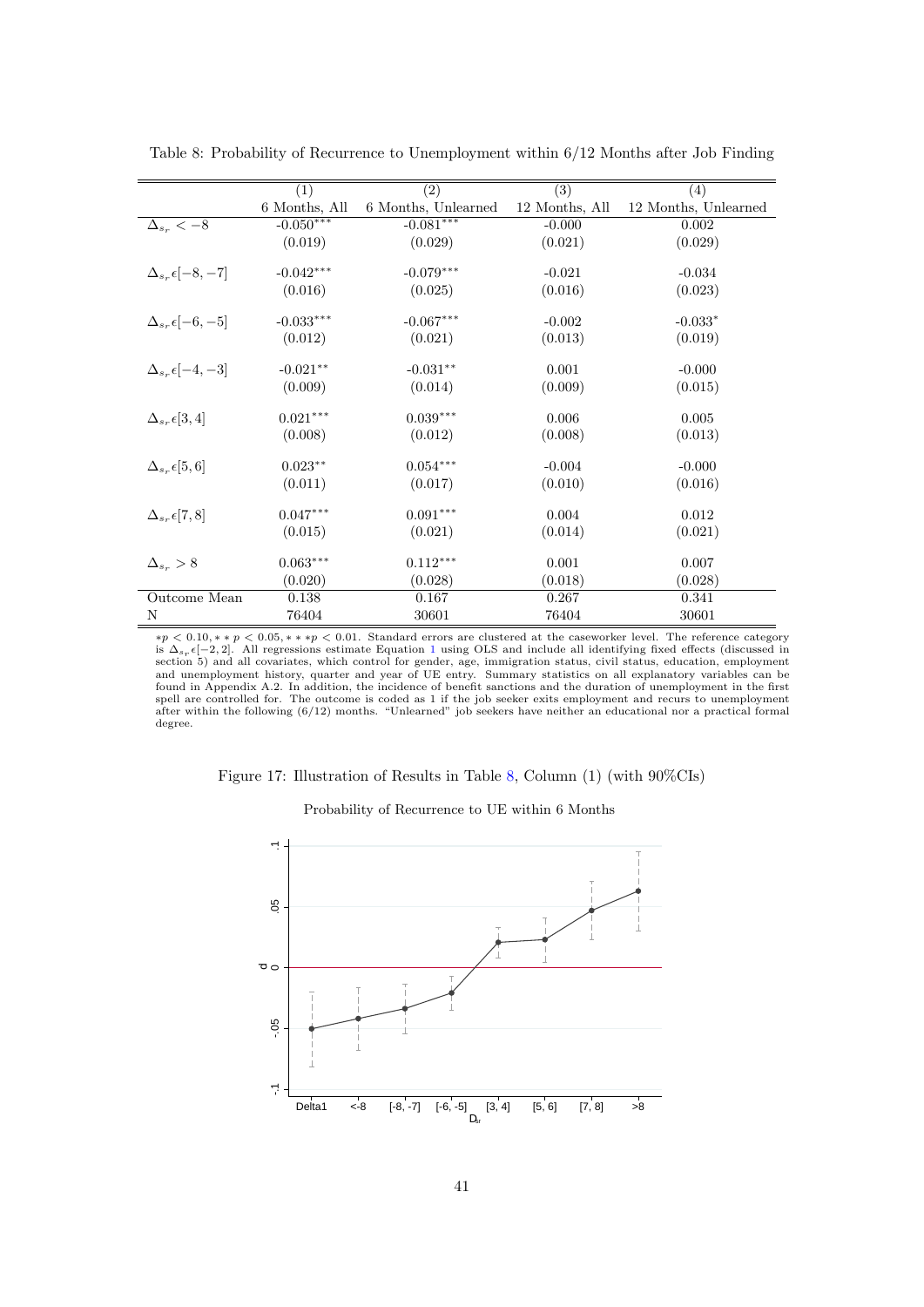|                                  | (1)         | $\overline{(2)}$           | $\overline{(3)}$              |
|----------------------------------|-------------|----------------------------|-------------------------------|
|                                  | Job Finding | Job Finding and Recurrence | Job Finding and No Recurrence |
| $\Delta_{s_r} < -8$              | 0.025       | $-0.036**$                 | $0.062**$                     |
|                                  | (0.023)     | (0.018)                    | (0.029)                       |
|                                  |             |                            |                               |
| $\Delta_{s_r} \epsilon [-8, -7]$ | 0.026       | $-0.033***$                | $0.059***$                    |
|                                  | (0.017)     | (0.016)                    | (0.022)                       |
| $\Delta_{s_r} \epsilon [-6, -5]$ | 0.013       | $-0.030**$                 | $0.043***$                    |
|                                  | (0.013)     | (0.012)                    | (0.016)                       |
| $\Delta_{s_r} \epsilon [-4,-3]$  | 0.002       | $-0.019**$                 | $0.021*$                      |
|                                  | (0.009)     | (0.009)                    | (0.012)                       |
|                                  |             |                            |                               |
| $\Delta_{s_r} \epsilon[3,4]$     | $0.023***$  | $0.025***$                 | $-0.003$                      |
|                                  | (0.008)     | (0.008)                    | (0.011)                       |
| $\Delta_{s_r} \epsilon[5,6]$     | $0.032***$  | $0.042***$                 | $-0.010$                      |
|                                  | (0.011)     | (0.012)                    | (0.015)                       |
|                                  |             |                            |                               |
| $\Delta_{s_r} \epsilon [7, 8]$   | $0.033**$   | $0.059***$                 | $-0.026$                      |
|                                  | (0.015)     | (0.016)                    | (0.021)                       |
| $\Delta_{s_r} > 8$               | $0.045***$  | $0.085***$                 | $-0.040$                      |
|                                  | (0.019)     | (0.023)                    | (0.028)                       |
| Outcome Mean                     | 0.379       | 0.073                      | 0.305                         |
| N                                | 76404       | 76404                      | 76404                         |

<span id="page-43-0"></span>Table 9: Decomposition of Effect on Probability of Job Finding within 6 Month: Stable (no recurrence) vs. Unstable Jobs (recurrence within 6 Months)

 $*p < 0.10, *&p < 0.05, **&p < 0.01$ . Standard errors are clustered at the caseworker level. The reference category is  $\Delta_{s_{\tau}}\epsilon[-2,2]$ . All regressions estimate Equation [1](#page-17-0) using OLS and include all identifying fixed effects (discussed in<br>section 5) and all covariates, which control for gender, age, immigration status, civil status, e spell are controlled for.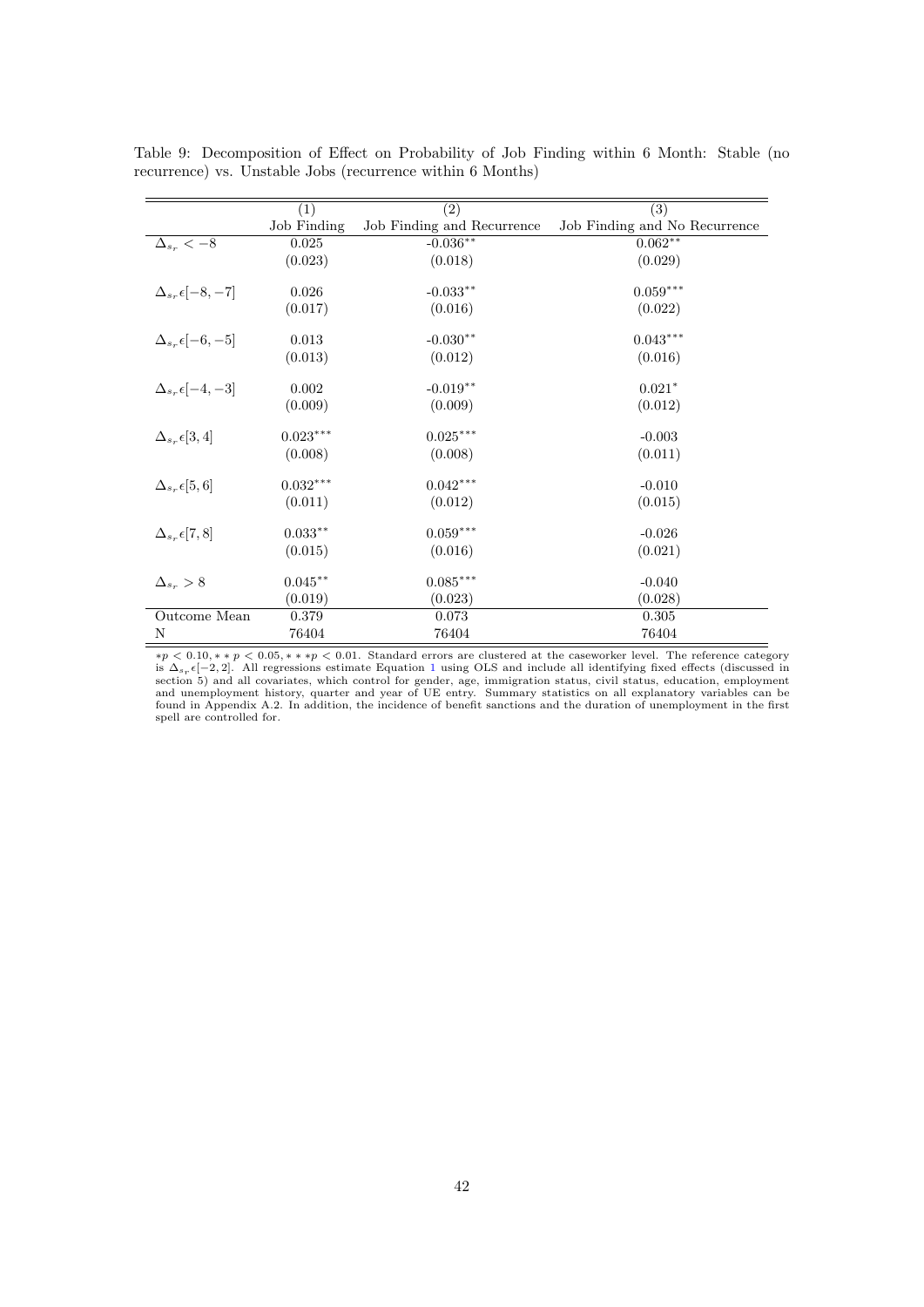<span id="page-44-0"></span>

|                                  | (1)                     | (2)             | $\overline{(3)}$ | (4)                    |
|----------------------------------|-------------------------|-----------------|------------------|------------------------|
|                                  | <b>Baseline Results</b> | $s0*$ Education | $s0*$ Gender     | Detection and Sanction |
|                                  |                         |                 |                  |                        |
| $\Delta_{s_r} < -8$              | $-0.048$                | $-0.045$        | $-0.051$         | $-0.042$               |
|                                  | (0.072)                 | (0.073)         | (0.072)          | (0.071)                |
| $\Delta_{s_r} \epsilon [-8, -7]$ | $-0.007$                | $-0.012$        | $-0.010$         | $-0.001$               |
|                                  | (0.064)                 | (0.063)         | (0.064)          | (0.063)                |
|                                  |                         |                 |                  |                        |
| $\Delta_{s_r} \epsilon [-6, -5]$ | $-0.044$                | $-0.043$        | $-0.046$         | $-0.040$               |
|                                  | (0.057)                 | (0.058)         | (0.057)          | (0.056)                |
|                                  |                         |                 |                  |                        |
| $\Delta_{s_r} \epsilon [-4, -3]$ | $-0.042$                | $-0.037$        | $-0.043$         | $-0.039$               |
|                                  | (0.035)                 | (0.036)         | (0.035)          | (0.035)                |
| $\Delta_{s_r} \epsilon[3,4]$     | $0.132***$              | $0.136***$      | $0.133***$       | $0.127***$             |
|                                  | (0.035)                 | (0.035)         | (0.035)          | (0.034)                |
| $\Delta_{s_r} \epsilon[5,6]$     | $0.169***$              | $0.173***$      | $0.170***$       | $0.160***$             |
|                                  | (0.050)                 | (0.051)         | (0.051)          | (0.050)                |
| $\Delta_{s_r} \epsilon [7, 8]$   | $0.243***$              | $0.248***$      | $0.243***$       | $0.230***$             |
|                                  | (0.061)                 | (0.062)         | (0.061)          | (0.060)                |
|                                  |                         |                 |                  |                        |
| $\Delta_{s_r} > 8$               | $0.290***$              | $0.297***$      | $0.291***$       | $0.276***$             |
|                                  | (0.085)                 | (0.087)         | (0.085)          | (0.084)                |
| Observations                     | 76404                   | 76404           | 76404            | 76404                  |
| Exits                            | 33888                   | 33888           | 33888            | 33888                  |

Table 10: Robustness Check: additional controls

 $*p < 0.10, *p < 0.05, **p < 0.01$ . Standard errors are clustered at the caseworker level. The reference category is  $\Delta_{s_r} \epsilon[-2,2]$  $\Delta_{s_r} \epsilon[-2,2]$  $\Delta_{s_r} \epsilon[-2,2]$ . All regressions estimate Equation 2 using Maximum Likelihood, with durations censored after 180 days<br>of unemployment. They include all identifying fixed effects (discussed in section 5) and all covariates for gender, age, immigration status, civil status, education, employment and unemployment history, quarter and year<br>of UE entry. Summary statistics on all explanatory variables can be found in Appendix A.2. In Column (2), a gender dummy. In Column (4), the detection and the enforcement of a beneft sanction are introduced as events that are allowed to shift the job finding hazard.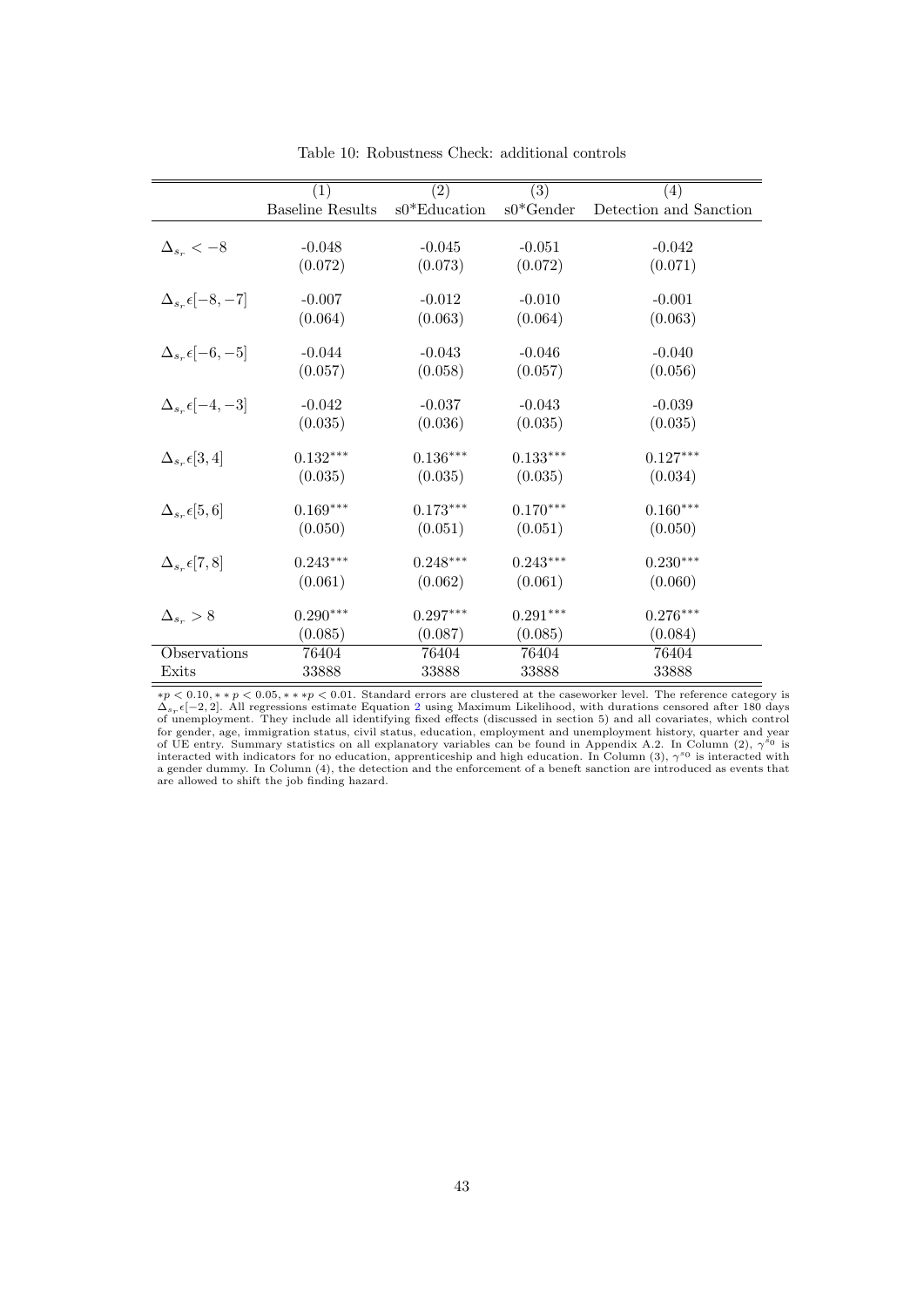<span id="page-45-0"></span>

|                                  | $\left( 1\right)$       | (2)         | (3)                 | (4)        |
|----------------------------------|-------------------------|-------------|---------------------|------------|
|                                  | <b>Baseline Results</b> | Not Imputed | Before Registration | First UE   |
|                                  |                         |             |                     |            |
| $\Delta_{s_r} < -8$              | $-0.048$                | $-0.098$    | 0.031               | $-0.057$   |
|                                  | (0.072)                 | (0.076)     | (0.107)             | (0.095)    |
| $\Delta_{s_r} \epsilon [-8, -7]$ | $-0.007$                | $-0.053$    | 0.015               | 0.033      |
|                                  | (0.064)                 | (0.066)     | (0.082)             | (0.080)    |
|                                  |                         |             |                     |            |
| $\Delta_{s_r} \epsilon [-6, -5]$ | $-0.044$                | $-0.090$    | $-0.086$            | $-0.050$   |
|                                  | (0.057)                 | (0.060)     | (0.084)             | (0.066)    |
|                                  |                         |             |                     |            |
| $\Delta_{s_r} \epsilon [-4, -3]$ | $-0.042$                | $-0.086**$  | $-0.057$            | $-0.021$   |
|                                  | (0.035)                 | (0.038)     | (0.047)             | (0.045)    |
| $\Delta_{s_r} \epsilon [3,4]$    | $0.133***$              | $0.158***$  | 0.074               | $0.137***$ |
|                                  | (0.035)                 | (0.037)     | (0.048)             | (0.042)    |
|                                  |                         |             |                     |            |
| $\Delta_{s_r} \epsilon [5,6]$    | $0.169***$              | $0.198***$  | $0.149**$           | $0.176***$ |
|                                  | (0.050)                 | (0.054)     | (0.065)             | (0.057)    |
| $\Delta_{s_r} \epsilon [7,8]$    | $0.243***$              | $0.276***$  | $0.229***$          | $0.259***$ |
|                                  | (0.061)                 | (0.065)     | (0.077)             | (0.069)    |
|                                  |                         |             |                     |            |
| $\Delta_{s_r} > 8$               | $0.290***$              | $0.364***$  | $0.238**$           | $0.282***$ |
|                                  | (0.085)                 | (0.088)     | (0.112)             | (0.093)    |
| Observations                     | 76404                   | 70106       | 32637               | 59989      |
| Exits                            | 33888                   | 29798       | 15790               | 24748      |

Table 11: Robustness Check: Subsample Analysis

 $*p < 0.10, *p < 0.05, **p < 0.01$ . Standard errors are clustered at the caseworker level. The reference category is  $\Delta_{s_r} \epsilon [-2, 2]$  $\Delta_{s_r} \epsilon [-2, 2]$  $\Delta_{s_r} \epsilon [-2, 2]$ . All regressions estimate Equation 2 using Maximum Likelihood, with durations censored after 180 days of unemployment. They include all identifying fixed effects (discussed in section 5) and all covariate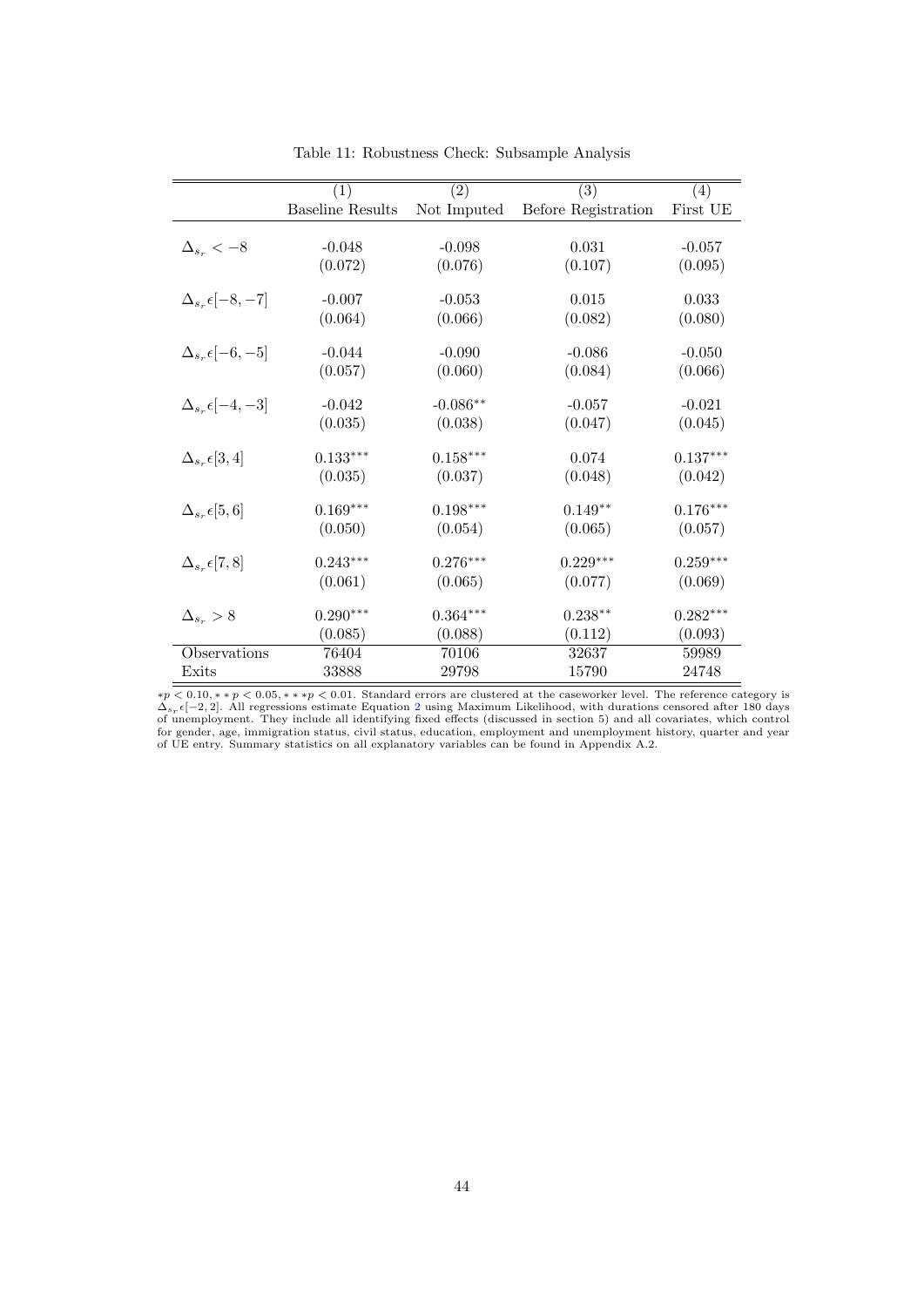## References

- Abbring, J. H., G. J. van den Berg, and J. C. van Ours (2005): "The Effect of Unemployment Insurance Sanctions on the Transition Rate from Unemployment to Employment," The Economic Journal, 115, 602–630.
- Arni, P., R. Lalive, and J. C. Van Ours (2013): "How Effective Are Unemployment Benefit Sanctions? Looking Beyond Unemployment Exit," Journal of Applied Econometrics, 28, 1153–1178.
- Ashenfelter, O., D. Ashmore, and O. Deschenes (2005): "Do unemployment insurance recipients actively seek work? Evidence from randomized trials in four U.S. States," Journal of Econometrics, 125, 53–75.
- CALIENDO, M., K. TATSIRAMOS, AND A. UHLENDORFF (2013): "Benefit Duration, Unemployment Duration And Job Match Quality: A Regression-Discontinuity Approach," Journal of Applied Econometrics, 28, 604–627.
- Card, D., J. Kluve, and A. Weber (2010): "Active Labour Market Policy Evaluations: A Meta-Analysis," Economic Journal, 120.
- CARD, D. AND P. B. LEVINE (2000): "Extended benefits and the duration of UI spells: evidence from the New Jersey extended benefit program," Journal of Public Economics, 78, 107–138.
- CARD, D., A. MAS, E. MORETTI, AND E. SAEZ (2012): "Inequality at Work: The Effect of Peer Salaries on Job Satisfaction," American Economic Review, 102(6), 2981–3003.
- CHETTY, R. (2008): "Moral Hazard versus Liquidity and Optimal Unemployment Insurance," Journal of Political Economy, 116, 173–234.
- DAHL, G. B., A. R. KOSTOL, AND M. MOGSTAD (forthcoming): "Family Welfare Cultures," Quarterly Journal of Economics.
- DELLA VIGNA, S. AND D. PASERMAN (2005): "Job Search and Impatience," Journal of Labor Economics, 23, 527–588.
- DellaVigna, S., A. Lindner, B. Reizer, and J. F. Schmieder (2014): "Reference-Dependent Job Search: Evidence from Hungary," mimeo.
- FALK, A., D. HUFFMAN, AND U. SUNDE (2006): "Self Confidence and Search," IZA DP 2525.
- FEHR, E. AND L. GOETTE (2007): "Do Workers Work More if Wages Are High? Evidence from a Randomized Field Experiment," American Economic Review, 97, 298–317.
- FRENCH, E. AND J. SONG (2006): "The Effect of Disability Insurance Receipt on Labor Supply," American Economic Journal: Economic Policy, vol. 6(2), 291–337.
- Hopenhayn, H. and J. P. Nicolini (1997): "Optimal Unemployment Insurance," Journal of Political Economy, 105, 412–38.
- Hullegie, P. and J. Van Ours (2005): "Seek and ye shall find: how search requirements affect job finding rates of older workers," De Economist, 162.
- Hunt, J. (1995): "The Effect of Unemployment Compensation on Unemployment Duration in Germany," Journal of Labor Economics, 13, 88–120.
- Johnson, T. and D. Klepinger (1994): "Experimental evidence on Unemployment Insurance worksearch policies," Journal of Human Resources, 29,3, 695-717.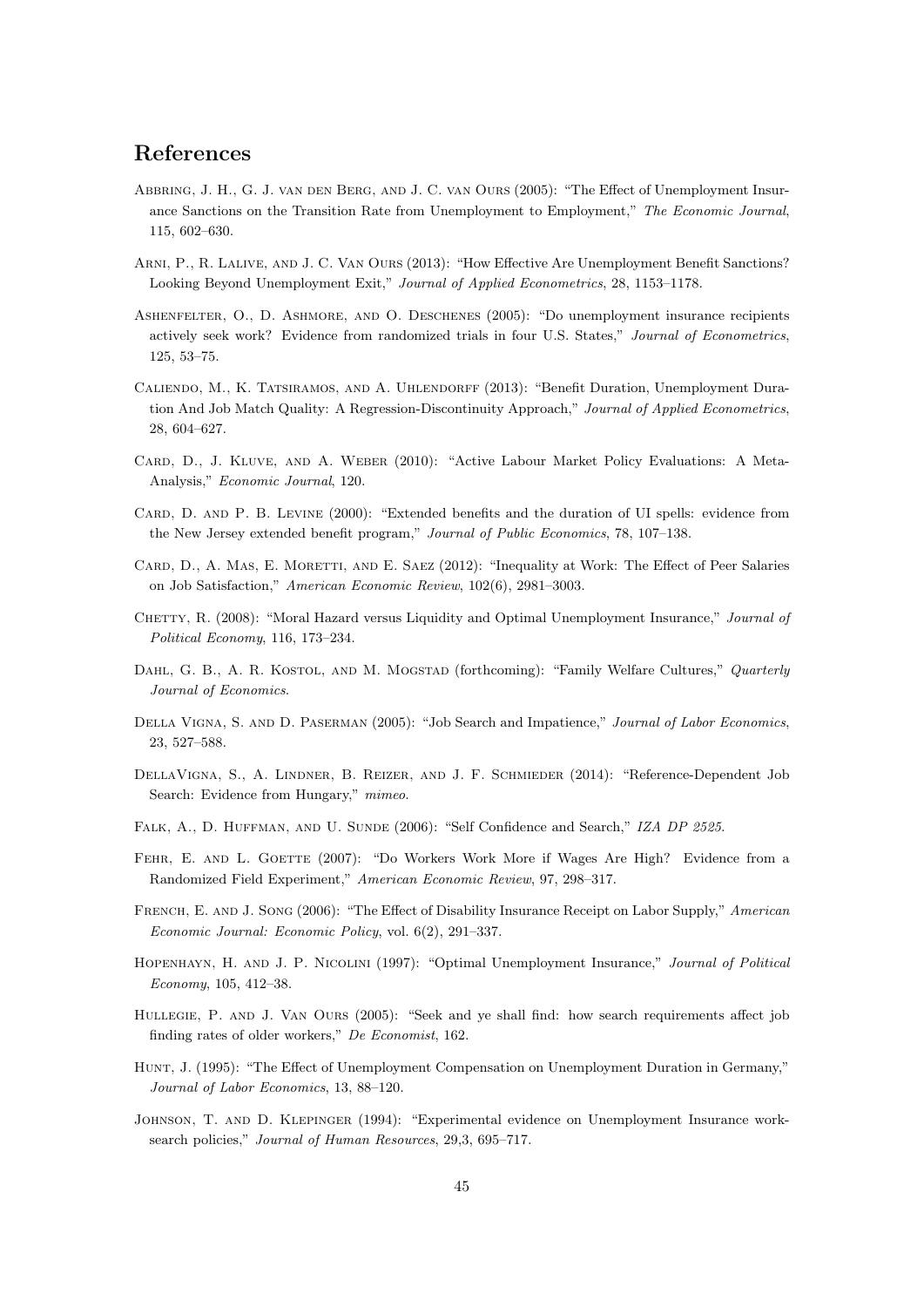- Kahneman, D., J. L. Knetsch, and R. Thaler (1986): "Fairness as a Constraint on Profit Seeking: Entitlements in the Market," American Economic Review, 4, 728–41.
- Katz, L. F. and B. D. Meyer (1990): "The impact of the potential duration of unemployment benefits on the duration of unemployment," Journal of Public Economics, 41, 45–72.
- Klepinger, D., T. Johnson, and J. Joesch (2002): "Effects of Unemployment Insurance work-search requirements: The Maryland Experiment," Industrial and Labor Relations Review, 56,1, 3–22.
- Kling, J. (2006): "Incarceration Length, Employment, and Earnings," American Economic Review, vol. 96(3), 863–876.
- Lalive, R., J. C. van Ours, and J. Zweimueller (2005): "The Effect of Benefit Sanctions on the Duration of Unemployment," Journal of the European Economic Association, 3, 1386–1417.
- Manning, A. (2009): "You can't always get what you want: The impact of the UK Jobseeker's Allowance," Labour Economics, 16, 239–250.
- McVicar, D. (2008): "Job search monitoring intensity, unemployment exit and job entry: Quasiexperimental evidence from the UK," Labour Economics, 15, 1451–1468.
- Meyer, B. D. (1990): "Unemployment Insurance and Unemployment Spells," Econometrica, 58, 757–82.
- $-$  (1995): "Lessons from the US unemployment insurance experiments," Journal of Economic Literature, 33, 91–131.
- Mortensen, D. T. (1987): "Job search and labor market analysis," Handbook of labor economics, Elsevier.
- Pavoni, N. and G. Violante (2007): "Optimal Welfare-to-Work Programs," Review of Economic Studies, 1, 283–318.
- PETRONGOLO, B. (2009): "The long-term effects of job search requirements: Evidence from the UK JSA reform," Journal of Public Economics, 93, 1234–1253.
- SCHMIEDER, J. F., T. V. WACHTER, AND S. BENDER (2012): "The Effects of Extended Unemployment Insurance Over the Business Cycle: Evidence from Regression Discontinuity Estimates Over 20 Years," The Quarterly Journal of Economics, 127, 701–752.
- Spinnewijn, J. (forthcoming): "Unemployed but Optimistic: Optimal Insurance Design with Biased Beliefs," Journal of the European Economic Association.
- Van den Berg, G. J., V. der Klaauw, and J. C. Van Ours (2004): "Punitive Sanctions and the Transition Rate from Welfare to Work," Journal of Labor Economics, 22, 211–241.
- Van den Berg, G. J. and B. Van der Klaauw (2006): "Counseling And Monitoring Of Unemployed Workers: Theory And Evidence From A Controlled Social Experiment," International Economic Review, 47, 895–936.
- Van der Klaauw, B. and J. C. Van Ours (2013): "Carrot and Stick: How Re-Employment Bonuses and Benefit Sanctions Affect Exit Rates from Welfare," Journal of Applied Econometrics, 28, 275–296.
- Venn, D. (2012): "Eligibility Criteria for Unemployment Benefits: Quantitative Indicators for OECD and EU Countries," OECD Social, Employment and Migration Working Paper 131, OECD Publishing.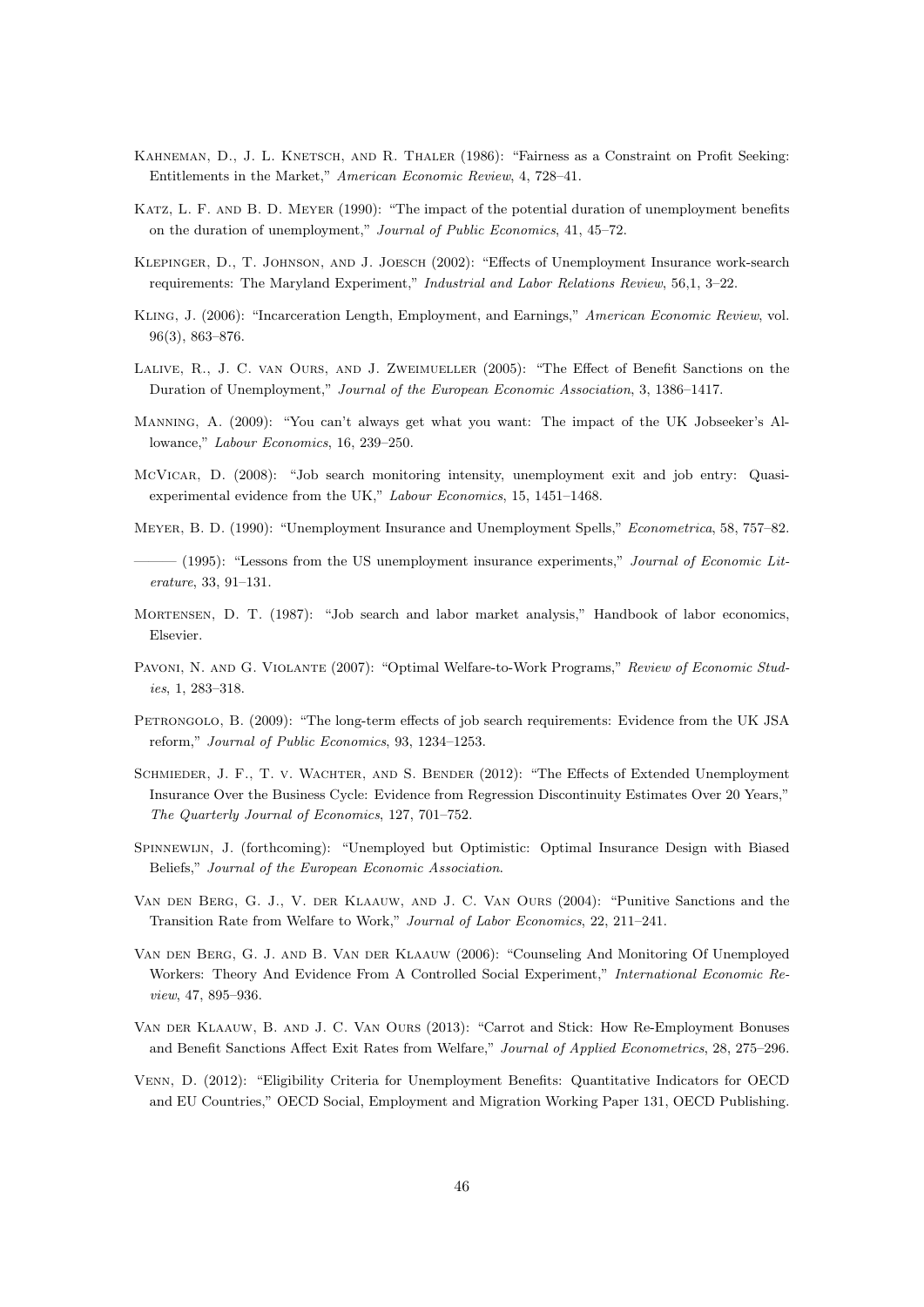## A Appendix

#### A.1 Data Appendix

#### A.1.1 Sampling criteria for job search data

The database on search monitoring contains one entry for each calender month during which the job seeker had a legal obligation to search. There are several reasons for which job seekers may be unaffected or only partly affected by this obligation during their spell. We want to exclude these job seekers, as our analysis focuses on requirement effects for individuals who are fully subject to the search obligation. To this purpose, we make the following sampling restrictions and plausability assumptions:

First, job seekers are by definition unaffected by the search obligation if they exit unemployment within one month of unemployment or before their first caseworker meeting takes place (in sum 8.9%).[40](#page--1-0) We also exclude job seekers for whom no first caseworker meeting is reported during the first 90 days of unemployment (1.8%), as these are most likely special cases. In addition, we exclude job seekers whose previous unemployment spell ended less than a month previous to their current registration (1.2%). These are again most likely particular cases to which the institutional setting underlying our analysis does not apply.

For the remaining sample, there is still the possibility that job seekers are systematically exempted from the monitoring regime because they qualify for special exemption reasons (maternity, preparation of self-employment, participation at a long-run training program etc.) or because they exited unemployment before the monitoring regime became effective. In order to assess whether a job seeker was monitored during a given search period, we use a variable that reports for each period whether the effort was monitored and whether the job seeker was exempted from the requirement of active job search in that month. We define an individual's unemployment spell as systematically affected by the monitoring regime if at least two search periods are monitored up to the third month of unemployment (one of these two periods may refer to the month previous to the month of registration). We exclude individuals who do not meet this criterion  $(7.46\%)$ .<sup>[41](#page--1-0)</sup>

Further, individuals are only relevant for our intensive margin analysis if both their unconstrained and their constrained search was monitored. We exclude individuals who did not become subject to search monitoring under the requirement constraint, i.e. who do not report a monitored entry  $s_1$ . These are job seekers whose last monitored entry refers to the month previous to their first meeting with the caseworker (2.06%). Conversely, we also exclude individuals whose pre-requirement search effort  $s_0$  was not monitored, i.e. whose first monitored entry refers to the month following their first meeting with the caseworker (2.2%).

As both the monitoring of pre-requirement effort  $s_0$  and the monitoring of constrained effort  $s_1 \mid s_r$  are prescribed by law, individuals for whom one of these two entries is not monitored are most likely exempted for special cases. We therefore consider them as being irrelevant for our analysis.

<sup>&</sup>lt;sup>40</sup>We define the first caseworker meeting as the first completed meeting of at least 30 minutes. An exception is Tessin, for which the meeting duration is not reported. We assume here that the first realized meeting after the date of registration is the first caseworker meeting.

<sup>&</sup>lt;sup>41</sup>All percentages refer to the sample that was relevant before the sampling criterion applied.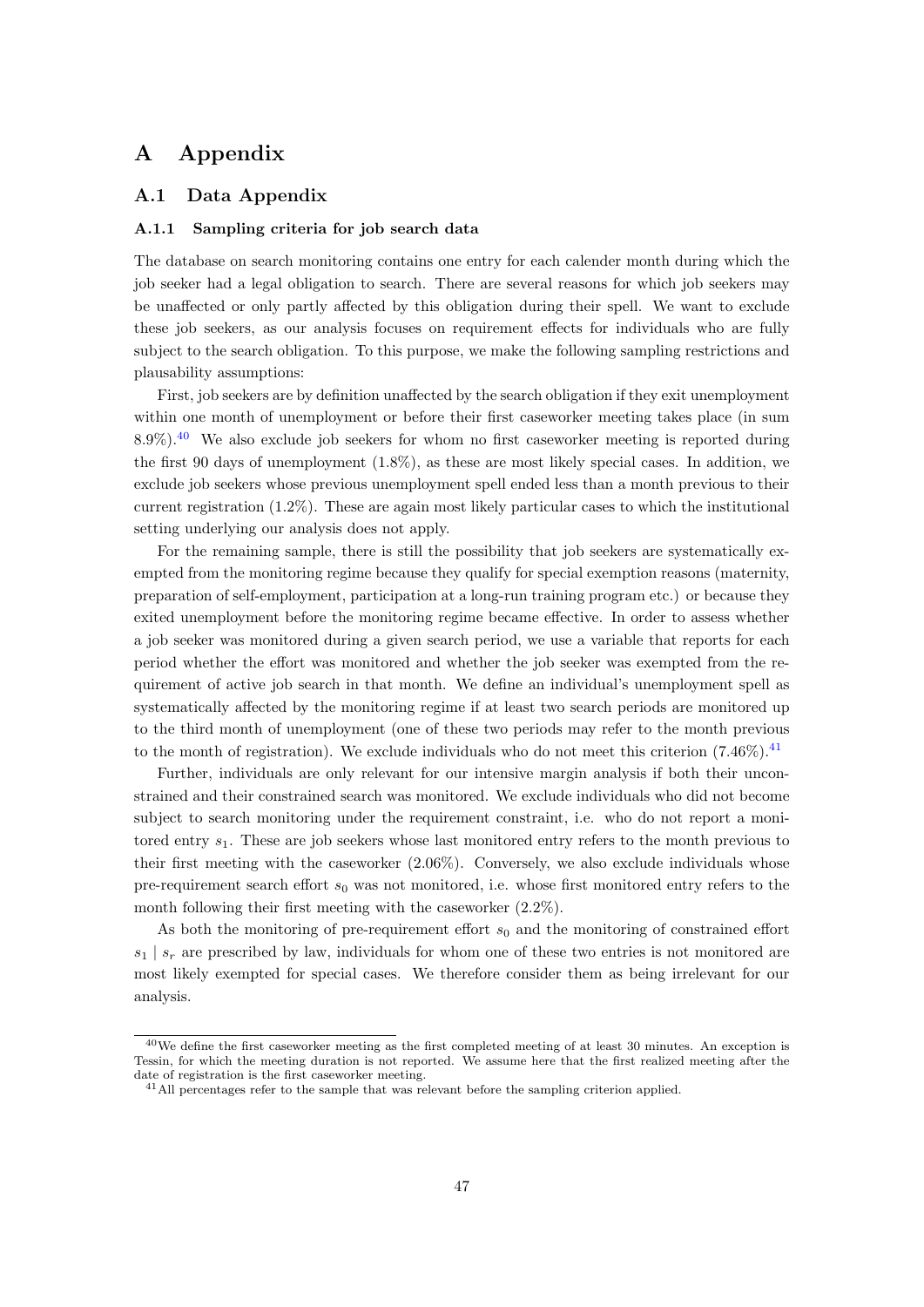#### A.1.2 Definition of  $t_0$  and  $t_1$  and Extraction of Effort Variables

For the remaining sample, we define  $t_0$  as the first monitored search period (we restrict it to be the earliest the month before entry into unemployment). We then define  $t_1$  as the first monitored search period following the month of the first meeting. If the last monitored search period is the month of the first meeting, we define it as  $t_1$ . This definition implies that  $t_1$  is not always the month following right after  $t_0$ . However, it reduces the number of search periods in which it is unclear whether the search effort was restricted or unrestricted. It thereby ensures with a high degree of certainty that the effort provided in  $t_0$  was indeed unrestricted and the effort provided in  $t_1$  was indeed restricted by a requirement. If  $t_0$  or  $t_1$  is in the month of the first caseworker meeting, some uncertainty remains on whether it refers to restricted or to unrestricted effort. We show that our results are unaffected to the exclusion of such cases, which represent a minority.

We then extract the effort variables as follows:  $s_0$  is the effort reported for period  $t_0$ ,  $s_1$  is the effort reported for period  $t_1$ .  $s_r$  is the required effort reported reported at period  $t_1$ . If this entry is missing at  $t_1$ , we define  $s_r$  as the maximum required effort reported for any search period over the spell. As there are few changes in  $s_r$  over the spell, this seems a plausible assumption. If  $s_r$  is not reported over the entire spell, it is categorized as missing. We drop 304 (0.4%) observations because they belong to a caseworker who reports more than 90% missing requirement. For the other 8.24% of job seekers for whom  $s_r$  is missing, we impute the requirement threshold. This imputation can be undertaken in a straightforward manner.

#### A.1.3 Imputation of Missing Requirement Levels

In the first step of our imputation of the few missing requirement entries, we predict an individual's requirement from a linear regression on the main socio-demographics gender, education, occupation, age and a caseworker effect. We round the linear prediction  $\hat{s}_r$  to the next integer and adjust it to account for the caseworker's requirement setting habits: each caseworker has a very limited set of requirement thresholds that she distributes to more than 10% of her cases. It is highly plausible that job seekers with missing  $\hat{s}_r$  were assigned to one of these levels. To account for this, we proceed as follows:

- 1. We compile for each caseworker a candidate list of plausible requirement thresholds  $C_{CW} := \{ s_i | \text{Caseworker assigns } s_i \text{ in at least } 10\% \text{ of her cases} \}$
- 2. We choose  $s_C \in C_{CW}$  with  $|s_C \hat{s}_r|$  minimal. If  $S_C$  is unique, we accept this value as the imputed prediction.
- 3. If there are two plausible requirements  $S_C$  with the same absolute distance to the predicted value, we choose the one that the caseworker assigns more frequently.

In our empirical analysis, we show that imputed values do not drive our results, as our results are robust to their exclusion from the estimation sample.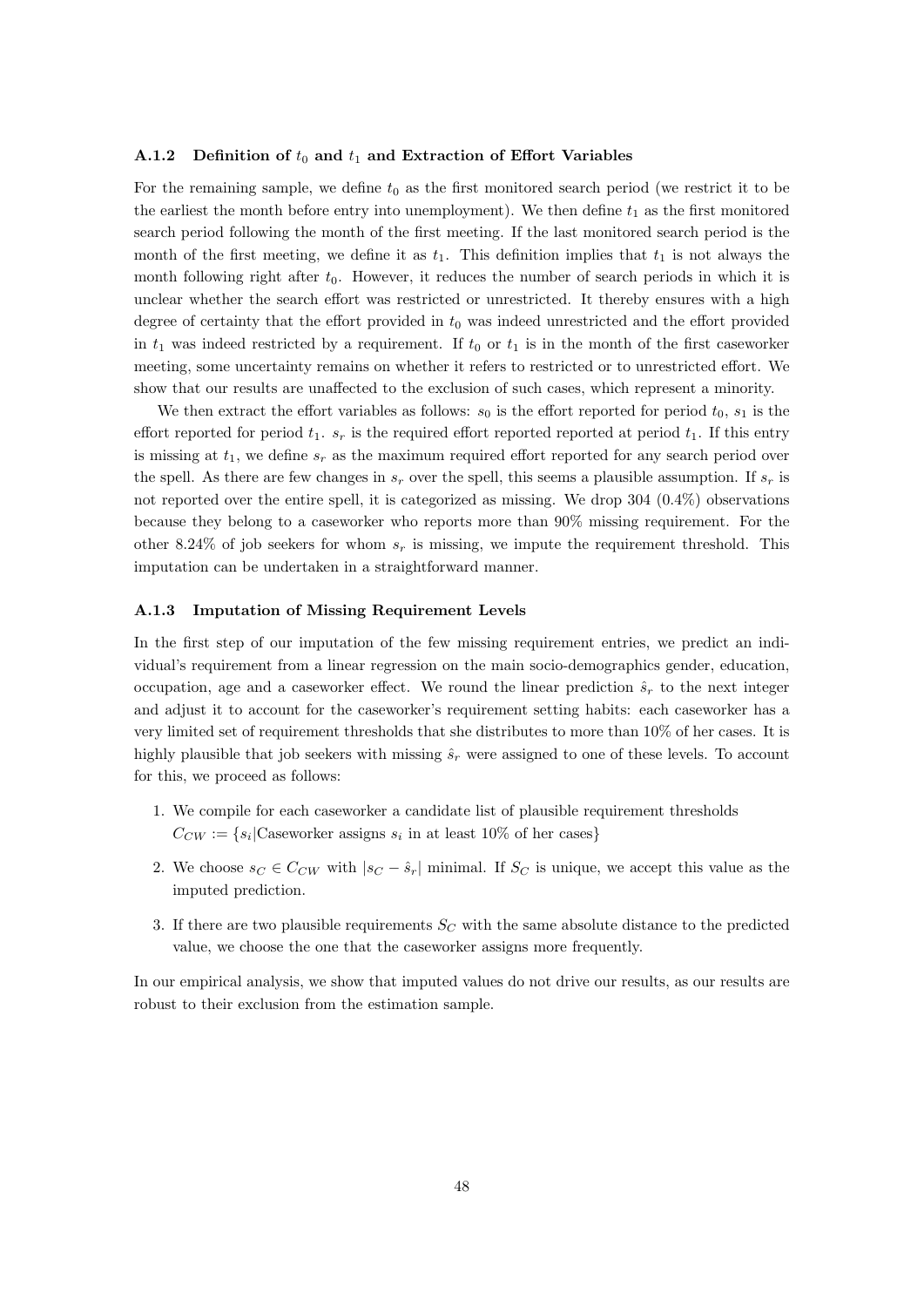### A.2 Additional Graphs and Tables

<span id="page-50-1"></span>Figure 18: Effects of  $s_0$  and  $s_r - med_c(s_r)$  on Job Finding Hazard (durations censored after 6 months, c.f. Table [4,](#page-38-0) column (2))



<span id="page-50-0"></span>Figure 19: Empirical Job Finding Hazard (monthly intervals)

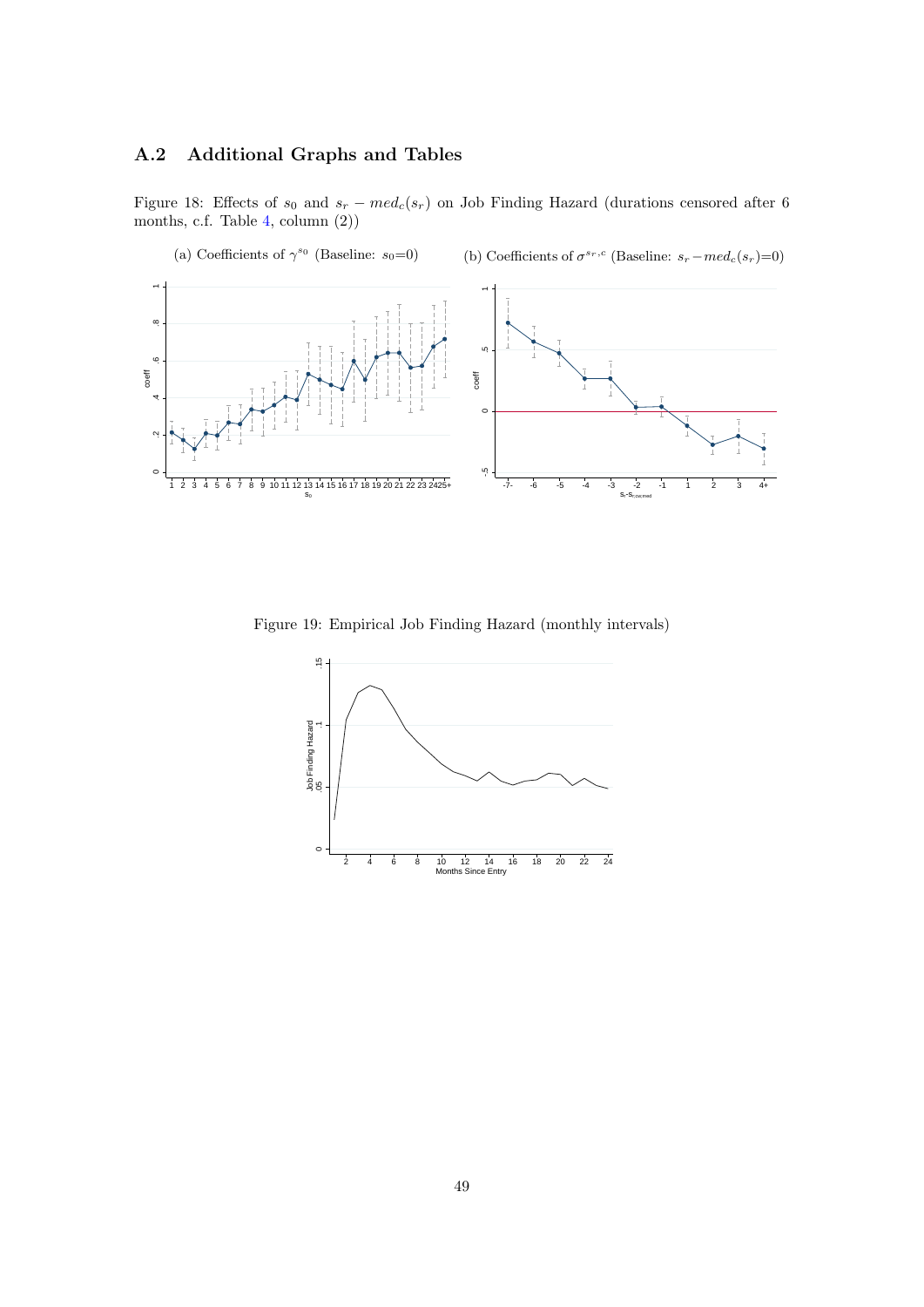| Variable                             | Mean        | Std. Dev. | Min.             | Max.         |
|--------------------------------------|-------------|-----------|------------------|--------------|
| $\Delta_{s_r}$ $\overline{<-8}$      | 0.123       | $0.329\,$ | $\boldsymbol{0}$ | $\mathbf{1}$ |
| $\Delta_{s_r} \epsilon [-8, -7]$     | 0.029       | 0.168     | $\boldsymbol{0}$ | $\mathbf{1}$ |
| $\Delta_{s_r} \epsilon [-6, -5]$     | 0.039       | 0.194     | $\boldsymbol{0}$ | $\mathbf{1}$ |
| $\Delta_{s_r} \epsilon [-4, -3]$     | 0.055       | 0.228     | $\overline{0}$   | $\mathbf 1$  |
| $\Delta_{s_r} \epsilon [-2,2]$       | 0.289       | 0.453     | 0                | $\mathbf 1$  |
| $\Delta_{s_r} \epsilon [3,4]$        | 0.112       | 0.316     | $\boldsymbol{0}$ | 1            |
| $\Delta_{s_r} \epsilon [5,6]$        | 0.105       | 0.307     | $\boldsymbol{0}$ | $\mathbf{1}$ |
| $\Delta_{s_{r}}\epsilon[7,8]$        | 0.11        | 0.313     | 0                | $\mathbf{1}$ |
| $\Delta_{s_r} > 8$                   | 0.137       | 0.344     | $\boldsymbol{0}$ | 1            |
| $s_0=0$                              | 0.223       | 0.416     | $\overline{0}$   | $\mathbf 1$  |
| $s_0=1$                              | 0.03        | $0.17\,$  | 0                | 1            |
| $s_0 = 2$                            | 0.041       | 0.198     | $\boldsymbol{0}$ | 1            |
| $s_0 = 3$                            | 0.047       | 0.212     | $\boldsymbol{0}$ | $\mathbf 1$  |
| $s_0 = 4$                            | 0.068       | 0.251     | $\boldsymbol{0}$ | $\mathbf{1}$ |
| $s_0=5$                              | $\,0.062\,$ | 0.241     | $\boldsymbol{0}$ | $\mathbf{1}$ |
| $s_0 = 6$                            | 0.06        | 0.237     | $\boldsymbol{0}$ | $\mathbf 1$  |
| $s_0 = 7$                            | 0.045       | 0.207     | $\boldsymbol{0}$ | $\mathbf 1$  |
| $s_0 = 8$                            | 0.074       | 0.262     | $\boldsymbol{0}$ | $\mathbf 1$  |
| $s_0=9$                              | 0.039       | 0.193     | $\boldsymbol{0}$ | $\mathbf 1$  |
| $s_0 = 10$                           | 0.055       | 0.227     | $\boldsymbol{0}$ | 1            |
| $s_0 = 11$                           | 0.032       | 0.176     | $\overline{0}$   | $\mathbf 1$  |
| $s_0 = 12$                           | 0.032       | 0.175     | $\boldsymbol{0}$ | 1            |
| $s_0 = 13$                           | 0.018       | 0.134     | $\boldsymbol{0}$ | 1            |
| $s_0 = 14$                           | 0.019       | 0.137     | $\boldsymbol{0}$ | $\mathbf 1$  |
| $s_0 = 15$                           | 0.015       | 0.122     | 0                | 1            |
| $s_0 = 16$                           | 0.013       | 0.115     | $\boldsymbol{0}$ | $\mathbf 1$  |
| $s_0 = 17$                           | 0.014       | 0.119     | $\overline{0}$   | $\mathbf 1$  |
| $s_0 = 18$                           | 0.012       | 0.108     | $\boldsymbol{0}$ | 1            |
| $s_0 = 19$                           | 0.008       | 0.088     | $\boldsymbol{0}$ | $\mathbf 1$  |
| $s_0 = 20$                           | 0.012       | 0.111     | $\boldsymbol{0}$ | $\mathbf 1$  |
| $s_0 = 21$                           | 0.007       | 0.081     | $\boldsymbol{0}$ | 1            |
| $s_0 = 22$                           | 0.007       | 0.082     | $\boldsymbol{0}$ | $\mathbf 1$  |
| $s_0 = 23$                           | 0.005       | 0.073     | $\overline{0}$   | $\mathbf 1$  |
| $s_0 = 24$                           | 0.006       | 0.077     | 0                | 1            |
| $s_0 \geqslant 25$                   | 0.057       | 0.232     | $\boldsymbol{0}$ | 1            |
| $s_r - s_{r,cw,med} \leqslant -7$    | 0.007       | 0.082     | $\boldsymbol{0}$ | $\mathbf 1$  |
| $s_r - med_c(s_r) = -6$              | 0.013       | 0.114     | 0                | $\mathbf{1}$ |
| $s_r - med_c(s_r) = -5$              | 0.021       | 0.142     | $\boldsymbol{0}$ | $\mathbf 1$  |
| $s_r - med_c(s_r) = -4$              | 0.067       | 0.25      | $\boldsymbol{0}$ | $\mathbf 1$  |
| $s_r - med_c(s_r) = -3$              | 0.028       | 0.166     | 0                | 1            |
| $s_r - med_c(s_r) = -2$              | 0.105       | 0.307     | 0                | 1            |
| $s_r - med_c(s_r) = -1$              | 0.027       | 0.163     | $\boldsymbol{0}$ | 1            |
| $s_r - med_c(s_r) = 1$               | 0.025       | $0.155\,$ | 0                | 1            |
| $s_r - med_c(s_r) = 2$               | 0.099       | 0.299     | 0                | 1            |
| $s_r - med_c(s_r) = 3$               | 0.006       | 0.078     | $\boldsymbol{0}$ | 1            |
| $s_r - med_c(s_r) \Longrightarrow 4$ | 0.025       | 0.155     | $\boldsymbol{0}$ | 1            |
| $s_r - med_c(s_r) = 0$               | 0.577       | 0.494     | $\boldsymbol{0}$ | $\mathbf 1$  |
| N                                    |             | 76404     |                  |              |

<span id="page-51-0"></span>Table 12: Summary statistics: Requirement and Effort Variables  $(\delta^{\Delta_{s_r}} \gamma^{s_0} \sigma^{s_r,c})$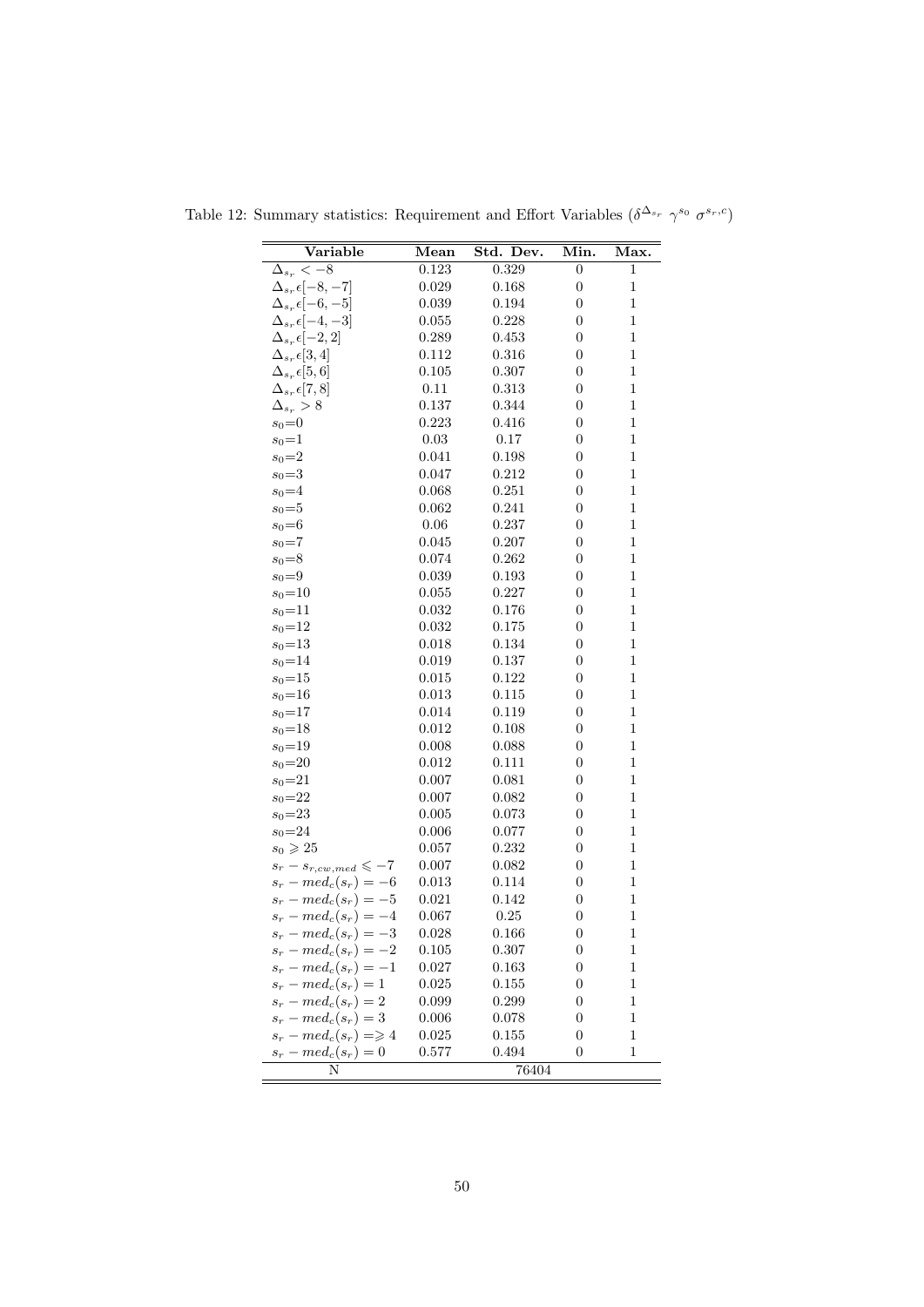Table 13: Summary statistics: Timing of Requirement Policy  $(\eta_t)$ 

<span id="page-52-0"></span>

| Variable                                                | Mean  | Std. Dev. | Min.     | Max. |
|---------------------------------------------------------|-------|-----------|----------|------|
| Weeks between registration and 1st meeting (rounded):1  | 0.147 | 0.354     | $\Omega$ |      |
| Weeks between registration and 1st meeting (rounded):3  | 0.193 | 0.395     | $\Omega$ | 1    |
| Weeks between registration and 1st meeting (rounded):4  | 0.126 | 0.332     | 0        | 1    |
| Weeks between registration and 1st meeting (rounded):5  | 0.092 | 0.289     | $\Omega$ |      |
| Weeks between registration and 1st meeting (rounded):6  | 0.06  | 0.237     | 0        |      |
| Weeks between registration and 1st meeting (rounded):7  | 0.038 | 0.191     | $\Omega$ | 1    |
| Weeks between registration and 1st meeting (rounded):8  | 0.025 | 0.155     | $\Omega$ | 1    |
| Weeks between registration and 1st meeting (rounded):9  | 0.019 | 0.137     | 0        | 1    |
| Weeks between registration and 1st meeting (rounded):10 | 0.014 | 0.116     | 0        | 1    |
| Weeks between registration and 1st meeting (rounded):11 | 0.009 | 0.092     | 0        | 1    |
| Weeks between registration and 1st meeting (rounded):12 | 0.006 | 0.078     | $\Omega$ | 1    |
| Weeks between registration and 1st meeting (rounded):13 | 0.002 | 0.048     | 0        | 1    |
| Weeks between registration and 1st meeting (rounded):0  | 0.016 | 0.127     | $\Omega$ | 1    |
| Weeks between registration and 1st meeting (rounded):2  | 0.253 | 0.435     | 0        | 1    |
| $t_0$ – month of registration=-1                        | 0.427 | 0.495     | 0        | 1    |
| $t_0$ – month of registration=1                         | 0.104 | 0.305     | 0        |      |
| $t_0$ – of registration=2                               | 0.014 | 0.119     | ∩        |      |
| $t_0$ -of registration = 0                              | 0.454 | 0.498     | 0        |      |
| $t_0$ – month of availability $< 0$                     | 0.763 | 0.425     | $\theta$ |      |
| $t_0$ – month of availability $> 0$                     | 0.02  | 0.142     | 0        | 1    |
| $t_0$ – month of availability = 0                       | 0.217 | 0.412     | $\theta$ | 1    |
| N                                                       |       | 76404     |          |      |